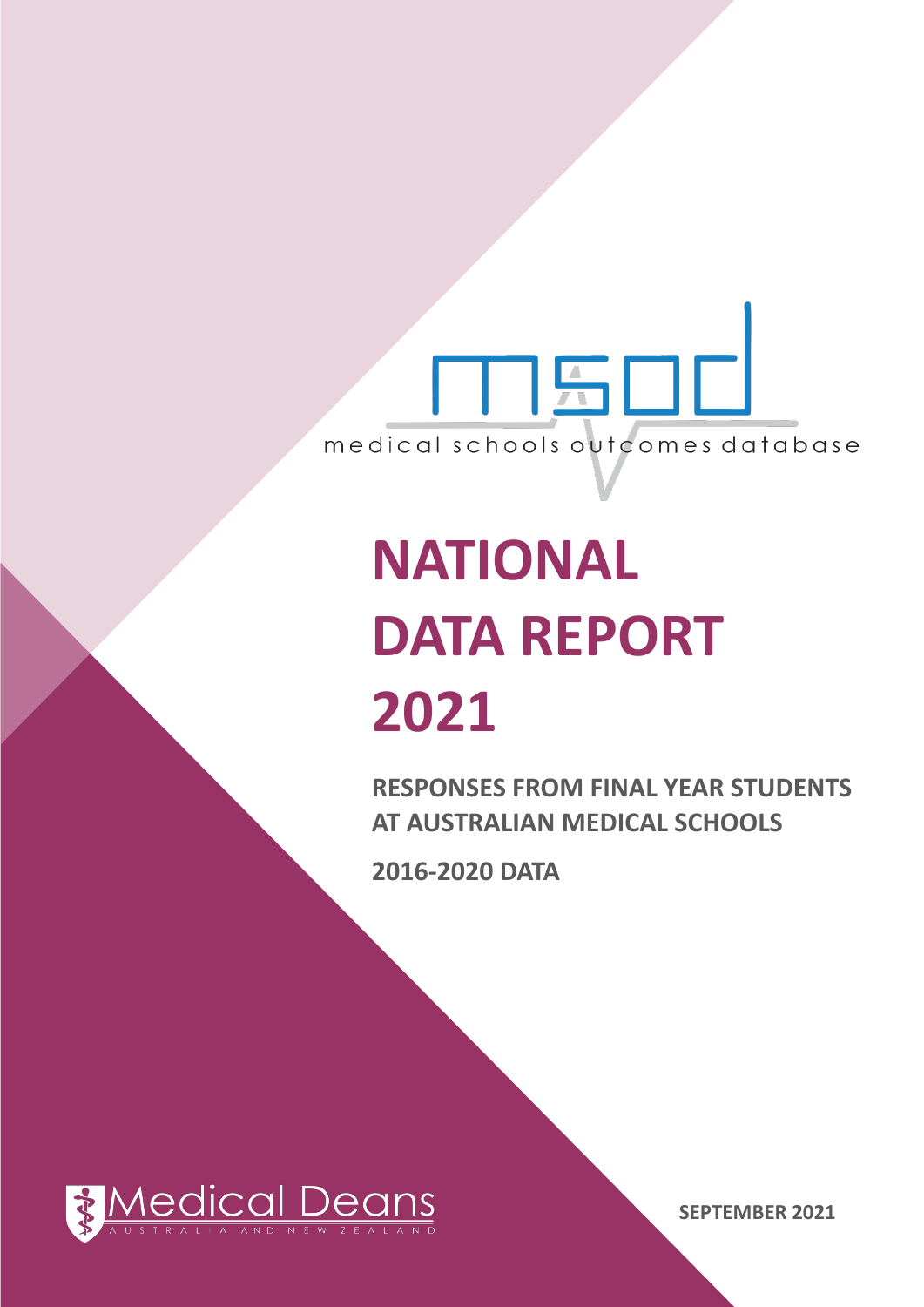# MEDICAL SCHOOLS OUTCOMES DATABASE **National Data Report 2021**

## **BACKGROUND**

The Medical Schools Outcomes Database (MSOD) is an annual national data collection conducted by Medical Deans Australia and New Zealand (Medical Deans). The data are collected through an annual survey administered to final year medical students from all medical schools across Australia. The survey collects information on final year demographics, previous and current education, medical school experiences, rural background, career intentions and future practice location and speciality preferences.

The MSOD project commenced in 2005 and has been run each year, providing a valuable, unique, national resource of comprehensive data and insights on Australian medical final year students. The MSOD currently contains over 36,000 participants and is stored and managed by the Australian Institute of Health and Welfare (AIHW) on behalf of Medical Deans.

This report does not incorporate the New Zealand data. A similar project is conducted in New Zealand by the Universities of Auckland and Otago, with similar questions and with the support of the New Zealand Ministry of Health. The New Zealand MSOD reports can be found *[here](https://www.otago.ac.nz/oms/education/mbchb/about/accountability/external/msod-project/index.html?utm_source=dynamic&utm_medium=redirection&utm_campaign=nzmsod&utm_term=&utm_content=)*.

Medical Deans would like to express our thanks to all the final year medical students over the years who have taken time to provide this data and contributed to the development of this resource; to inform and shape the development of informed, evidence-based, and effective medical education and health workforce policy. We also gratefully acknowledge the support of the Australian government for its funding support of the MSOD.

Please note: this survey is intended to capture feedback from students completing their medical school studies. Therefore, for any respondents who repeated their final year, only their latest response is reported and any earlier response has been removed from that year's figures.

Released September 2021 Correction (to Table 7) released May 2022

Contact Medical Deans Australia and New Zealand

Call: +61 2 8084 6557 Website*:* [https://www.medicaldeans.org.au](https://www.medicaldeans.org.au/) Email*:* [admin@medicaldeans.org.au](mailto:admin@medicaldeans.org.au)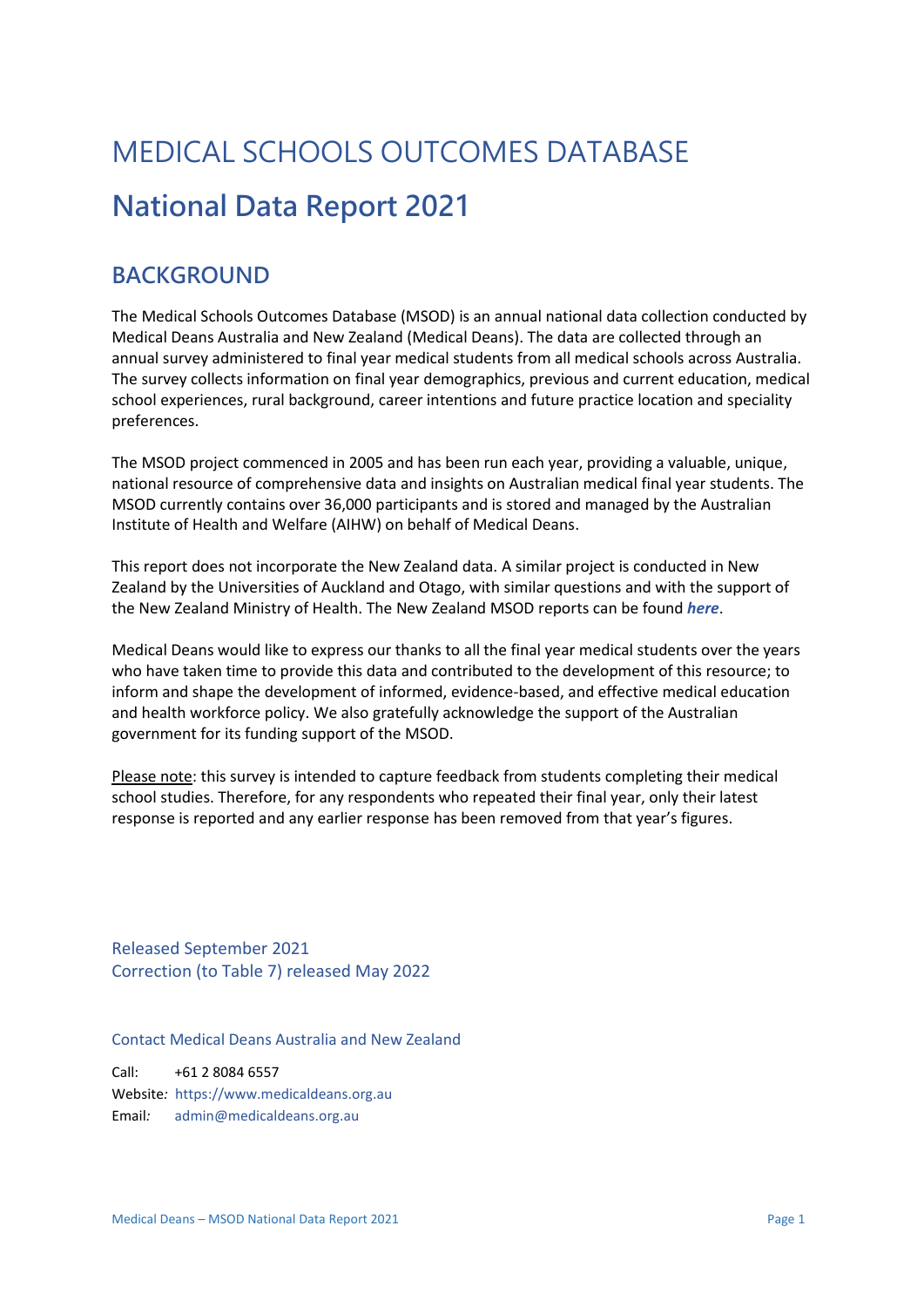# MEDICAL SCHOOLS OUTCOMES DATABASE **National Data Report 2021**

## **TABLE OF CONTENTS**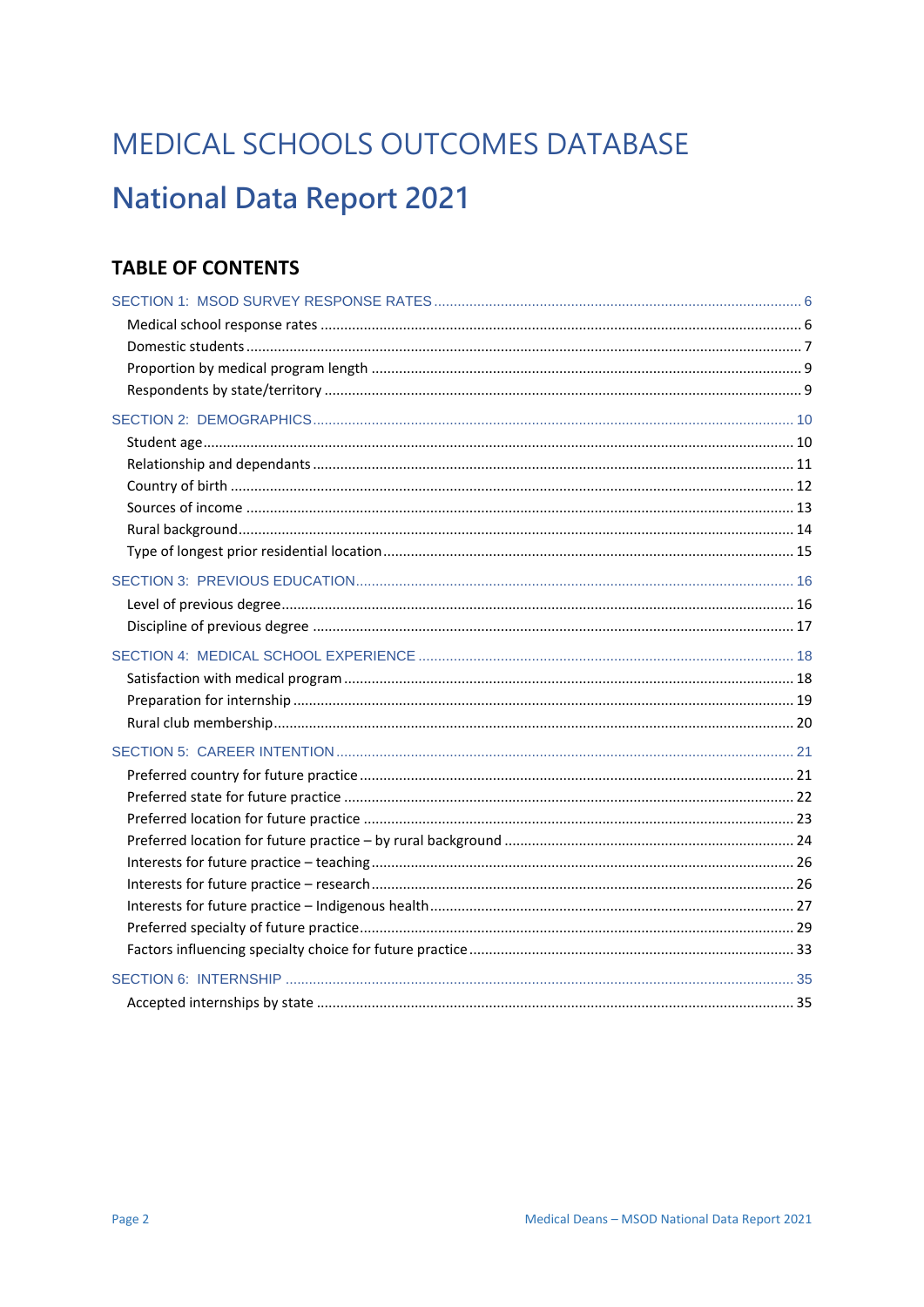### **List of Tables**

| Table 4. Number of final year students across all Australian medical schools, showing course length 9          |  |
|----------------------------------------------------------------------------------------------------------------|--|
|                                                                                                                |  |
|                                                                                                                |  |
|                                                                                                                |  |
|                                                                                                                |  |
|                                                                                                                |  |
|                                                                                                                |  |
|                                                                                                                |  |
|                                                                                                                |  |
| Table 13. Sources of income for education and/or living expenses for entire medical degree  13                 |  |
|                                                                                                                |  |
|                                                                                                                |  |
| Table 16. Location where students have lived the longest (for domestic students living in Australia for more   |  |
|                                                                                                                |  |
|                                                                                                                |  |
|                                                                                                                |  |
|                                                                                                                |  |
|                                                                                                                |  |
|                                                                                                                |  |
|                                                                                                                |  |
|                                                                                                                |  |
| Table 24. Career intention: preference of location for future practice (for students preferring to practice in |  |
|                                                                                                                |  |
|                                                                                                                |  |
|                                                                                                                |  |
|                                                                                                                |  |
|                                                                                                                |  |
|                                                                                                                |  |
|                                                                                                                |  |
|                                                                                                                |  |
|                                                                                                                |  |
|                                                                                                                |  |
|                                                                                                                |  |
|                                                                                                                |  |

## **List of Figures**

| Figure 1. Sources of income for education and/or living expenses for entire medical degree  13     |  |
|----------------------------------------------------------------------------------------------------|--|
| Figure 2. Preferred location for future practice: students from a rural vs non-rural background 25 |  |
|                                                                                                    |  |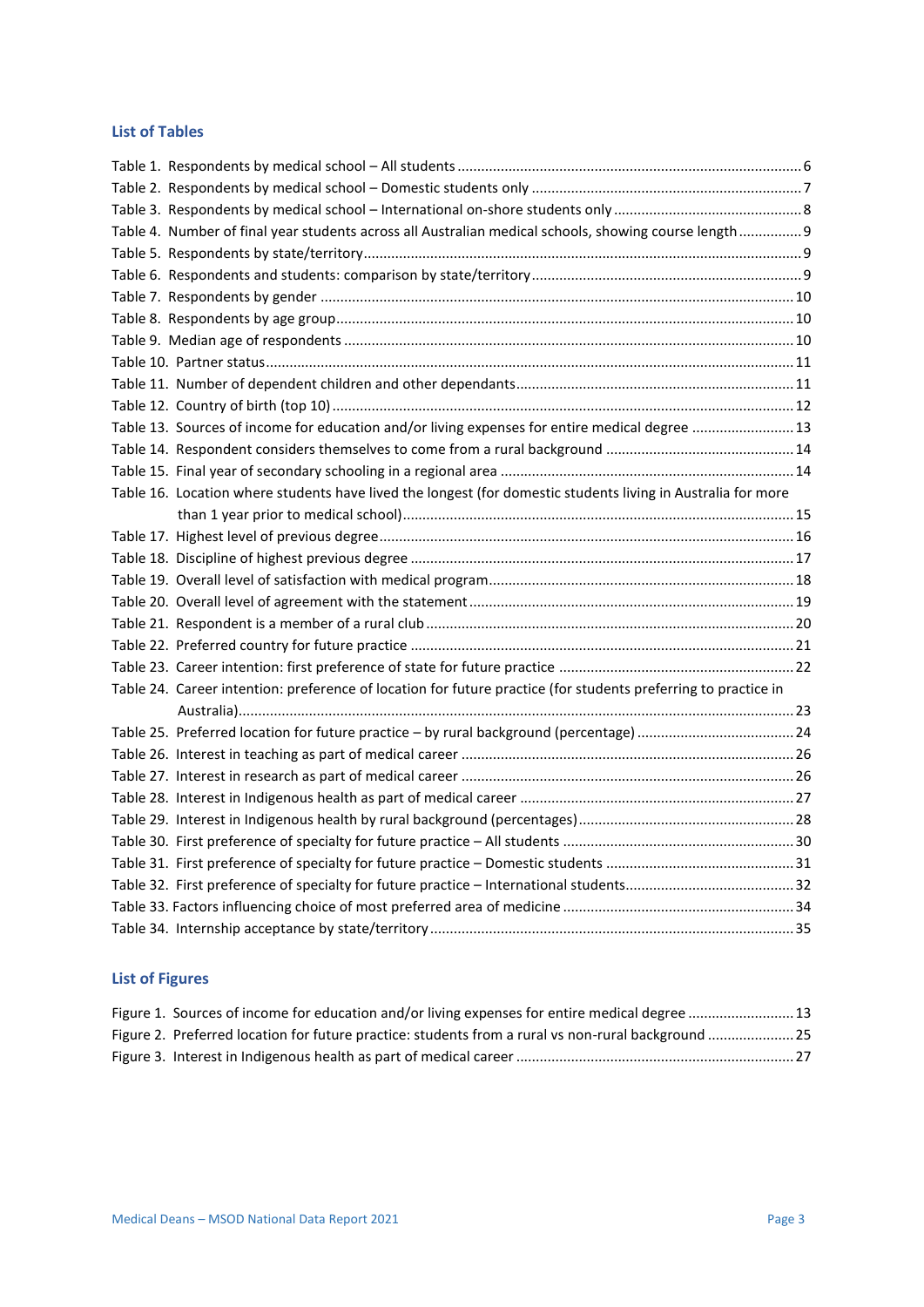### **EXECUTIVE SUMMARY**

*This report provides the findings that were captured by the 2020 Medical Schools Outcomes Database (MSOD) survey, with data presented from the 5 years 2016 to 2020.*

This survey was administered to final year students in medical schools across Australia towards the end of 2020, with a 46 per cent response rate (1,732 respondents); a lower response rate which schools attribute to a high level of survey and online fatigue for students. Demographic characteristics of the respondents remained broadly similar across the years 2016 to 2020. Typically, the survey has a higher response rate from females and this year was no different with 57 per cent of responses being from females; from a final year cohort where the gender ratio was 53 percent female<sup>1</sup>. Compared with 2019, the 2020 final year respondents had an older minimum age and a younger maximum age, with 14 per cent over 30 years old. Around 5 per cent had children and 3 per cent had other dependents; with these figures remaining very consistent since this data started being collected in 2013. The proportion in paid employment during their medical course has increased 10 per cent in the last 5 years, to just under 60 per cent.

Selecting students from, and training in and for rural practice is a key priority for medical schools to improve equity of access to medical education and support the improved geographic distribution of the future medical workforce. Nearly 28 per cent of domestic student respondents considered themselves as coming from a rural background, but only 7 per cent of international students.

At the end of 2020, just under 35 per cent of respondents indicated a preference to practice outside a capital city in their future career; on a par with last year and proportionate to the general population living outside capital cities in Australia<sup>2</sup>. The proportion of domestic students preferring to work in smaller towns or communities remains fairly steady at 5.3 per cent, with that number dropping to 2.6 per cent for international students.

The MSOD confirms findings from other data that students from a rural background express higher levels of desire to practice in rural or regional locations; with 90 per cent of respondents from nonrural backgrounds preferring to work in a capital city or major urban centre versus 56 percent of those from a rural background. The proportions wanting to work in smaller towns (population 10,000 to 24,999) shows the greatest differentiation, at 1 per cent of non-rural respondents versus 13 per cent of rural respondents.

This year's data again confirmed the strong association between rural club membership and a stated preference at the time of graduation for a future practice outside of a capital city, with members of rural clubs 3.6 times more likely to express this preference.

<sup>1</sup> Medical Deans' Student Statistics Snapshot Report 2018-201[9 https://medicaldeans.org.au/md/2020/01/2019-Student-Statistics-](https://medicaldeans.org.au/md/2020/01/2019-Student-Statistics-Report.pdf)[Report.pdf](https://medicaldeans.org.au/md/2020/01/2019-Student-Statistics-Report.pdf)

<sup>2</sup> Australian Bureau of Statistics 2016, 'National census', viewed 17/08/2021 <https://www.abs.gov.au/AUSSTATS/abs@.nsf/DetailsPage/2071.02016?OpenDocument>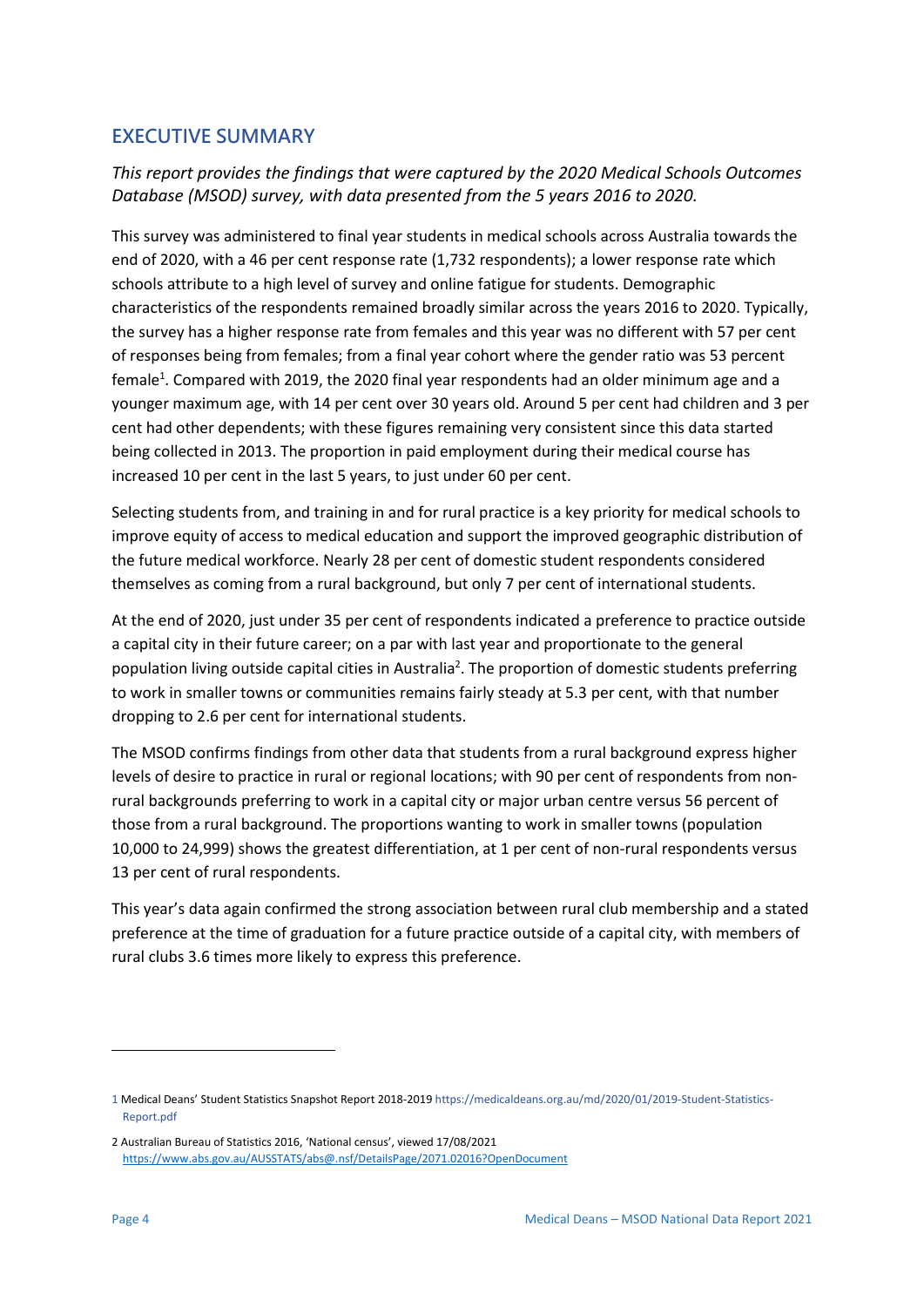The MSOD also indicates that rural-background students indicate a higher interest in Indigenous health being a part of their future medical career (60 per cent versus 46 per cent for non-rural background).

Levels of interest in a career that involved teaching and research have been consistently high over the years, and this year is no different; with 86.2 per cent interested in teaching being part of their future, and 61.4 per cent interested in research. The proportions for domestic and international students are very similar to each other.

Preferences for future practice across the disciplines have remained consistent over the years of the survey. The category of "Adult medicine/internal medicine/physician" has retained the highest preference since 2014. General practice and surgery have consistently been either the 2<sup>nd</sup> or 3<sup>rd</sup> preferred choice, with paediatrics and child heath, anaesthesia, and emergency medicine remaining the subsequent 3 choices comprising the top 6.

'Atmosphere/work culture typical of the discipline' remained the most highly ranked factor in influencing the preferred choice of discipline. 'Alignment with personal values' and the 'Experience of the specialty as a medical student' have also been consistently highly rated as factors. Along with 'General medical school experiences' and the 'Intellectual content of the specialty', these five factors have been the highest rated in each survey since 2014.

Levels of satisfaction with the medical program at universities increased, with 76 percent indicating they agreed or strongly agreed that they were satisfied with their courses – returning to the levels previously indicated after a drop in this figure in 2019. The percentage dissatisfied or very dissatisfied decreased to 10 per cent. The satisfaction levels for international students were lower, which is a consistent finding, although this data reflected greater satisfaction than previous years.

Similarly, the proportion of students in overall agreement that their basic medical degree was preparing them well for work as an intern increased, to 77 per cent – the highest figure in this data series. The proportion disagreeing or strongly disagreeing also dropped to the lowest level, matching that of 2016.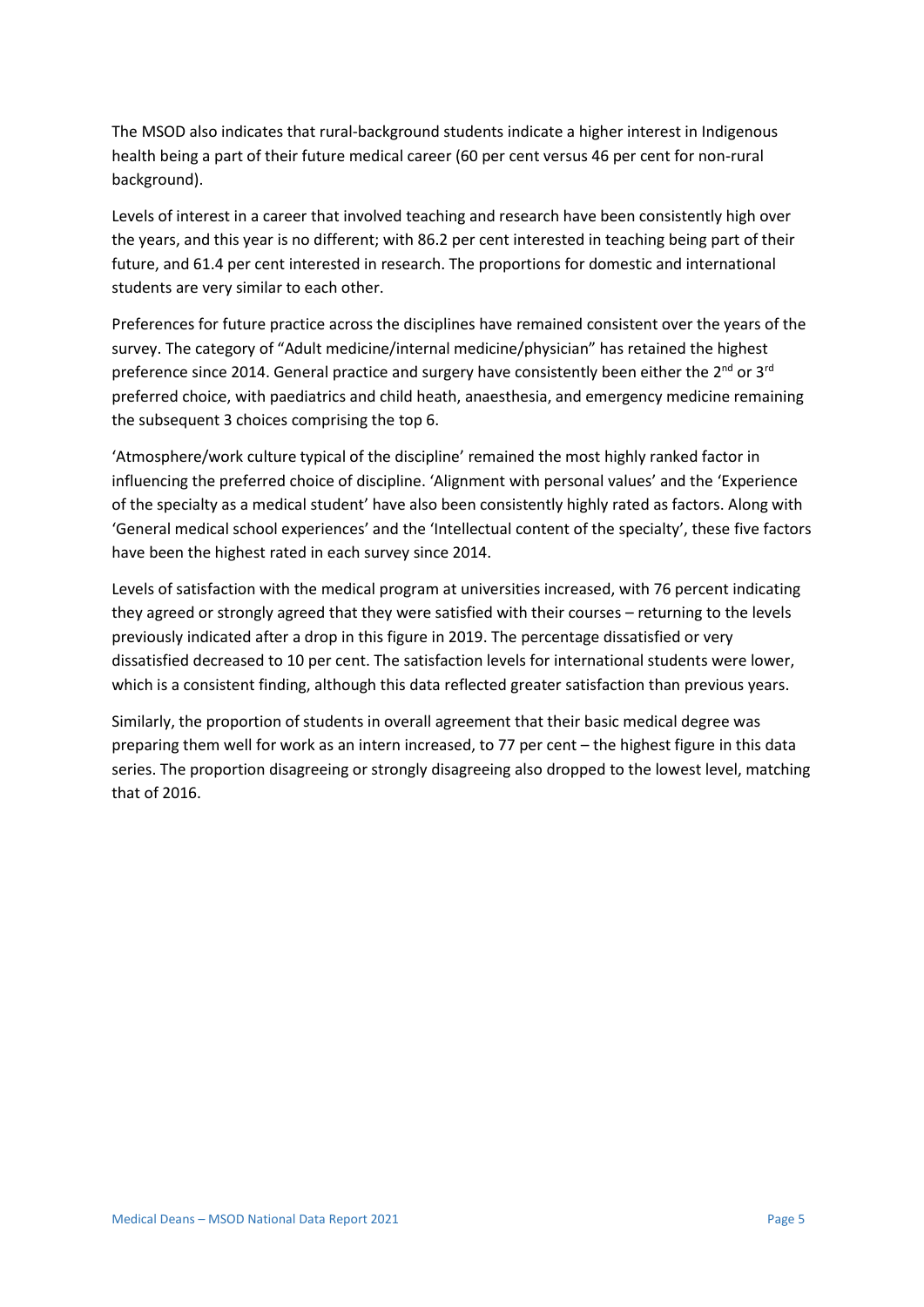#### **Medical school response rates**

In 2020, there were 3,773 final year students across all Australian medical schools of which 46 per cent (or 1,732) responded to the 2019 MSOD survey. The impact of the COVID-19 pandemic was felt keenly by a number of schools, with students reporting a very high level of online and survey fatigue which schools felt impacted the response rate.

<span id="page-6-0"></span>

|                                                       | 2016 |       | 2017 |       | 2018 |       | 2019             |       | 2020         |              |
|-------------------------------------------------------|------|-------|------|-------|------|-------|------------------|-------|--------------|--------------|
| <b>School attended</b>                                | n    | $\%$  | n    | $\%$  | n    | %     | $\boldsymbol{n}$ | $\%$  | n            | %            |
| <b>Australian National University</b>                 | 82   | 3.6   | 47   | 2.2   | 86   | 3.9   | 70               | 3.4   | 62           | 3.6          |
| <b>Bond University</b>                                | 46   | 2.0   | 27   | 1.3   | 56   | 2.5   | 53               | 2.6   | 44           | 2.5          |
| Deakin University                                     | 105  | 4.6   | 100  | 4.7   | 117  | 5.3   | 110              | 5.4   | 104          | 6.0          |
| <b>Flinders University</b>                            | 97   | 4.3   | 93   | 4.4   | 12   | 0.5   | 29               | 1.4   | 25           | 1.4          |
| <b>Griffith University</b>                            | 29   | 1.3   | 83   | 3.9   | 92   | 4.2   | 44               | 2.2   | 23           | 1.3          |
| James Cook University                                 | 56   | 2.5   | 100  | 4.7   | 69   | 3.1   | 93               | 4.6   | $\mathbf{0}$ | $\mathbf{0}$ |
| Monash University                                     | 242  | 10.7  | 303  | 14.3  | 350  | 15.9  | 347              | 17.0  | 405          | 23.4         |
| The University of Adelaide                            | 51   | 2.3   | 55   | 2.6   | 80   | 3.6   | 51               | 2.5   | 55           | 3.2          |
| The University of Melbourne                           | 196  | 8.7   | 164  | 7.8   | 193  | 8.8   | 95               | 4.7   | 104          | 6.0          |
| The University of Newcastle/University of New England | 54   | 2.4   | 73   | 3.4   | 99   | 4.5   | 135              | 6.6   | 121          | 7.0          |
| The University of New South Wales                     | 126  | 5.6   | 124  | 5.9   | 130  | 5.9   | 80               | 3.9   | 97           | 5.6          |
| The University of Notre Dame (Fremantle)              | 60   | 2.7   | 40   | 1.9   | 48   | 2.2   | 51               | 2.5   | 55           | 3.2          |
| The University of Notre Dame (Sydney)                 | 81   | 3.6   | 51   | 2.4   | 53   | 2.4   | 48               | 2.4   | 39           | 2.3          |
| The University of Queensland                          | 490  | 21.7  | 329  | 15.5  | 283  | 12.9  | 227              | 11.1  | 196          | 11.3         |
| The University of Sydney                              | 268  | 11.9  | 273  | 12.9  | 252  | 11.4  | 255              | 12.5  | 110          | 6.4          |
| University of Tasmania                                | 81   | 3.6   | 86   | 4.1   | 97   | 4.4   | 74               | 3.6   | 85           | 4.9          |
| The University of Western Australia                   | 81   | 3.6   | 91   | 4.3   | 131  | 5.9   | 152              | 7.5   | 138          | 8.0          |
| Western Sydney University                             | 43   | 1.9   | 24   | 1.1   | 23   | 1.0   | 64               | 3.1   | 30           | 1.7          |
| University of Wollongong                              | 73   | 3.2   | 53   | 2.5   | 31   | 1.4   | 60               | 2.9   | 39           | 2.3          |
| <b>Total</b>                                          | 2261 | 100.0 | 2116 | 100.0 | 2202 | 100.0 | 2038             | 100.0 | 1732         | 100.0        |

**Table 1. Respondents by medical school – All students**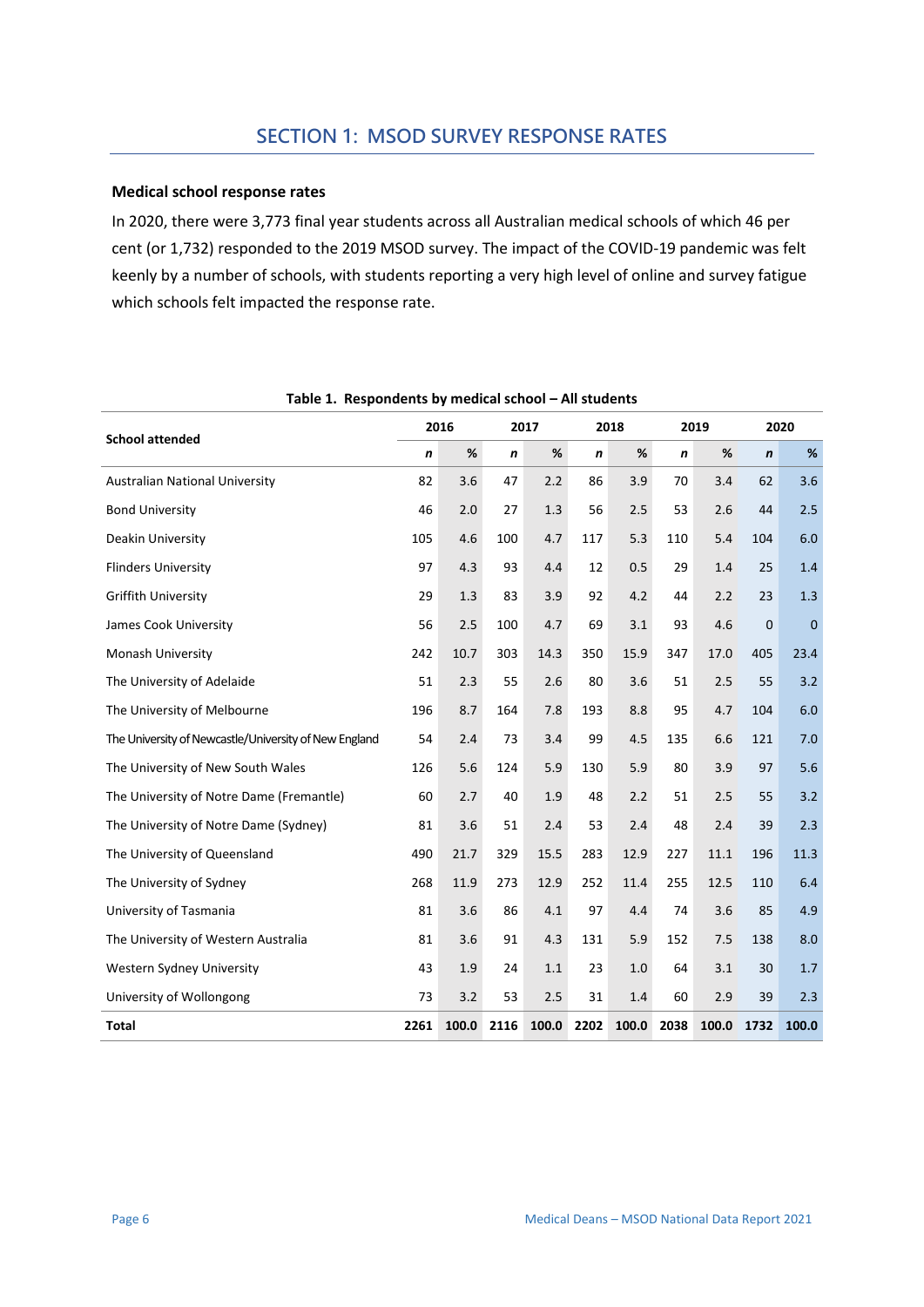#### **Domestic students**

1,484 of the respondents (86 per cent) were domestic students; a higher proportion than the cohort in their final year, which comprised just over 83 per cent domestic students.

<span id="page-7-0"></span>

|                                                       | 2016             |       | 2017             |       | 2018             |      | 2019             |       | 2020        |             |
|-------------------------------------------------------|------------------|-------|------------------|-------|------------------|------|------------------|-------|-------------|-------------|
| <b>School attended</b>                                | $\boldsymbol{n}$ | $\%$  | $\boldsymbol{n}$ | $\%$  | $\boldsymbol{n}$ | %    | $\boldsymbol{n}$ | %     | $\mathbf n$ | %           |
| <b>Australian National University</b>                 | 76               | 4.1   | 42               | 2.3   | 80               | 4.2  | 63               | 3.6   | 57          | 3.8         |
| <b>Bond University</b>                                | 46               | 2.5   | 27               | 1.5   | 56               | 3.0  | 53               | 3.0   | 44          | 3.0         |
| Deakin University                                     | 100              | 5.4   | 98               | 5.4   | 115              | 6.1  | 104              | 5.9   | 98          | 6.6         |
| <b>Flinders University</b>                            | 76               | 4.1   | 86               | 4.8   | 10               | 0.5  | 26               | 1.5   | 24          | 1.6         |
| <b>Griffith University</b>                            | 28               | 1.5   | 82               | 4.5   | 91               | 4.8  | 41               | 2.3   | 18          | 1.2         |
| James Cook University                                 | 56               | 3.0   | 90               | 5.0   | 60               | 3.2  | 80               | 4.6   | $\mathbf 0$ | $\mathbf 0$ |
| Monash University                                     | 207              | 11.1  | 255              | 14.1  | 276              | 14.6 | 286              | 16.3  | 338         | 22.8        |
| The University of Adelaide                            | 45               | 2.4   | 53               | 2.9   | 64               | 3.4  | 45               | 2.6   | 50          | 3.4         |
| The University of Melbourne                           | 181              | 9.7   | 152              | 8.4   | 174              | 9.2  | 86               | 4.9   | 95          | 6.4         |
| The University of Newcastle/University of New England | 52               | 2.8   | 63               | 3.5   | 90               | 4.8  | 118              | 6.7   | 105         | 7.1         |
| The University of New South Wales                     | 101              | 5.4   | 93               | 5.1   | 109              | 5.8  | 67               | 3.8   | 78          | 5.3         |
| The University of Notre Dame (Fremantle)              | 60               | 3.2   | 39               | 2.2   | 48               | 2.5  | 51               | 2.9   | 55          | 3.7         |
| The University of Notre Dame (Sydney)                 | 81               | 4.4   | 51               | 2.8   | 53               | 2.8  | 48               | 2.7   | 39          | 2.6         |
| The University of Queensland                          | 293              | 15.8  | 228              | 12.6  | 201              | 10.7 | 186              | 10.6  | 148         | 10.0        |
| The University of Sydney                              | 213              | 11.5  | 223              | 12.3  | 201              | 10.7 | 194              | 11.0  | 89          | 6.0         |
| University of Tasmania                                | 66               | 3.6   | 67               | 3.7   | 87               | 4.6  | 58               | 3.3   | 68          | 4.6         |
| The University of Western Australia                   | 70               | 3.8   | 90               | 5.0   | 121              | 6.4  | 140              | 8.0   | 125         | 8.4         |
| Western Sydney University                             | 41               | 2.2   | 21               | 1.2   | 22               | 1.2  | 60               | 3.4   | 24          | 1.6         |
| University of Wollongong                              | 67               | 3.6   | 49               | 2.7   | 29               | 1.5  | 52               | 3.0   | 29          | 2.0         |
| <b>Total</b>                                          | 1,859            | 100.0 | 1,809            | 100.0 | 1,887            |      | 100.0 1,758      | 100.0 | 1,484       | 100.0       |

**Table 2. Respondents by medical school – Domestic students only**

*Note*: Throughout this Report:

- Domestic students comprise Australian citizens, Australian permanent residents, and New Zealand citizens
- International student figures are only for those enrolled in on-shore medical programs, and do not include students enrolled in Australian medical programs run in other countries.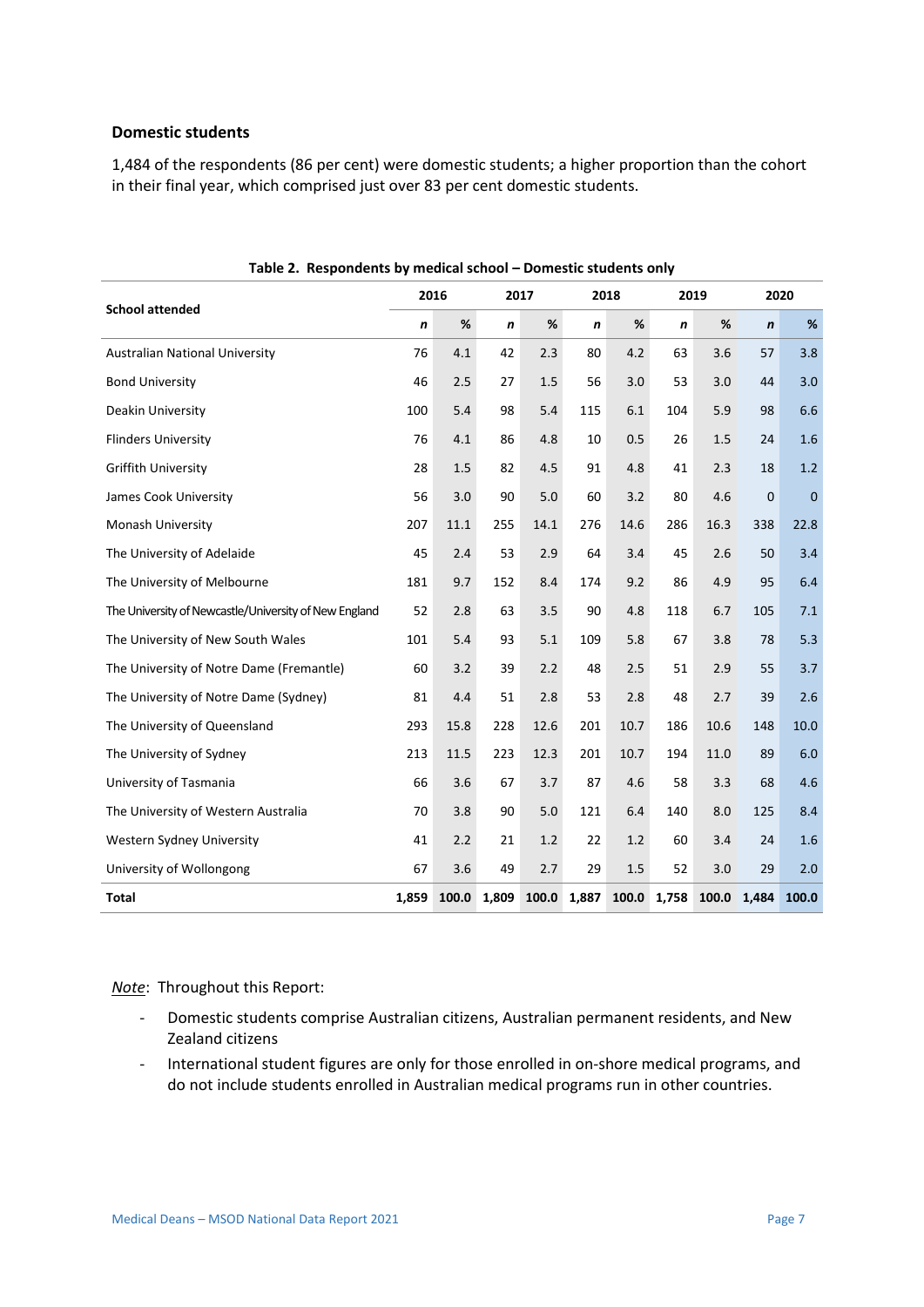Table 3 shows those medical schools which had an international student response; noting that not all schools enrol international students.

14 per cent of the respondents, or 248, were international students (enrolled in on-shore medical programs); a lower proportion than the cohort which comprised 16.9 per cent international students.

<span id="page-8-0"></span>

|                                                       | 2016 |             | 2017 |       |                | 2018        |                  | 2020<br>2019 |              |             |
|-------------------------------------------------------|------|-------------|------|-------|----------------|-------------|------------------|--------------|--------------|-------------|
| <b>School attended</b>                                | n    | $\%$        | n    | %     | n              | %           | $\boldsymbol{n}$ | %            | $\mathbf n$  | %           |
| <b>Australian National University</b>                 | 6    | 1.5         | 5    | 1.6   | 6              | 1.9         | $\overline{7}$   | 2.5          | 5            | 2.0         |
| Deakin University                                     | 5    | 1.2         | 2    | 0.7   | $\overline{2}$ | 0.6         | 6                | 2.1          | 6            | 2.4         |
| <b>Flinders University</b>                            | 21   | 5.2         | 7    | 2.3   | $\overline{2}$ | 0.6         | 3                | 1.1          | $\mathbf{1}$ | 0.4         |
| <b>Griffith University</b>                            | 1    | 0.2         | 1    | 0.3   | $\mathbf{1}$   | 0.3         | 3                | 1.1          | 5            | 2.0         |
| James Cook University                                 | 0    | $\mathbf 0$ | 10   | 3.3   | 9              | 2.9         | 13               | 4.6          | $\mathbf 0$  | $\mathbf 0$ |
| Monash University                                     | 35   | 8.7         | 48   | 15.6  | 74             | 23.5        | 61               | 21.8         | 67           | 27.0        |
| The University of Adelaide                            | 6    | 1.5         | 2    | 0.7   | 16             | 5.1         | 6                | 2.1          | 5            | 2.0         |
| The University of Melbourne                           | 15   | 3.7         | 12   | 3.9   | 19             | 6.0         | 9                | 3.2          | 9            | 3.6         |
| The University of Newcastle/University of New England | 2    | 0.5         | 10   | 3.3   | 9              | 2.9         | 17               | 6.1          | 16           | 6.5         |
| The University of New South Wales                     | 25   | 6.2         | 31   | 10.1  | 21             | 6.7         | 13               | 4.6          | 19           | 7.7         |
| The University of Notre Dame (Fremantle)              | 0    | $\mathbf 0$ | 1    | 0.3   | 0              | $\mathbf 0$ | 0                | $\mathbf 0$  | $\mathbf{0}$ | $\mathbf 0$ |
| The University of Queensland                          | 197  | 49.0        | 101  | 32.9  | 82             | 26.0        | 41               | 14.6         | 48           | 19.4        |
| The University of Sydney                              | 55   | 13.7        | 50   | 16.3  | 51             | 16.2        | 61               | 21.8         | 21           | 8.5         |
| University of Tasmania                                | 15   | 3.7         | 19   | 6.2   | 10             | 3.2         | 16               | 5.7          | 17           | 6.9         |
| The University of Western Australia                   | 11   | 2.7         | 1    | 0.3   | 10             | 3.2         | 12               | 4.3          | 13           | 5.2         |
| Western Sydney University                             | 2    | 0.5         | 3    | 1.0   | $\mathbf{1}$   | 0.3         | 4                | 1.4          | 6            | 2.4         |
| University of Wollongong                              | 6    | 1.5         | 4    | 1.3   | $\overline{2}$ | 0.6         | 8                | 2.9          | 10           | 4.0         |
| <b>Total</b>                                          | 402  | 100.0       | 307  | 100.0 | 315            | 100.0       | 280              | 100.0        | 248          | 100.0       |

#### **Table 3. Respondents by medical school – International on-shore students only**

Note: Those who do not have any international students enrolled are omitted from this Table; i.e. Bond University and University of Notre Dame Australia (Sydney Medical School).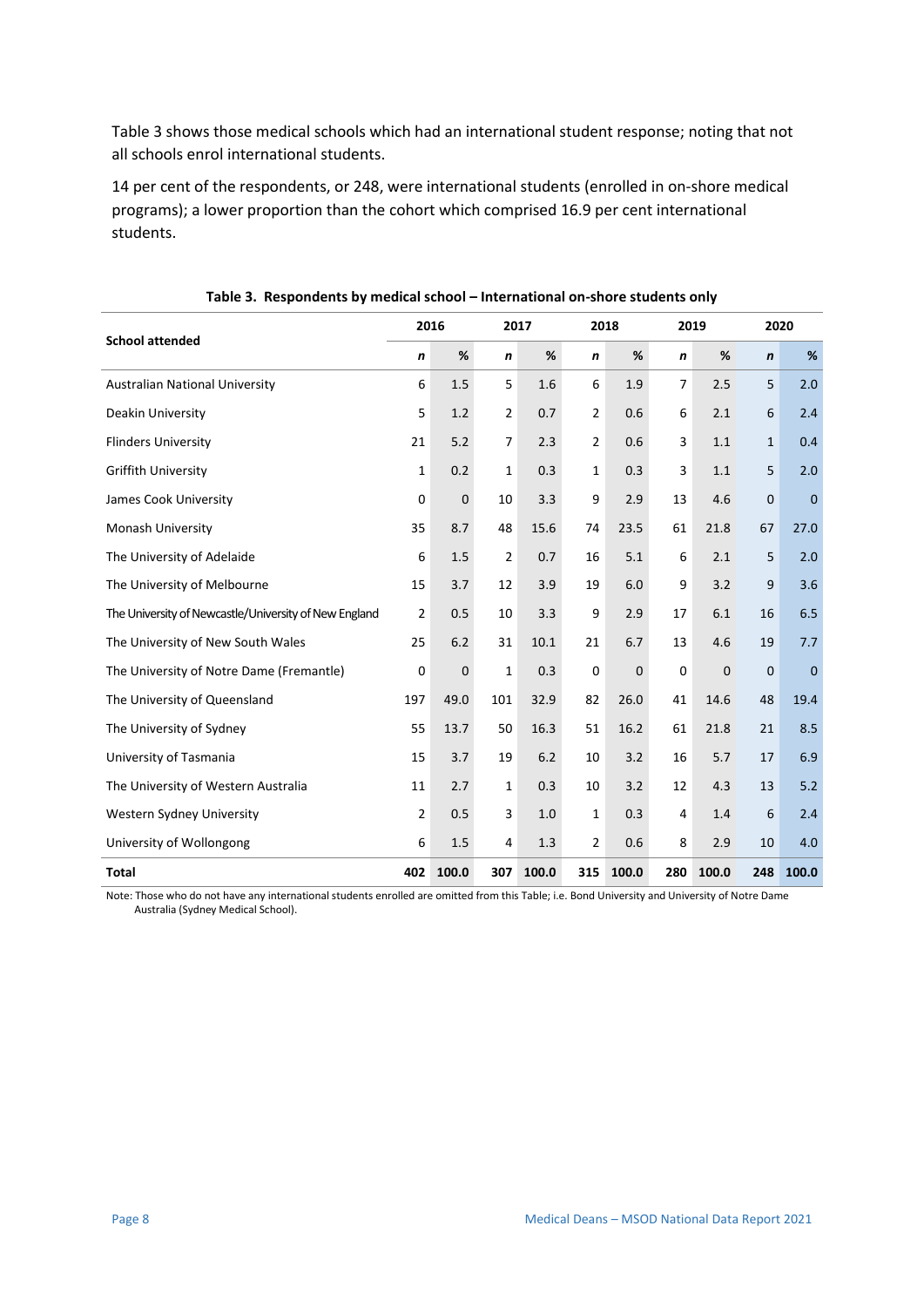#### **Proportion by medical program length**

The sample is fairly representative of the proportions enrolled in 4-year programs, with a stronger response rate from 5-year courses and fewer from those in a 6-year program.

| State/territory of | Final year students 2020 |       |       | <b>MSOD respondents 2020</b> |  |  |  |
|--------------------|--------------------------|-------|-------|------------------------------|--|--|--|
| study              | n                        | %     | n     | %                            |  |  |  |
| 4-year course      | 2.244                    | 59.5  | 996   | 57.5                         |  |  |  |
| 5-year course      | 905                      | 24.0  | 584   | 33.7                         |  |  |  |
| 6-year course      | 624                      | 16.5  | 152   | 8.8                          |  |  |  |
| Total              | 3.773                    | 100.0 | 1,732 | 100.0                        |  |  |  |

<span id="page-9-0"></span>**Table 4. Number of final year students across all Australian medical schools, showing course length**

Source: Student Statistics 2020 and MSOD data

Note: Similar MSOD response rates have been assumed for different length courses at the same medical school, as the responses cannot be distinguished

#### **Respondents by state/territory**

This year Victorian schools had a higher response to the survey, and so their students form a majority of respondents. Note: [Table 5](#page-9-1) and [Table 6](#page-9-2) refer to the location where students were studying medicine (which may be different to where they identify their primary residence to be).

<span id="page-9-1"></span>

| State/territory of | 2016 |       |      | 2018<br>2020<br>2017<br>2019 |             |       |              |       |             |       |
|--------------------|------|-------|------|------------------------------|-------------|-------|--------------|-------|-------------|-------|
| completion         | n    | %     | n    | %                            | $\mathbf n$ | %     | $\mathsf{n}$ | %     | $\mathbf n$ | %     |
| <b>VIC</b>         | 543  | 24.0  | 567  | 26.8                         | 660         | 30.0  | 552          | 27.1  | 613         | 35.4  |
| <b>NSW</b>         | 645  | 28.5  | 598  | 28.3                         | 588         | 26.7  | 642          | 31.5  | 436         | 25.2  |
| QLD                | 621  | 27.5  | 539  | 25.5                         | 500         | 22.7  | 417          | 20.5  | 263         | 15.2  |
| <b>WA</b>          | 141  | 6.2   | 131  | 6.2                          | 179         | 8.1   | 203          | 10.0  | 193         | 11.1  |
| <b>TAS</b>         | 81   | 3.6   | 86   | 4.1                          | 97          | 4.4   | 74           | 3.6   | 85          | 4.9   |
| <b>SA</b>          | 148  | 6.5   | 148  | 7.0                          | 92          | 4.2   | 80           | 3.9   | 80          | 4.6   |
| <b>ACT</b>         | 82   | 3.6   | 47   | 2.2                          | 86          | 3.9   | 70           | 3.4   | 62          | 3.6   |
| <b>Total</b>       | 2261 | 100.0 | 2116 | 100.0                        | 2202        | 100.0 | 2038         | 100.0 | 1732        | 100.0 |

**Table 5. Respondents by state/territory**

<span id="page-9-2"></span>Note: Data for Flinders Medical School in Darwin cannot be separately identified and so responses are included in South Australia

|  |  | Table 6. Respondents and students: comparison by state/territory |  |  |  |
|--|--|------------------------------------------------------------------|--|--|--|
|--|--|------------------------------------------------------------------|--|--|--|

| State/territory of study | <b>Final year</b><br>students in 2020 |       | <b>MSOD</b><br>respondents in 2020 |       |  |  |
|--------------------------|---------------------------------------|-------|------------------------------------|-------|--|--|
|                          | n                                     | %     | $\mathbf n$                        | %     |  |  |
| <b>VIC</b>               | 956                                   | 25.3  | 613                                | 35.4  |  |  |
| <b>NSW</b>               | 1115                                  | 29.6  | 436                                | 25.2  |  |  |
| QLD                      | 835                                   | 22.1  | 263                                | 15.2  |  |  |
| <b>SA</b>                | 284                                   | 7.5   | 193                                | 11.1  |  |  |
| <b>TAS</b>               | 110                                   | 2.9   | 85                                 | 4.9   |  |  |
| <b>WA</b>                | 365                                   | 9.7   | 80                                 | 4.6   |  |  |
| <b>ACT</b>               | 108                                   | 2.9   | 62                                 | 3.6   |  |  |
| <b>Total</b>             | 3773                                  | 100.0 | 1732                               | 100.0 |  |  |

Note: Flinders Darwin Medical School data are included in South Australia figures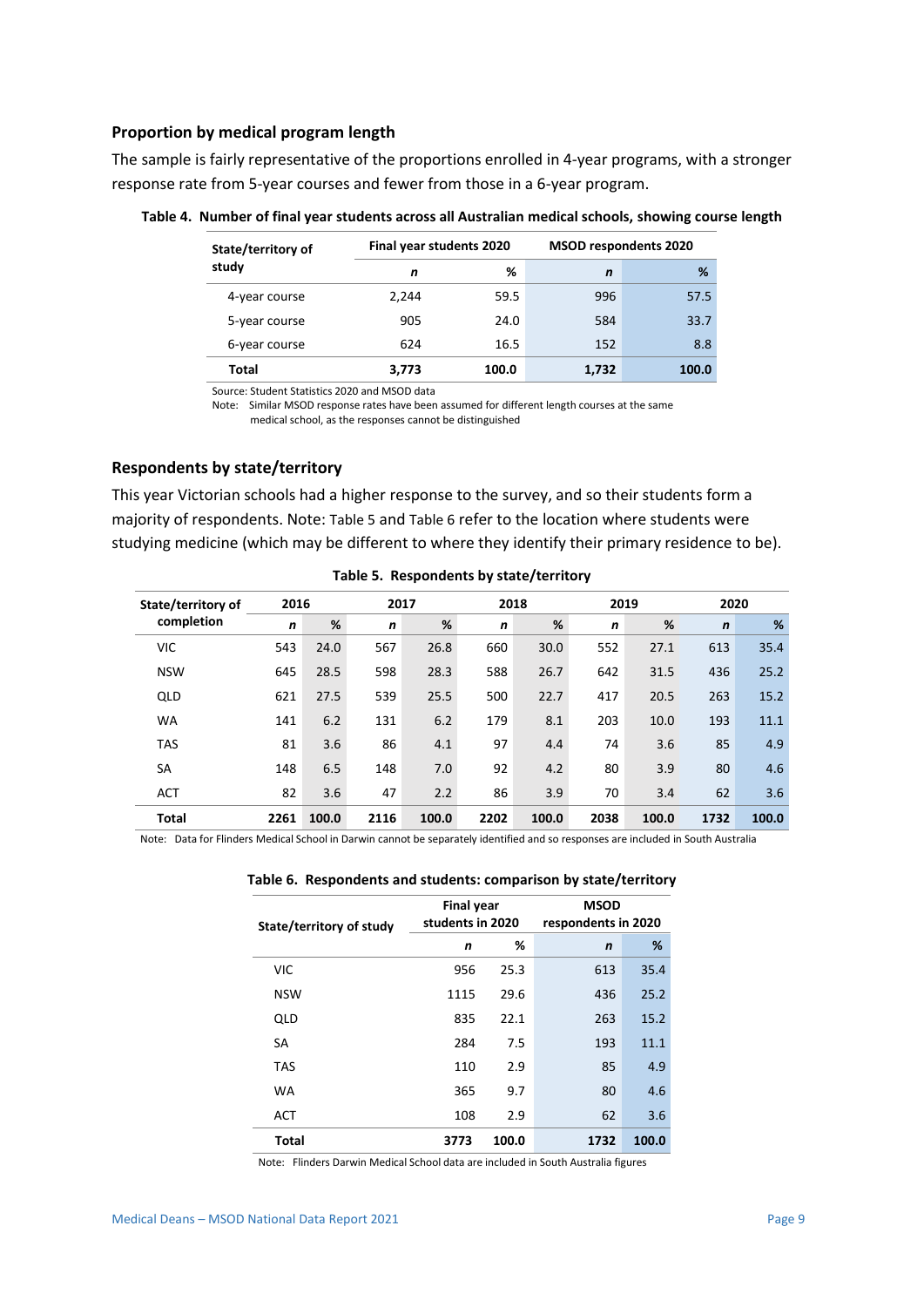## **SECTION 2: DEMOGRAPHICS**

The gender balance of respondents was 57.2 per cent female and 42.7 per cent male with a small number identifying as non-binary or unspecified. This is from a cohort whose gender balance was 52.8 per cent female, 47.2 percent male, and 0.03 per cent identifying as non-binary or unspecified when they commenced medical school.

<span id="page-10-0"></span>

|                          | 2016  |       |       | 2017  |             | 2018  |             | 2019  |                | 2020  |  |
|--------------------------|-------|-------|-------|-------|-------------|-------|-------------|-------|----------------|-------|--|
| Age                      | n     | %     | n     | %     | $\mathbf n$ | %     | $\mathbf n$ | %     | $\mathbf n$    | %     |  |
| Female                   | 1,153 | 51.0  | 1,150 | 54.3  | 1,168       | 53.0  | 1,100       | 54.0  | 990            | 57.2  |  |
| Male                     | 1,108 | 49.0  | 966   | 45.7  | 1,031       | 46.8  | 936         | 45.9  | 740            | 42.7  |  |
| Non-binary / Unspecified |       | 0.0   |       | 0.0   | 3           | 0.1   | 2           | 0.1   | $\overline{2}$ | 0.1   |  |
| Total                    | 2,261 | 100.0 | 2,116 | 100.0 | 2,202       | 100.0 | 2,038       | 100.0 | 1,732          | 100.0 |  |

|  | Table 7. Respondents by gender |  |  |
|--|--------------------------------|--|--|
|--|--------------------------------|--|--|

#### **Student age**

In 2020, the final year students who responded to the survey were primarily aged between 25 and 29, with nearly 45 per cent within this category – slightly lower than last year. Just over 86 per cent were aged under 30 years old, with only 1.6 per cent over 40 years old. These figures vary little from earlier years, although the already low numbers of students aged 45 and over and aged 35-39 have been gradually decreasing.

<span id="page-10-1"></span>

|              |              | 2016  |             | 2017  |             | 2018  |              | 2019  | 2020           |       |  |
|--------------|--------------|-------|-------------|-------|-------------|-------|--------------|-------|----------------|-------|--|
| Age          | $\mathsf{n}$ | %     | $\mathbf n$ | %     | $\mathbf n$ | %     | $\mathsf{n}$ | %     | $\mathbf n$    | %     |  |
| $25$         | 793          | 35.1  | 790         | 37.4  | 822         | 37.4  | 820          | 40.2  | 724            | 41.8  |  |
| $25 - 29$    | 1083         | 48.0  | 1002        | 47.4  | 1069        | 48.6  | 952          | 46.7  | 770            | 44.5  |  |
| 30-34        | 278          | 12.3  | 218         | 10.3  | 217         | 9.9   | 179          | 8.8   | 176            | 10.2  |  |
| 35-39        | 60           | 2.7   | 77          | 3.6   | 57          | 2.6   | 45           | 2.2   | 34             | 2.0   |  |
| 40-44        | 28           | 1.2   | 16          | 0.8   | 22          | 1.0   | 30           | 1.5   | 21             | 1.2   |  |
| $45+$        | 15           | 0.7   | 10          | 0.5   | 13          | 0.6   | 12           | 0.6   | $\overline{7}$ | 0.4   |  |
| <b>Total</b> | 2257         | 100.0 | 2113        | 100.0 | 2200        | 100.0 | 2038         | 100.0 | 1732           | 100.0 |  |

**Table 8. Respondents by age group**

<span id="page-10-2"></span>The median age of respondents remained consistent at 25 years old. The minimum age of the 2020 respondents was 2 years older, and the maximum age substantially lower, than the previous year.

| Table 9. Median age of respondents |      |      |      |      |      |  |  |  |  |  |  |
|------------------------------------|------|------|------|------|------|--|--|--|--|--|--|
| Age                                | 2016 | 2017 | 2018 | 2019 | 2020 |  |  |  |  |  |  |
| Median                             | 25   | 25   | 25.  | 25   | 25   |  |  |  |  |  |  |
| Minimum                            | 20   | 19   | 21   | 19   | 21   |  |  |  |  |  |  |
| Maximum                            | 55   | 54   | 62   | 58   | 51   |  |  |  |  |  |  |

#### **Table 9. Median age of respondents**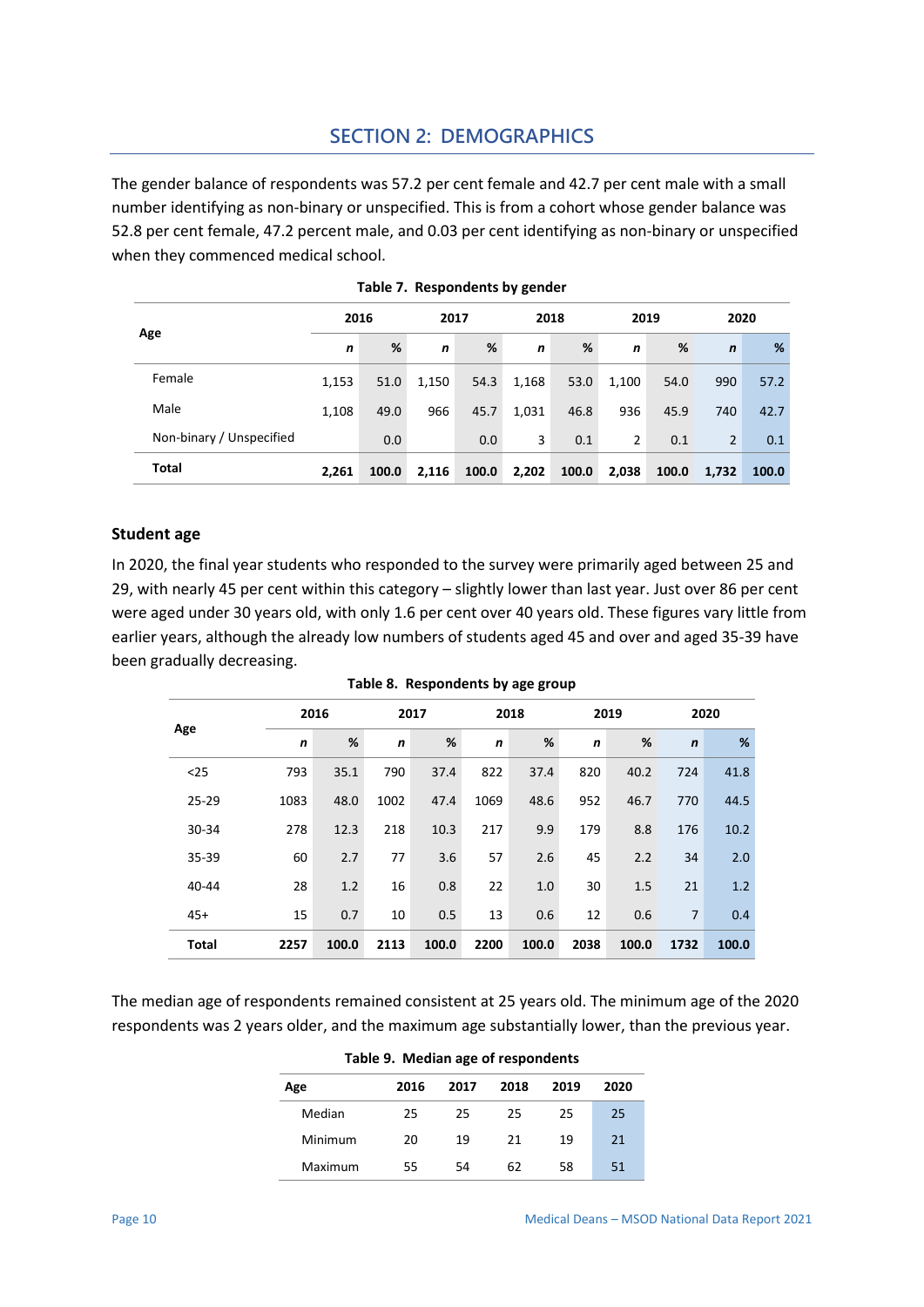#### **Relationship and dependants**

The proportion of respondents identifying as having a partner (i.e., in a relationship or married) is higher this year, with this being the majority for the first time.

<span id="page-11-0"></span>

| <b>Partner status</b> | 2016         |       | 2017  |       | 2018        |       | 2019        |       | 2020        |       |  |
|-----------------------|--------------|-------|-------|-------|-------------|-------|-------------|-------|-------------|-------|--|
|                       | $\mathsf{n}$ | %     | n     | %     | $\mathbf n$ | %     | $\mathbf n$ | %     | $\mathbf n$ | %     |  |
| Partnered             | 1.077        | 47.6  | 1.023 | 48.3  | 1,033       | 46.9  | 943         | 46.3  | 891         | 51.4  |  |
| Not partnered         | 1,184        | 52.4  | 1,093 | 51.7  | 1,169       | 53.1  | 1.095       | 53.7  | 841         | 48.6  |  |
| Total                 | 2.261        | 100.0 | 2,116 | 100.0 | 2,202       | 100.0 | 2,038       | 100.0 | 1,732       | 100.0 |  |

**Table 10. Partner status**

Just over 4 per cent of respondents have dependent children, with the numbers varying very little from previous years' data. Similarly, the vast majority have no 'other dependants', with again little change over the years.

<span id="page-11-1"></span>

|                         |             | 2016  |      | 2017  | 2018        |       | 2019 |       | 2020        |       |
|-------------------------|-------------|-------|------|-------|-------------|-------|------|-------|-------------|-------|
| <b>Dependants</b>       | $\mathbf n$ | $\%$  | n    | %     | $\mathbf n$ | %     | n    | %     | $\mathbf n$ | %     |
| Children                |             |       |      |       |             |       |      |       |             |       |
| 0                       | 2123        | 94.7  | 2000 | 95.1  | 2088        | 94.8  | 1941 | 95.2  | 1660        | 95.8  |
| 1                       | 60          | 2.7   | 47   | 2.2   | 55          | 2.5   | 48   | 2.4   | 30          | 1.7   |
| $\overline{2}$          | 32          | 1.4   | 38   | 1.8   | 44          | 2.0   | 33   | 1.6   | 30          | 1.7   |
| 3 or more               | 26          | 1.2   | 17   | 0.8   | 15          | 0.7   | 16   | 0.8   | 12          | 0.7   |
| Total                   | 2241        | 100.0 | 2102 | 100.0 | 2202        | 100.0 | 2038 | 100.0 | 1732        | 100.0 |
| <b>Other dependants</b> | ä,          |       |      |       |             |       |      |       |             |       |
| 0                       | 2163        | 97.5  | 2044 | 98.0  | 2150        | 97.6  | 1981 | 97.2  | 1687        | 97.4  |
| 1                       | 42          | 1.9   | 31   | 1.5   | 32          | 1.5   | 40   | 2.0   | 34          | 2.0   |
| 2                       | 6           | 0.3   | 6    | 0.3   | 12          | 0.5   | 13   | 0.6   | 6           | 0.3   |
| 3 or more               | 8           | 0.4   | 4    | 0.2   | 8           | 0.4   | 4    | 0.2   | 5           | 0.3   |
| Total                   | 2219        | 100.0 | 2085 | 100.0 | 2202        | 100.0 | 2038 | 100.0 | 1732        | 100.0 |

**Table 11. Number of dependent children and other dependants**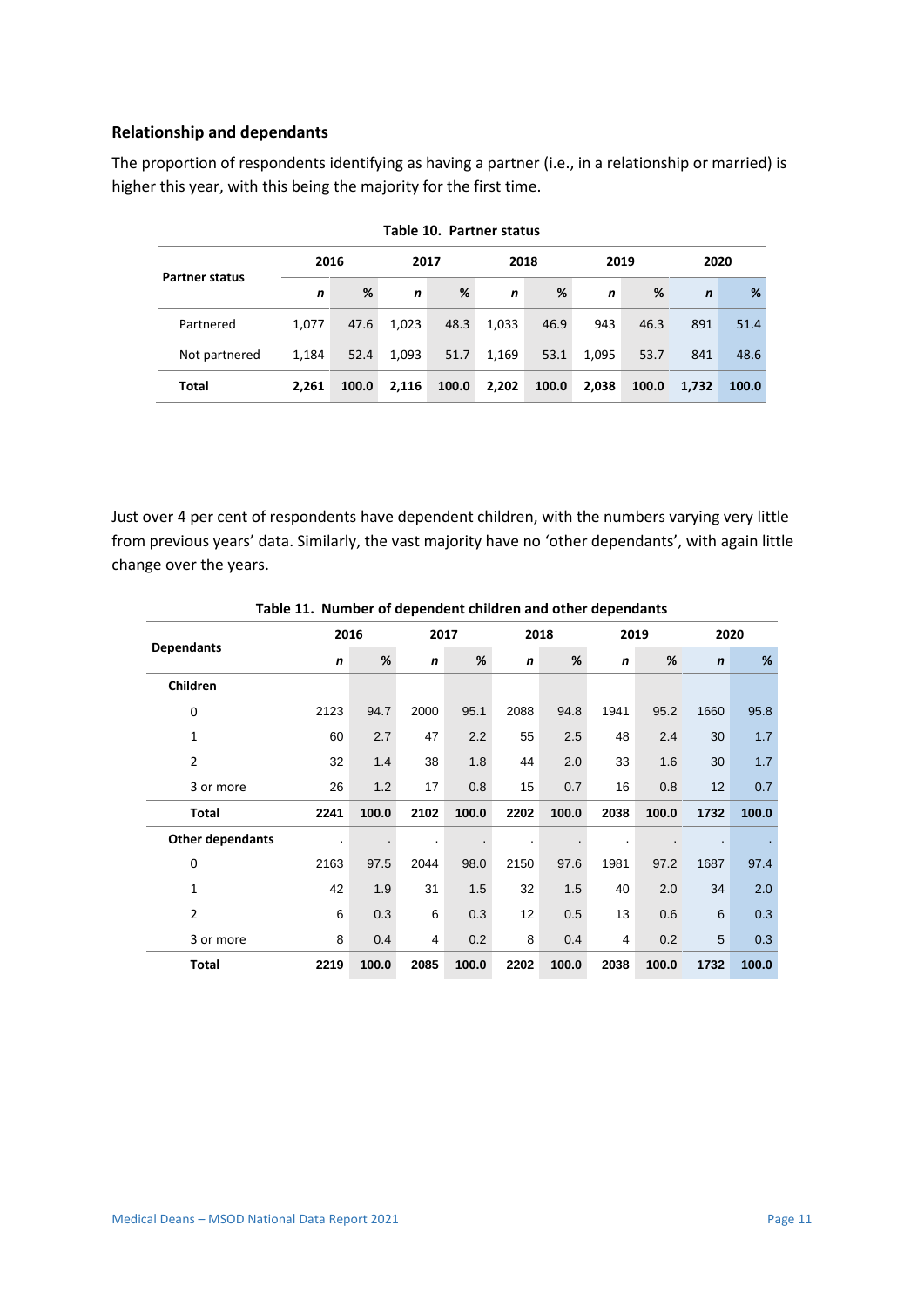#### **Country of birth**

The proportion of respondents born in Australia continues to remain at around the level of twothirds of respondents, with Table 12 showing the countries with the highest representation of survey respondents over the last 5 years.

The proportion of students born in Singapore remains consistently high, as it does for those born in India. Canadian students continued to be lower than in 2016 and 2017, and the representation of South African-born students dropped outside the top-10. The proportion of students born in Sri Lanka increased almost a percentage point, and joined the list this year at number 8.

<span id="page-12-0"></span>

| rable 12. Country of birth (top 10) |       |       |       |       |       |       |              |       |             |       |  |
|-------------------------------------|-------|-------|-------|-------|-------|-------|--------------|-------|-------------|-------|--|
|                                     |       | 2016  | 2017  |       |       | 2018  | 2019         |       | 2020        |       |  |
| <b>Birth country</b>                | n     | %     | n     | %     | n     | $\%$  | $\mathsf{n}$ | %     | $\mathbf n$ | $\%$  |  |
| Australia                           | 1,376 | 60.9  | 1,367 | 64.6  | 1,446 | 65.7  | 1,372        | 67.3  | 1,147       | 66.2  |  |
| Singapore                           | 111   | 4.9   | 92    | 4.3   | 104   | 4.7   | 93           | 4.6   | 89          | 5.1   |  |
| India                               | 59    | 2.6   | 50    | 2.4   | 51    | 2.3   | 51           | 2.5   | 53          | 3.1   |  |
| Canada                              | 88    | 3.9   | 77    | 3.6   | 54    | 2.5   | 56           | 2.7   | 43          | 2.5   |  |
| New Zealand                         | 55    | 2.4   | 46    | 2.2   | 43    | 2.0   | 54           | 2.6   | 42          | 2.4   |  |
| Malaysia                            | 62    | 2.7   | 56    | 2.6   | 72    | 3.3   | 50           | 2.5   | 39          | 2.3   |  |
| China (excl. SARs and Taiwan)       | 41    | 1.8   | 51    | 2.4   | 58    | 2.6   | 35           | 1.7   | 38          | 2.2   |  |
| Sri Lanka                           | 33    | 1.5   | 27    | 1.3   | 15    | 0.7   | 23           | 1.1   | 34          | 2.0   |  |
| <b>United States of America</b>     | 107   | 4.7   | 64    | 3.0   | 51    | 2.3   | 29           | 1.4   | 33          | 1.9   |  |
| England                             | 45    | 2.0   | 51    | 2.4   | 37    | 1.7   | 37           | 1.8   | 29          | 1.7   |  |
| Other                               | 284   | 12.6  | 235   | 11.1  | 271   | 12.3  | 238          | 11.7  | 185         | 10.7  |  |
| <b>Total</b>                        | 2,261 | 100.0 | 2,116 | 100.0 | 2,202 | 100.0 | 2,038        | 100.0 | 1,732       | 100.0 |  |

**Table 12. Country of birth (top 10)**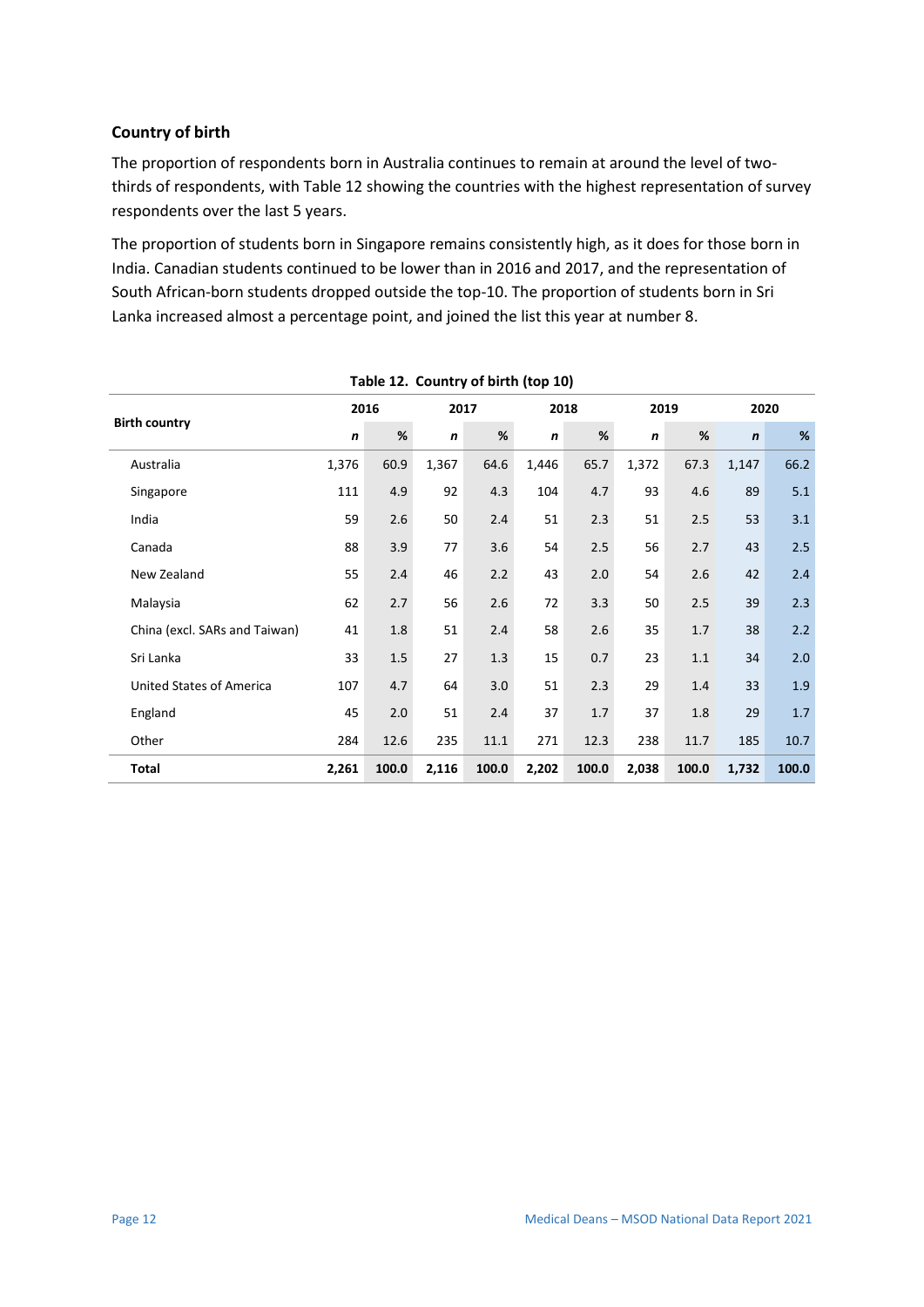#### **Sources of income**

The majority of respondents relied on family (75 per cent). This proportion continues to gradually increase, as does that indicating Government support (66 per cent), paid employment (59 per cent), and HECS / FEE / OS HELP student loans (56 per cent). The proportion with a scholarship increased to its highest level within this data range, while the use of savings and trust funds dropped a little. The number with a personal loan dropped back significantly, and is half the level seen in 2017.

<span id="page-13-0"></span>

|                       | 2016         |      | 2017         |      | 2018        |      | 2019        |      | 2020        |      |
|-----------------------|--------------|------|--------------|------|-------------|------|-------------|------|-------------|------|
| Income sources        | $\mathsf{n}$ | %    | $\mathsf{n}$ | %    | $\mathbf n$ | %    | $\mathbf n$ | %    | $\mathbf n$ | %    |
| Family                | 1586         | 70.1 | 1523         | 71.9 | 1608        | 73.0 | 1502        | 73.6 | 1302        | 75.1 |
| Government            | 1412         | 62.4 | 1351         | 63.8 | 1376        | 62.4 | 1327        | 65.1 | 1136        | 65.5 |
| Paid employment       | 1117         | 49.4 | 1180         | 55.7 | 1176        | 53.4 | 1141        | 55.9 | 1030        | 59.4 |
| HECS/FEE/OS HELP loan | 978          | 43.2 | 1051         | 49.6 | 1156        | 52.4 | 1123        | 55.1 | 975         | 56.2 |
| Scholarship           | 640          | 28.3 | 612          | 28.9 | 578         | 26.2 | 502         | 24.6 | 505         | 29.1 |
| Savings/Trust fund    | 417          | 18.4 | 426          | 20.1 | 385         | 17.4 | 373         | 18.3 | 284         | 16.3 |
| Personal Loan         | 320          | 14.1 | 323          | 15.2 | 304         | 13.8 | 245         | 12.0 | 131         | 7.5  |

|  | Table 13. Sources of income for education and/or living expenses for entire medical degree |  |
|--|--------------------------------------------------------------------------------------------|--|
|--|--------------------------------------------------------------------------------------------|--|

Note: Participants can select more than one option; hence the total is the count of people who reported at least one income source.



<span id="page-13-1"></span>**Figure 1. Sources of income for education and/or living expenses for entire medical degree**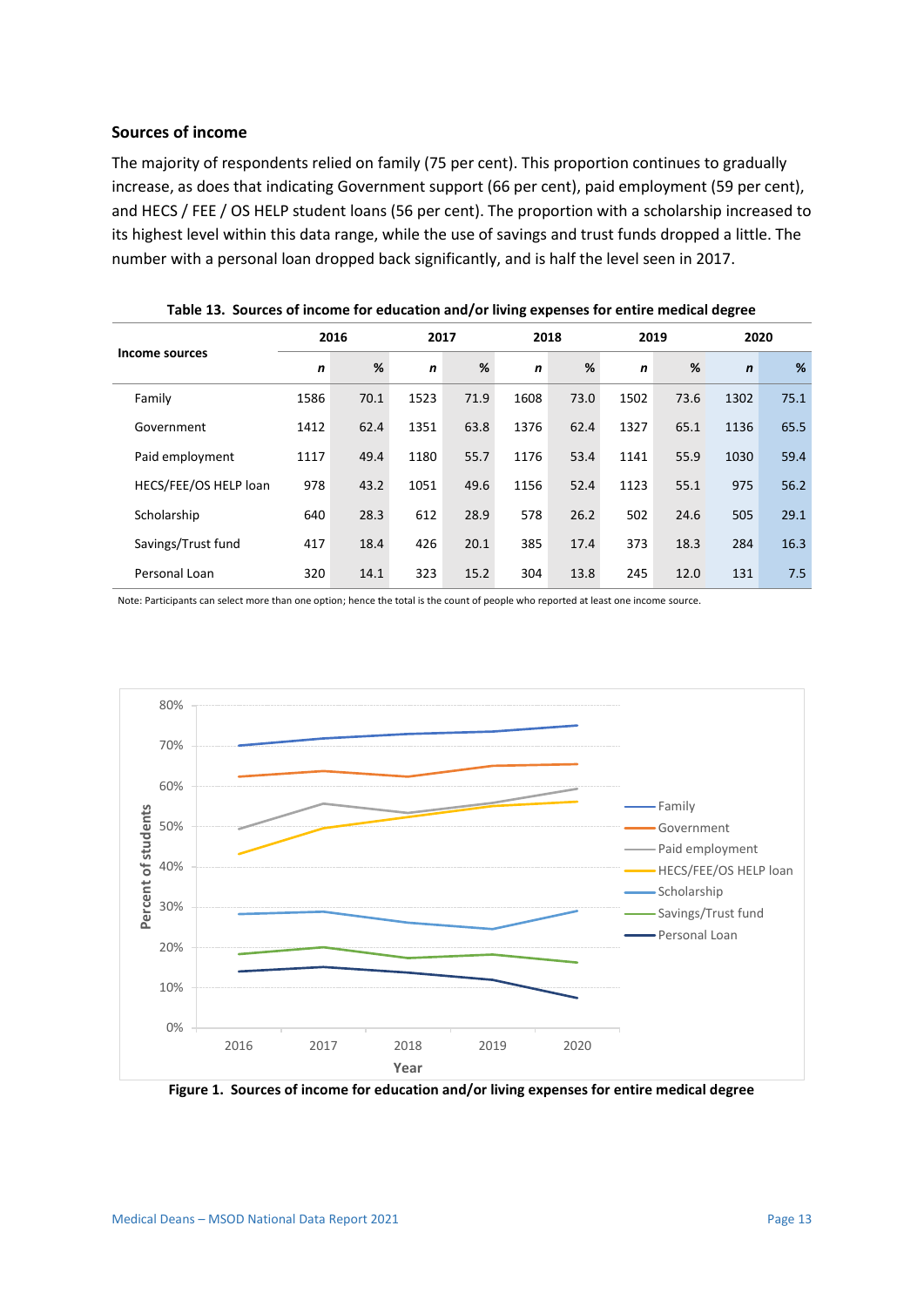#### **Rural background**

Nearly 25 per cent of the 2020 MSOD respondents considered themselves as coming from a rural background, and nearly the same proportion who finished their final year of secondary schooling in Australia did so in a regional area. For both these indicators, the numbers have remained fairly consistent from 2016 onwards.

<span id="page-14-0"></span>

|                         | 2016        | 2017  |             | 2018  |             | 2019  |       | 2020  |             |       |
|-------------------------|-------------|-------|-------------|-------|-------------|-------|-------|-------|-------------|-------|
| <b>Rural background</b> | $\mathbf n$ | %     | $\mathbf n$ | %     | $\mathbf n$ | %     | n     | %     | $\mathbf n$ | %     |
| <b>Domestic</b>         |             |       |             |       |             |       |       |       |             |       |
| <b>Yes</b>              | 485         | 26.1  | 465         | 25.7  | 467         | 24.7  | 447   | 25.4  | 412         | 27.8  |
| No                      | 1,373       | 73.9  | 1,343       | 74.3  | 1,420       | 75.3  | 1,311 | 74.6  | 1072        | 72.2  |
| Total                   | 1,858       | 100.0 | 1,808       | 100.0 | 1,887       | 100.0 | 1,758 | 100.0 | 1,484       | 100.0 |
| <b>International</b>    |             |       |             |       |             |       |       |       |             |       |
| Yes                     | 53          | 13.3  | 36          | 11.7  | 22          | 7.0   | 17    | 6.1   | 18          | 7.3   |
| No                      | 345         | 86.7  | 271         | 88.3  | 293         | 93.0  | 263   | 93.9  | 230         | 92.7  |
| Total                   | 398         | 100.0 | 307         | 100.0 | 315         | 100.0 | 280   | 100.0 | 248         | 100.0 |
| <b>All Students</b>     |             |       |             |       |             |       |       |       |             |       |
| <b>Yes</b>              | 538         | 23.8  | 501         | 23.7  | 489         | 22.2  | 464   | 22.8  | 430         | 24.8  |
| No                      | 1,718       | 76.2  | 1,614       | 76.3  | 17,13       | 77.8  | 1,574 | 77.2  | 1,302       | 75.2  |
| Total                   | 2,256       | 100.0 | 2,115       | 100.0 | 2,202       | 100.0 | 2,038 | 100.0 | 1,732       | 100.0 |

**Table 14. Respondent considers themselves to come from a rural background**

<span id="page-14-1"></span>

| Final year of school in | 2016  | 2017  |              | 2018  |             |       | 2019        |       | 2020        |       |
|-------------------------|-------|-------|--------------|-------|-------------|-------|-------------|-------|-------------|-------|
| a regional area         | n     | %     | $\mathsf{n}$ | %     | $\mathbf n$ | %     | $\mathbf n$ | %     | $\mathbf n$ | %     |
| <b>Domestic</b>         |       |       |              |       |             |       |             |       |             |       |
| Yes                     | 437   | 24.5  | 446          | 24.9  | 422         | 23.6  | 383         | 22.6  | 349         | 24.2  |
| No                      | 1,344 | 75.5  | 1,347        | 75.1  | 1,366       | 76.4  | 1,308       | 77.4  | 1,091       | 75.8  |
| Total                   | 1,781 | 100.0 | 1,793        | 100.0 | 1,788       | 100.0 | 1,691       | 100.0 | 1,440       | 100.0 |
| <b>International</b>    |       |       |              |       |             |       |             |       |             |       |
| <b>Yes</b>              | 43    | 22.8  | 31           | 11.1  | 20          | 22.5  | 16          | 25.0  | 10          | 17.9  |
| No                      | 146   | 77.2  | 249          | 88.9  | 69          | 77.5  | 48          | 75.0  | 46          | 82.1  |
| <b>Total</b>            | 189   | 100.0 | 280          | 100.0 | 89          | 100.0 | 64          | 100.0 | 56          | 100.0 |
| <b>All Students</b>     |       |       |              |       |             |       |             |       |             |       |
| <b>Yes</b>              | 480   | 24.4  | 477          | 23.0  | 442         | 23.5  | 399         | 22.7  | 359         | 24.0  |
| No                      | 1,490 | 75.6  | 1,596        | 77.0  | 1,435       | 76.5  | 1,356       | 77.3  | 1,137       | 76.0  |
| Total                   | 1,970 | 100.0 | 2,073        | 100.0 | 1,877       | 100.0 | 1,755       | 100.0 | 1,496       | 100.0 |

**Table 15. Final year of secondary schooling in a regional area**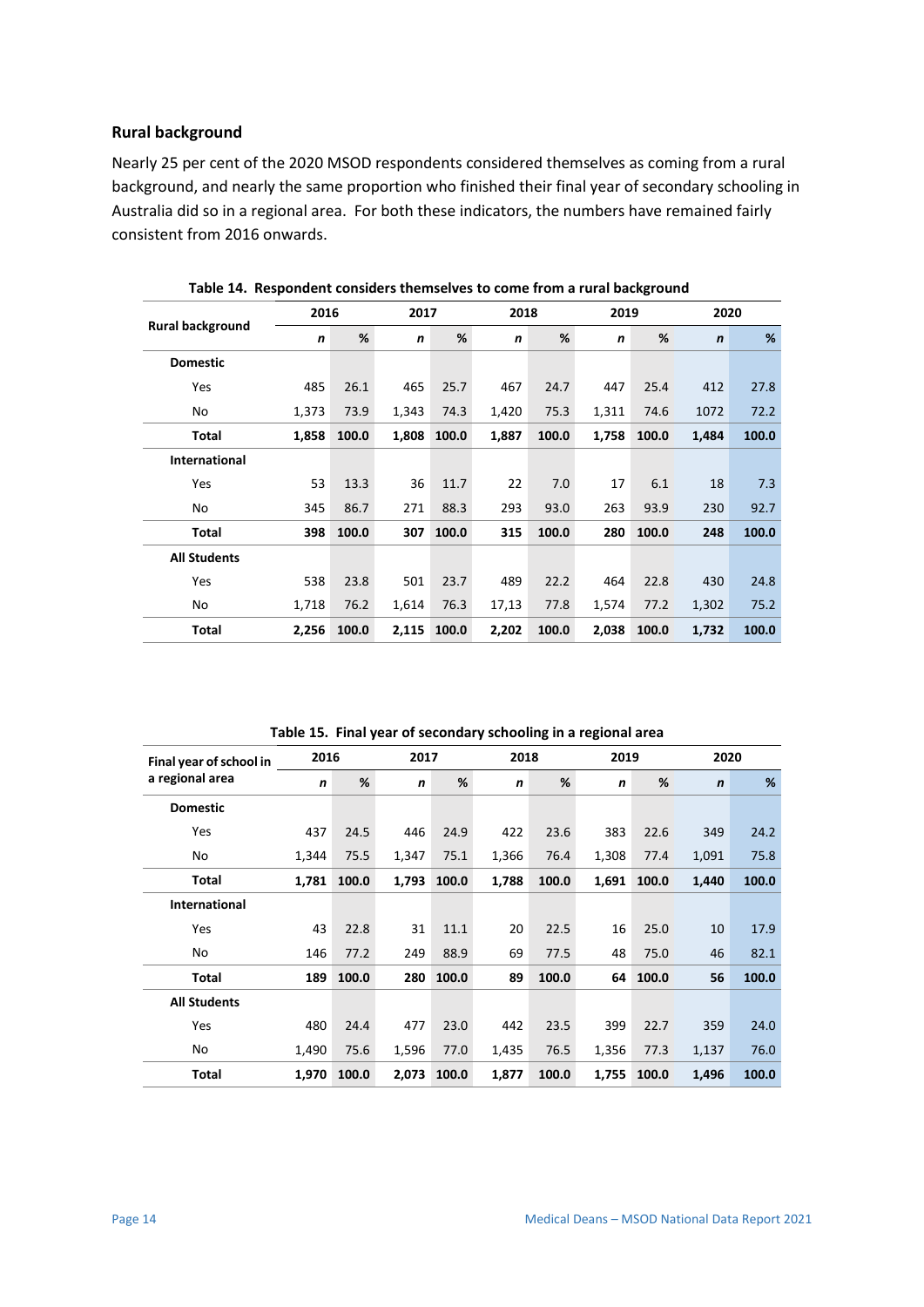#### **Type of longest prior residential location**

The MSOD survey asks participants about the type of location they have lived in the longest if they had lived in Australia for more than 1 year prior to commencing medical school.

[Table](#page-15-0) [16](#page-15-0) shows that 70 per cent of those responding lived the longest in a capital city. The data reflects fairly closely that from the Australian Bureau of Statistics' most recent census data (2016) which showed that 66.6 per cent per cent of the population were living in a capital city<sup>3</sup>. The proportion of students from regional cities dropped slightly, but increased for both smaller towns and small communities.

<span id="page-15-0"></span>

| <b>Location of longest</b>     |      | 2016  |              | 2017  |             | 2018  |             | 2019  |             | 2020  |  |
|--------------------------------|------|-------|--------------|-------|-------------|-------|-------------|-------|-------------|-------|--|
| residence <sup>4</sup>         | n    | %     | $\mathsf{n}$ | %     | $\mathbf n$ | %     | $\mathbf n$ | %     | $\mathbf n$ | %     |  |
| Capital city                   | 1594 | 71.4  | 1483         | 70.5  | 1549        | 70.7  | 1422        | 69.8  | 1214        | 70.3  |  |
| Major urban centre             | 203  | 9.1   | 223          | 10.6  | 222         | 10.1  | 240         | 11.8  | 160         | 9.3   |  |
| Regional city or large<br>town | 194  | 8.7   | 161          | 7.7   | 178         | 8.1   | 181         | 8.9   | 136         | 7.9   |  |
| Smaller town                   | 118  | 5.3   | 112          | 5.3   | 113         | 5.2   | 84          | 4.1   | 98          | 5.7   |  |
| Small community                | 122  | 5.5   | 124          | 5.9   | 128         | 5.8   | 109         | 5.4   | 119         | 6.9   |  |
| Total                          | 2231 | 100.0 | 2103         | 100.0 | 2190        | 100.0 | 2036        | 100.0 | 1727        | 100.0 |  |

#### **Table 16. Location where students have lived the longest (for domestic students living in Australia for more than 1 year prior to medical school)**

<sup>3.</sup> Australian Bureau of Statistics 2016, 'National census', viewed 17/08/2020, <https://www.abs.gov.au/AUSSTATS/abs@.nsf/DetailsPage/2071.02016?OpenDocument>

<sup>4.</sup> Classification: Major urban centre – (>100,000 population size) e.g., Cairns, Geelong, Gold Coast–Tweed Heads, Gosford, Newcastle, Townsville, Wollongong, Wyong; Regional city or large town (25,000 - 99,999 population size) e.g., Alice Springs, Ballarat, Bunbury, Dubbo, Launceston, Mount Gambier; Smaller town (10,000 – 24,999 population size); Small community (<10,000 population size)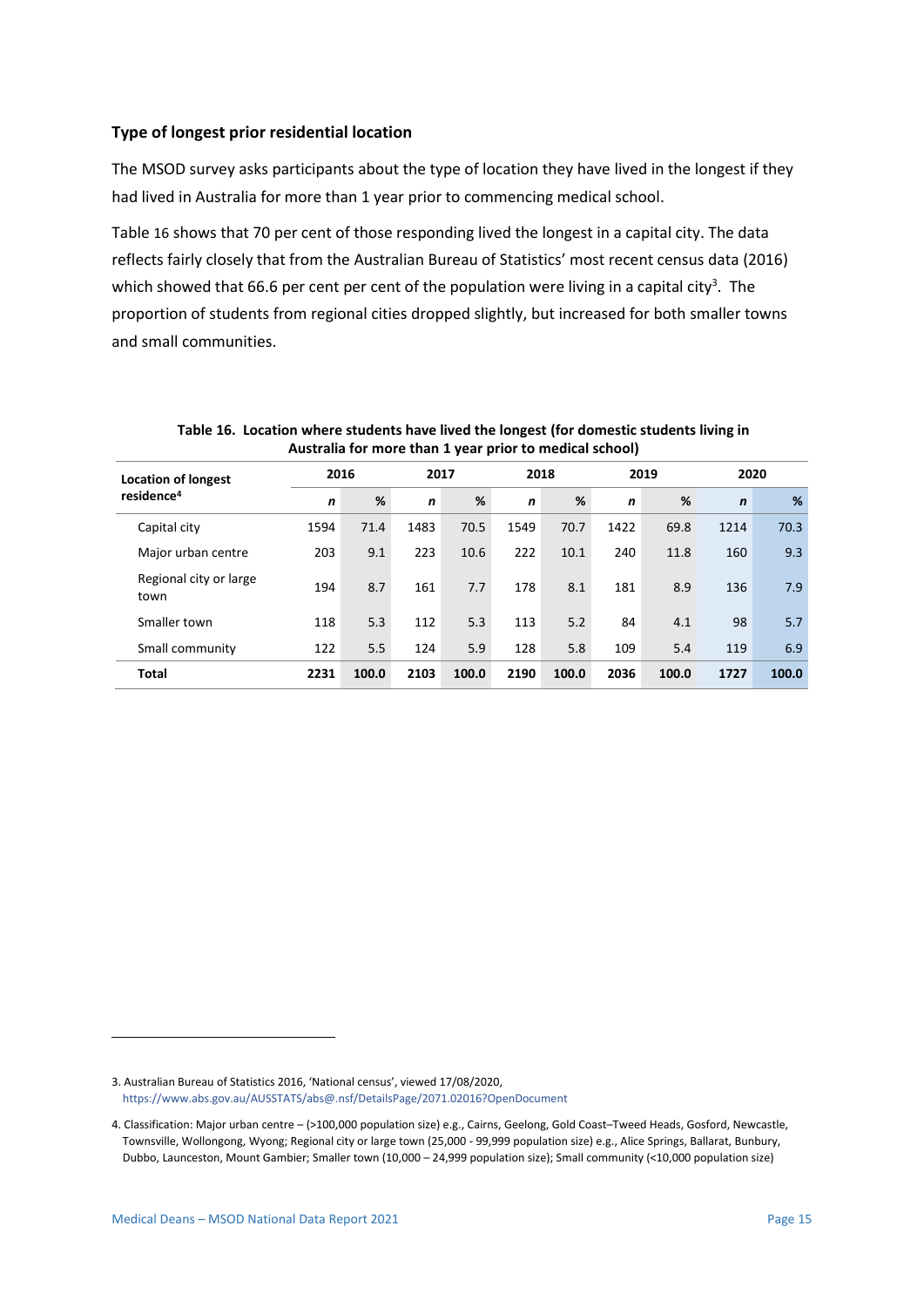## **Level of previous degree**

The numbers of final year students who have completed a degree, diploma, or certificate prior to undertaking their medical studies has remained relatively stable over this period.

<span id="page-16-0"></span>

|                                        | Table 17. Tightest level of previous uegiee |       |             |       |             |       |       |       |             |       |
|----------------------------------------|---------------------------------------------|-------|-------------|-------|-------------|-------|-------|-------|-------------|-------|
|                                        | 2016                                        |       | 2017        |       | 2018        |       | 2019  |       | 2020        |       |
| Previous degree highest degree level   | $\mathbf n$                                 | %     | $\mathbf n$ | %     | $\mathbf n$ | %     | n     | %     | $\mathbf n$ | %     |
| Postgraduate degree                    | 144                                         | 6.4   | 133         | 6.3   | 156         | 7.1   | 125   | 6.1   | 101         | 5.8   |
| Bachelor degree (honours)              | 321                                         | 14.2  | 294         | 13.9  | 317         | 14.4  | 312   | 15.3  | 230         | 13.3  |
| Bachelor degree                        | 941                                         | 41.6  | 869         | 41.1  | 895         | 40.6  | 800   | 39.3  | 689         | 39.8  |
| Graduate diploma/certificate level     | 56                                          | 2.5   | 52          | 2.5   | 56          | 2.5   | 42    | 2.1   | 40          | 2.3   |
| Diploma                                | 18                                          | 0.8   | 25          | 1.2   | 23          | 1.0   | 13    | 0.6   | 17          | 1.0   |
| Certificate                            | 31                                          | 1.4   | 43          | 2.0   | 29          | 1.3   | 28    | 1.4   | 34          | 2.0   |
| N/A - no prior tertiary qualifications | 750                                         | 33.2  | 700         | 33.1  | 726         | 33.0  | 718   | 35.2  | 621         | 35.9  |
| <b>Total</b>                           | 2,261                                       | 100.0 | 2,116       | 100.0 | 2,202       | 100.0 | 2,038 | 100.0 | 1,732       | 100.0 |

|  |  |  | Table 17. Highest level of previous degree |  |
|--|--|--|--------------------------------------------|--|
|--|--|--|--------------------------------------------|--|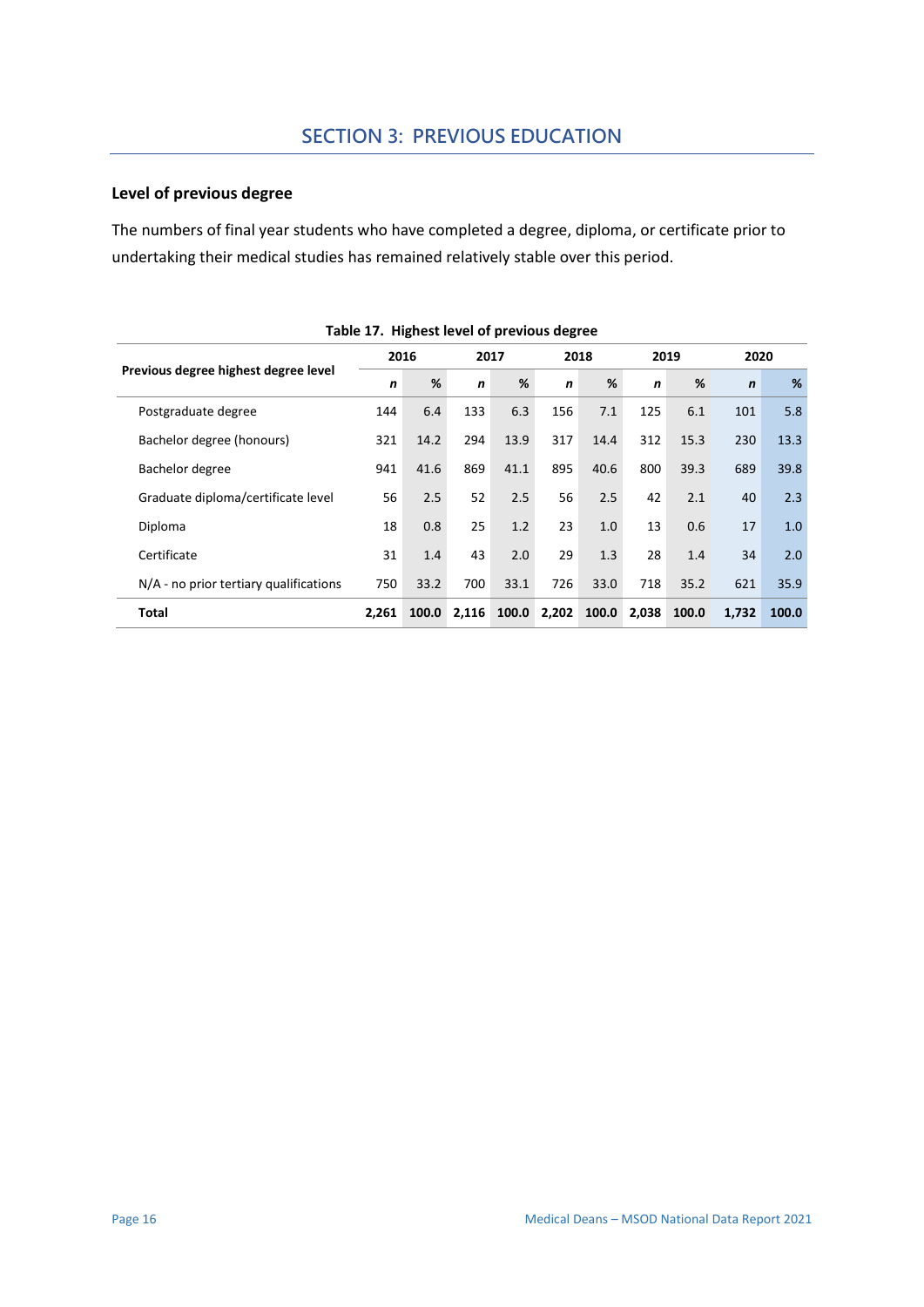#### **Discipline of previous degree**

Over half of all respondents who had completed a previous degree had done so in Natural and Physical Sciences, whilst 33 per cent had completed a degree in a health-related discipline. Medical studies (15 per cent), Public Health (4 per cent), Rehabilitation therapies (4 per cent), and Pharmacy (3 per cent) were the most common health-specific degrees completed.

<span id="page-17-0"></span>

|                                              | 2016           |      |                | 2017 | 2018           |                      | 2019           |      | 2020             |           |
|----------------------------------------------|----------------|------|----------------|------|----------------|----------------------|----------------|------|------------------|-----------|
| Discipline of highest previous degree        | $\mathbf n$    | %    | $\pmb{n}$      | $\%$ | n              | %                    | n              | $\%$ | $\boldsymbol{n}$ | %         |
| Natural and Physical Sciences                | 688            | 46.3 | 689            | 49.6 | 758            | 52.2                 | 694            | 53.3 | 608              | 55.9      |
| <b>Information Technology</b>                | 18             | 1.2  | 12             | 0.8  | 9              | 0.6                  | 8              | 0.6  | 5                | 0.4       |
| <b>Engineering and Related Technologies</b>  | 60             | 4.0  | 43             | 3.0  | 35             | 2.4                  | 49             | 3.7  | 31               | 2.8       |
| Architecture and Building                    | $\overline{2}$ | 0.1  | $\overline{2}$ | 0.1  | 2              | 0.1                  | 1              | 0.0  | $\overline{2}$   | 0.1       |
| Agriculture, Environmental & Related Studies | 10             | 0.6  | 5              | 0.3  | 8              | 0.5                  | 4              | 0.3  | $\overline{4}$   | 0.3       |
| <b>Health Total</b>                          | 588            | 39.5 | 557            | 40.1 | 573            | 39.4                 | 491            | 37.7 | 360              | 33.1      |
| -- Medical studies                           | 240            | 16.1 | 240            | 17.2 | 240            | 16.5                 | 210            | 16.1 | 164              | 15.1      |
| -- Complementary Therapies                   | 8              | 0.5  | 6              | 0.4  | 0              | $\ddot{\phantom{0}}$ | $\overline{2}$ | 0.1  | $\mathbf 0$      | $\ddotsc$ |
| -- Dental Studies                            | 9              | 0.6  | 4              | 0.2  | 13             | 0.8                  | 8              | 0.6  | $\overline{2}$   | 0.1       |
| -- Nursing / Midwifery                       | 46             | 3.0  | 33             | 2.3  | 38             | 2.6                  | 30             | 2.3  | 23               | 2.1       |
| -- Optical Science                           | $\mathbf 1$    | 0.0  | 9              | 0.6  | 6              | 0.4                  | $\mathbf{1}$   | 0.0  | 6                | 0.5       |
| -- Pharmacy                                  | 75             | 5.0  | 62             | 4.4  | 65             | 4.4                  | 47             | 3.6  | 30               | 2.7       |
| -- Public Health                             | 39             | 2.6  | 44             | 3.1  | 37             | 2.5                  | 41             | 3.1  | 41               | 3.7       |
| -- Radiography                               | 12             | 0.8  | 17             | 1.2  | 20             | 1.3                  | 18             | 1.3  | 10               | 0.9       |
| -- Rehabilitation Therapies                  | 72             | 4.8  | 59             | 4.2  | 57             | 3.9                  | 50             | 3.8  | 41               | 3.7       |
| -- Veterinary Studies                        | 4              | 0.2  | $\overline{7}$ | 0.5  | 10             | 0.6                  | 4              | 0.3  | $\overline{3}$   | 0.2       |
| -- Other Health                              | 66             | 4.4  | 61             | 4.3  | 64             | 4.4                  | 63             | 4.8  | 41               | 3.7       |
| Education                                    | 21             | 1.4  | 17             | 1.2  | 17             | 1.1                  | 14             | 1.0  | 13               | 1.1       |
| Management and Commerce                      | 65             | 4.3  | 69             | 4.9  | 47             | 3.2                  | 39             | 3.0  | 31               | 2.8       |
| Society and Culture                          | 119            | 8.0  | 112            | 8.0  | 110            | 7.5                  | 96             | 7.3  | 100              | 9.2       |
| <b>Creative Arts</b>                         | 48             | 3.2  | 39             | 2.8  | 34             | 2.3                  | 33             | 2.5  | 35               | 3.2       |
| Food, Hospitality and Personal Services      | 5              | 0.3  | 6              | 0.4  | $\overline{7}$ | 0.4                  | 7              | 0.5  | 9                | 0.8       |
| <b>Mixed Field Programmes</b>                | 21             | 1.4  | 14             | 1.0  | 17             | 1.1                  | 10             | 0.7  | 20               | 1.8       |

**Table 18. Discipline of highest previous degree**

Notes:

1. Due to the structure of the question, 'Health Total' includes those who ticked a row titled 'Health, please specify' and did not specify an area as well as those who specified at least one health area.

2. Participants can select more than one option.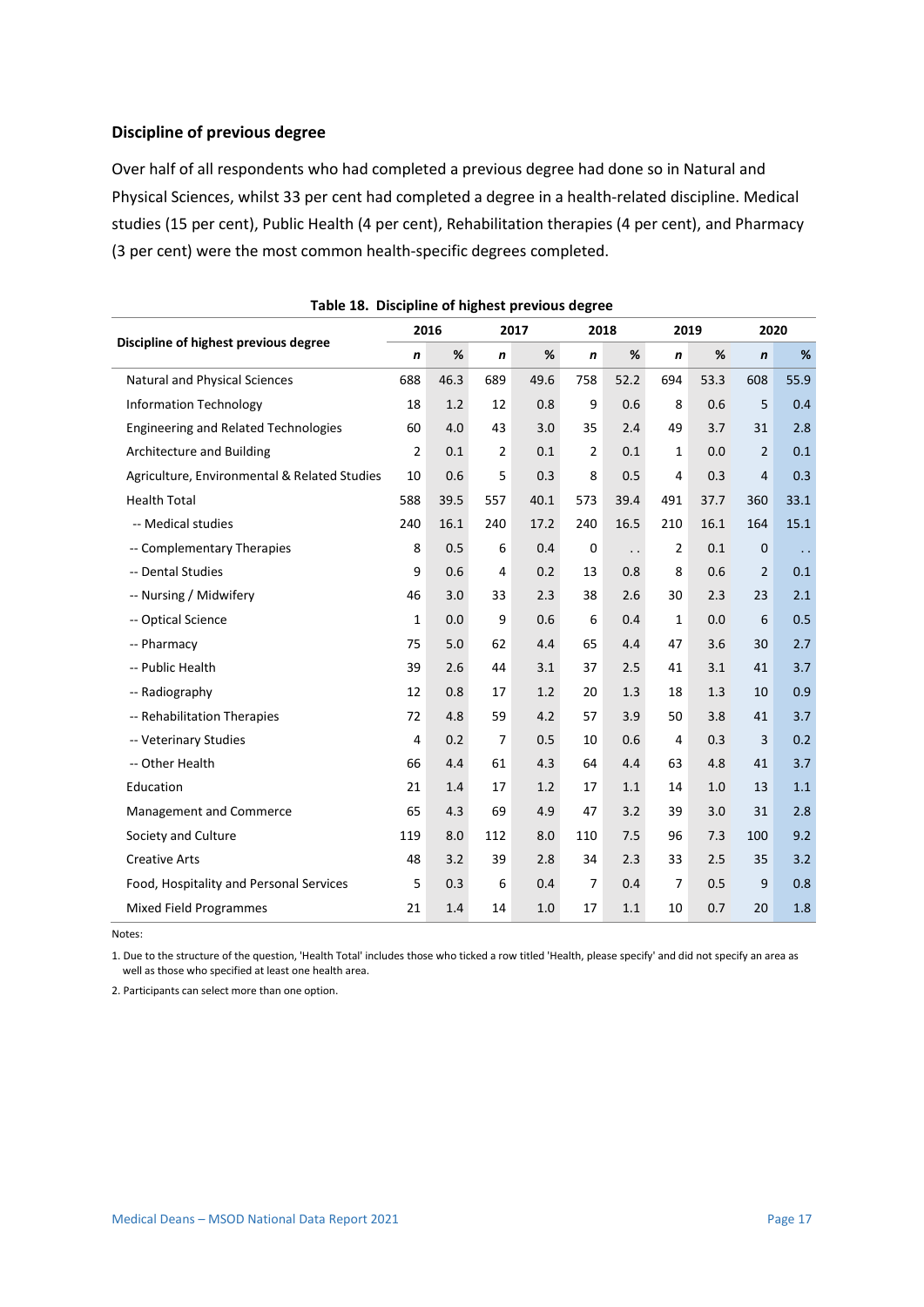#### **Satisfaction with medical program**

Final year students were asked about their level of satisfaction with the medical program at their university [\(Table 19\)](#page-18-0) on a Likert scale of 1 to 5.

Seventy six per cent of respondents indicated they were "satisfied" or "very satisfied" with their medical program in 2020, which is the second highest figure in this data range. The proportion of respondents "dissatisfied" or "highly dissatisfied" dropped this year to 10 per cent. The average level of satisfaction for the 2020 cohort increased to 3.9 while the median level of satisfaction was unchanged at 4 (satisfied).

The level of domestic students "satisfied" or "very satisfied" with their medical program in 2020 was slightly higher than the consolidated figure, at 77 percent.

<span id="page-18-0"></span>

| rable 15. Overall level of satisfaction with inequital program |      |                |      |                |                |
|----------------------------------------------------------------|------|----------------|------|----------------|----------------|
| <b>Satisfaction</b>                                            | 2016 | 2017           | 2018 | 2019           | 2020           |
| <b>Domestic Students</b>                                       |      |                |      |                |                |
| Average satisfaction                                           | 3.8  | 3.8            | 3.8  | 3.8            | 3.9            |
| <b>Median satisfaction</b>                                     | 4    | $\overline{4}$ | 4    | $\overline{4}$ | $\overline{4}$ |
| Per cent satisfied or very satisfied                           | 76.1 | 77.7           | 76.8 | 72.6           | 77.2           |
| Per cent unsatisfied or very unsatisfied                       | 9.1  | 9.5            | 10.7 | 12.5           | 10.0           |
| <b>International Students</b>                                  |      |                |      |                |                |
| Average satisfaction                                           | 3.7  | 3.7            | 3.7  | 3.5            | 3.7            |
| <b>Median satisfaction</b>                                     | 4    | $\overline{4}$ | 4    | $\overline{4}$ | $\overline{4}$ |
| Per cent satisfied or very satisfied                           | 69.2 | 71.3           | 68.6 | 62.5           | 71.8           |
| Per cent unsatisfied or very unsatisfied                       | 11.2 | 12.1           | 11.4 | 17.1           | 12.9           |
| <b>All Students</b>                                            |      |                |      |                |                |
| Average satisfaction                                           | 3.8  | 3.8            | 3.8  | 3.7            | 3.9            |
| <b>Median satisfaction</b>                                     | 4    | 4              | 4    | $\overline{4}$ | $\overline{4}$ |
| Per cent satisfied or very satisfied                           | 74.9 | 76.8           | 75.6 | 71.2           | 76.4           |
| Per cent unsatisfied or very unsatisfied                       | 9.5  | 9.8            | 10.8 | 13.2           | 10.5           |

**Table 19. Overall level of satisfaction with medical program**

Note: Scale:  $1 =$  Very dissatisfied,  $2 =$  dissatisfied,  $3 =$  Neither satisfied nor dissatisfied,  $4 =$  Satisfied,  $5 =$  Very satisfied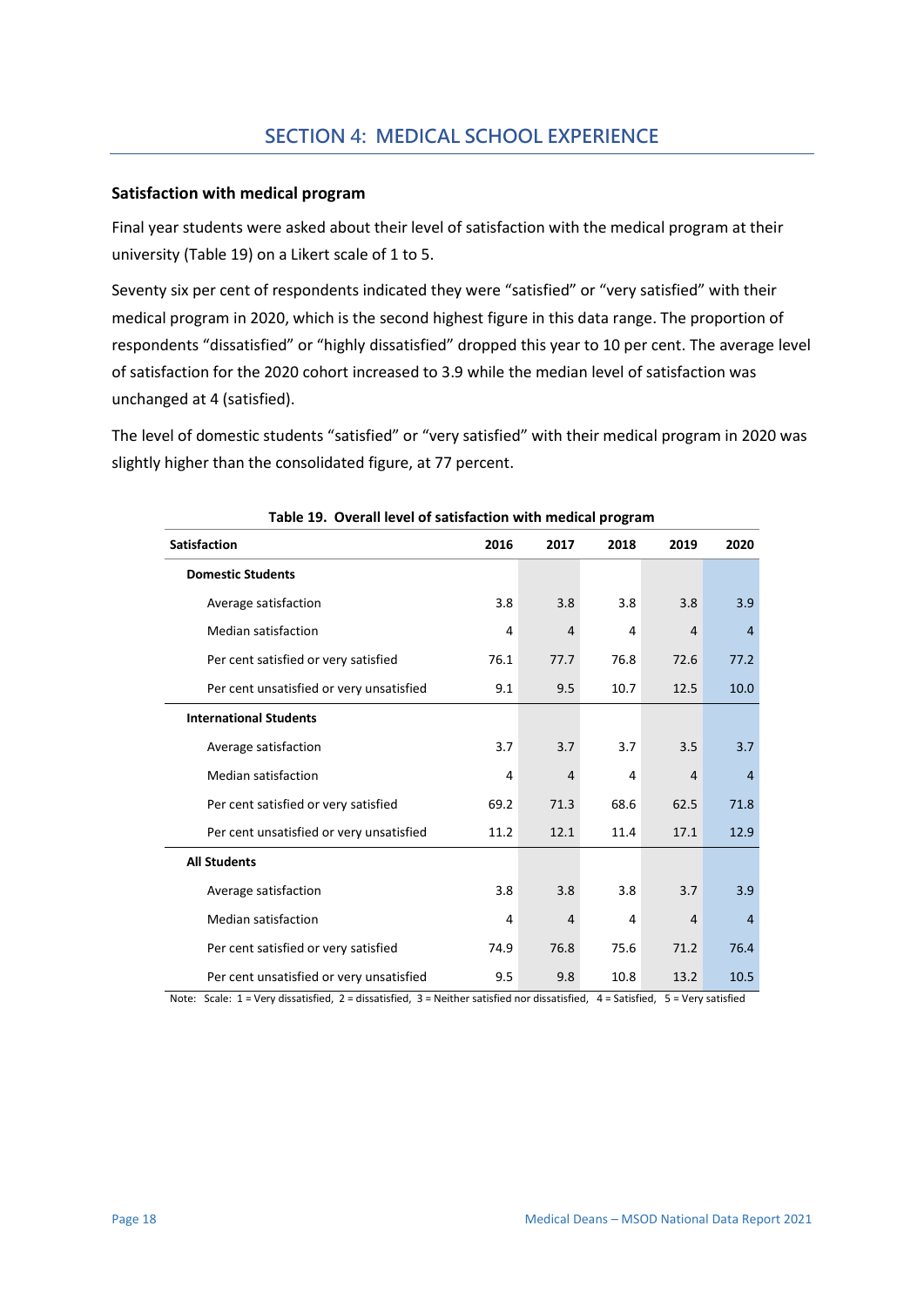#### **Preparation for internship**

Seventy-seven per cent of respondents in 2020 "Agreed" or "Strongly Agreed" that their basic medical degree was preparing them well to work as an intern – the highest level within this date range. Six per cent of the cohort said they "Disagreed" or "Strongly Disagreed" with this statement [\(Table 20\)](#page-19-0), a drop from the last couple of years. The average agreement rose to 4.0, with the median agreement remaining consistent, also at 4.

The level of domestic students who "Agreed" or "Strongly Agreed" with the statement was slightly higher than the consolidated figure, at 78 per cent.

International students' who "Agreed" or "Strongly Agreed" was lower at 71 per cent, with the proportion disagreeing or strongly disagreeing also slightly lower.

<span id="page-19-0"></span>

| iviy basic iviedical begree is preparing the well to work as all intern |      |                |      |                |                |
|-------------------------------------------------------------------------|------|----------------|------|----------------|----------------|
| Agreement                                                               | 2016 | 2017           | 2018 | 2019           | 2020           |
| <b>Domestic Students</b>                                                |      |                |      |                |                |
| Average agreement                                                       | 3.9  | 3.9            | 3.8  | 3.8            | 4.0            |
| Median agreement                                                        | 4    | $\overline{4}$ | 4    | $\overline{4}$ | $\overline{4}$ |
| Per cent agreeing or strongly agreeing                                  | 75.6 | 76.3           | 74.1 | 72.0           | 78.0           |
| Per cent disagreeing or strongly disagreeing                            | 6.0  | 6.6            | 7.9  | 9.3            | 6.6            |
| <b>International Students</b>                                           |      |                |      |                |                |
| Average agreement                                                       | 3.7  | 3.7            | 3.7  | 3.6            | 3.8            |
| Median agreement                                                        | 4    | $\overline{4}$ | 4    | $\overline{4}$ | $\overline{4}$ |
| Per cent agreeing or strongly agreeing                                  | 70.9 | 66.1           | 66.7 | 61.4           | 71.0           |
| Per cent disagreeing or strongly disagreeing                            | 9.0  | 8.1            | 9.2  | 14.6           | 5.6            |
| <b>All Students</b>                                                     |      |                |      |                |                |
| Average agreement                                                       | 3.9  | 3.8            | 3.8  | 3.8            | 4.0            |
| Median agreement                                                        | 4    | $\overline{4}$ | 4    | $\overline{4}$ | $\overline{4}$ |
| Per cent agreeing or strongly agreeing                                  | 74.7 | 74.8           | 73.1 | 70.6           | 77.0           |
| Per cent disagreeing or strongly disagreeing                            | 6.5  | 6.8            | 8.1  | 10.1           | 6.5            |

#### **Table 20. Overall level of agreement with the statement** *'My Basic Medical Degree is preparing me well to work as an intern'*

Note: Scale: 1 = Strongly Disagree, 2 = Disagree, 3 = Neutral, 4 = Agree, 5 = Strongly Agree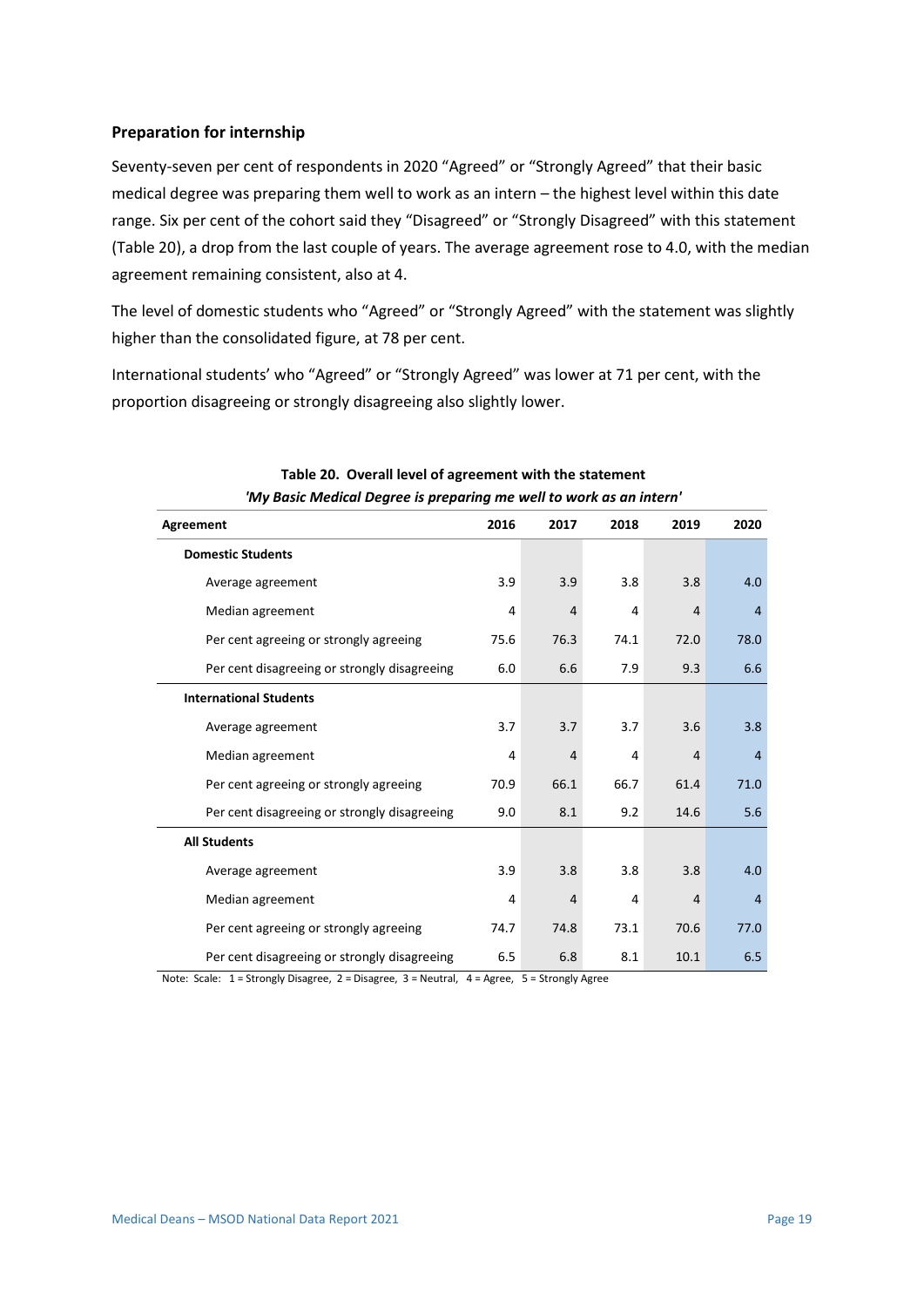#### **Rural club membership**

As part of the medical school experience, students have the opportunity to join rural clubs; studentled groups and networks that promote and develop initiatives on rural and remote health practice.

In 2020, 29 per cent of respondents indicated that they were a member of a rural club. This number has shown a slow but steady drop over the last few years (after a high of 41 percent seen in 2015). It is worth noting that the majority of rural club members (around 58.4 per cent) are not from rural backgrounds. Of those students who did consider themselves from a rural background 49.1 per cent were involved with rural clubs, dropping from 52 per cent the previous year.

Using a binary logistic regression analysis, 2020 data showed that respondents who reported being members of rural clubs were 3.6 times more likely to express a preference to practice outside capital cities than those who were not members (OR 3.6 95%CI 2.9-4.5 p<0.001). This has increased from 3.1 times more likely the previous year.

Domestic students were significantly more likely to be in a rural club than international students; 32 per cent vs 12 percent. The proportions for international students have remained consistent over the years, whilst the drop in overall numbers is due to the falling domestic student membership.

<span id="page-20-0"></span>

|                               | rable 21. Respondent is a member of a fural club |       |       |       |       |       |              |       |             |       |
|-------------------------------|--------------------------------------------------|-------|-------|-------|-------|-------|--------------|-------|-------------|-------|
|                               |                                                  | 2016  | 2017  |       |       | 2018  |              | 2019  | 2020        |       |
| <b>Rural club membership</b>  | n                                                | %     | n     | %     | n     | %     | $\mathsf{n}$ | %     | $\mathbf n$ | %     |
| <b>Domestic Students</b>      |                                                  |       |       |       |       |       |              |       |             |       |
| Yes                           | 815                                              | 44.1  | 763   | 42.2  | 676   | 35.8  | 583          | 33.2  | 478         | 32.2  |
| No                            | 1,032                                            | 55.9  | 1,046 | 57.8  | 1,211 | 64.2  | 1,175        | 66.8  | 1,006       | 67.8  |
| <b>Total</b>                  | 1,847                                            | 100.0 | 1,809 | 100.0 | 1,887 | 100.0 | 1,758        | 100.0 | 14,84       | 100.0 |
| <b>International Students</b> |                                                  |       |       |       |       |       |              |       |             |       |
| Yes                           | 69                                               | 17.2  | 51    | 16.6  | 38    | 12.1  | 27           | 9.6   | 29          | 11.7  |
| No                            | 333                                              | 82.8  | 256   | 83.4  | 277   | 87.9  | 253          | 90.4  | 219         | 88.3  |
| Total                         | 402                                              | 100.0 | 307   | 100.0 | 315   | 100.0 | 280          | 100.0 | 248         | 100.0 |
| <b>All Students</b>           |                                                  |       |       |       |       |       |              |       |             |       |
| Yes                           | 884                                              | 39.3  | 814   | 38.5  | 714   | 32.4  | 610          | 29.9  | 507         | 29.3  |
| No                            | 1,365                                            | 60.7  | 1,302 | 61.5  | 1,488 | 67.6  | 1,428        | 70.1  | 1,225       | 70.7  |
| <b>Total</b>                  | 2,249                                            | 100.0 | 2,116 | 100.0 | 2,202 | 100.0 | 2,038        | 100.0 | 1,732       | 100.0 |

**Table 21. Respondent is a member of a rural club**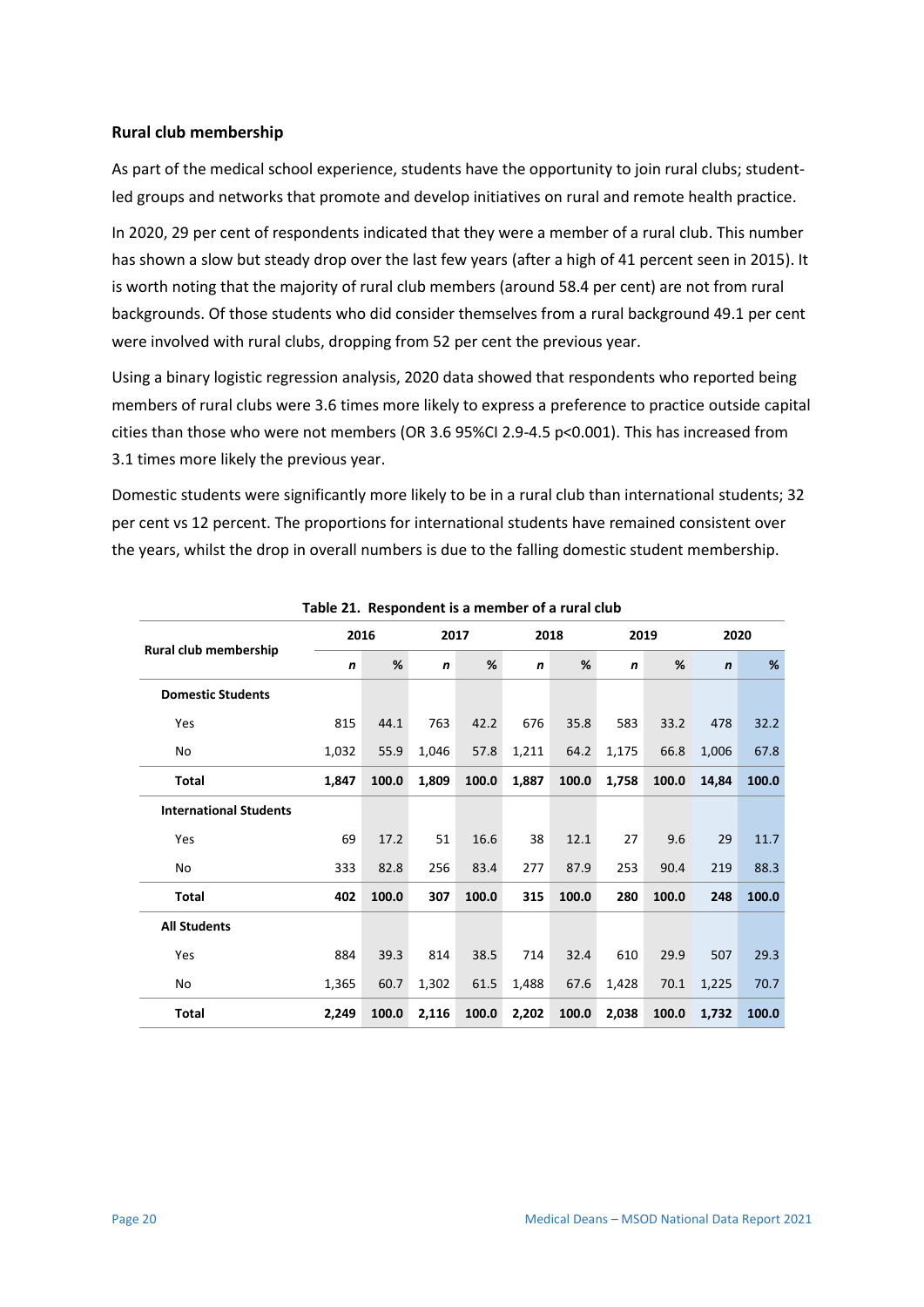## **SECTION 5: CAREER INTENTION**

#### **Preferred country for future practice**

The majority (96 per cent) of 2020 final-year students indicated Australia as their preferred country for future practice. This figure has remained fairly stable, with 2016 having the lowest percentage in this reporting period. The number indicating a preference to work in New Zealand continues to be low. Approximately a quarter of international students intend to work overseas.

<span id="page-21-0"></span>

|                                       |              | 2016    | 2017         |       | 2018        |       |       | 2019  |              | 2020  |  |
|---------------------------------------|--------------|---------|--------------|-------|-------------|-------|-------|-------|--------------|-------|--|
| Preferred country for future practice | $\mathsf{n}$ | %       | $\mathsf{n}$ | %     | $\mathbf n$ | %     | n     | %     | $\mathbf n$  | %     |  |
| <b>Domestic Students</b>              |              |         |              |       |             |       |       |       |              |       |  |
| Australia                             | 1,820        | 97.9    | 1,778        | 98.3  | 1,853       | 98.2  | 1,741 | 99.0  | 1,475        | 99.4  |  |
| New Zealand                           | 13           | 0.7     | 13           | 0.7   | 10          | 0.5   | 4     | 0.2   | 4            | 0.3   |  |
| Other                                 | 26           | 1.4     | 18           | 1.0   | 24          | 1.3   | 13    | 0.7   | 5            | 0.3   |  |
| <b>Total</b>                          | 1,859        | 100.0   | 18,09        | 100.0 | 1,887       | 100.0 | 1,758 | 100.0 | 1,484        | 100.0 |  |
| <b>International Students</b>         |              |         |              |       |             |       |       |       |              |       |  |
| Australia                             | 251          | 62.4    | 213          | 69.4  | 236         | 74.9  | 226   | 80.7  | 186          | 75.0  |  |
| New Zealand                           | $\bullet$    | $\cdot$ | $\bullet$    |       | 4           | 1.3   | 1     | 0.4   | $\mathbf{1}$ | 0.4   |  |
| Other                                 | 151          | 37.6    | 94           | 30.6  | 75          | 23.8  | 53    | 18.9  | 61           | 24.6  |  |
| <b>Total</b>                          | 402          | 100.0   | 307          | 100.0 | 315         | 100.0 | 280   | 100.0 | 248          | 100.0 |  |
| <b>All Students</b>                   |              |         |              |       |             |       |       |       |              |       |  |
| Australia                             | 2,071        | 91.6    | 1,991        | 94.1  | 2,089       | 94.9  | 1,967 | 96.5  | 1,661        | 95.9  |  |
| New Zealand                           | 13           | 0.57    | 13           | 0.6   | 14          | 0.6   | 5     | 0.2   | 5            | 0.3   |  |
| Other                                 | 177          | 7.8     | 112          | 5.3   | 99          | 4.5   | 66    | 3.2   | 66           | 3.8   |  |
| <b>Total</b>                          | 2,261        | 100.0   | 2,116        | 100.0 | 2,202       | 100.0 | 2,038 | 19.69 | 1.732        | 100.0 |  |

|  | Table 22. Preferred country for future practice |  |
|--|-------------------------------------------------|--|
|  |                                                 |  |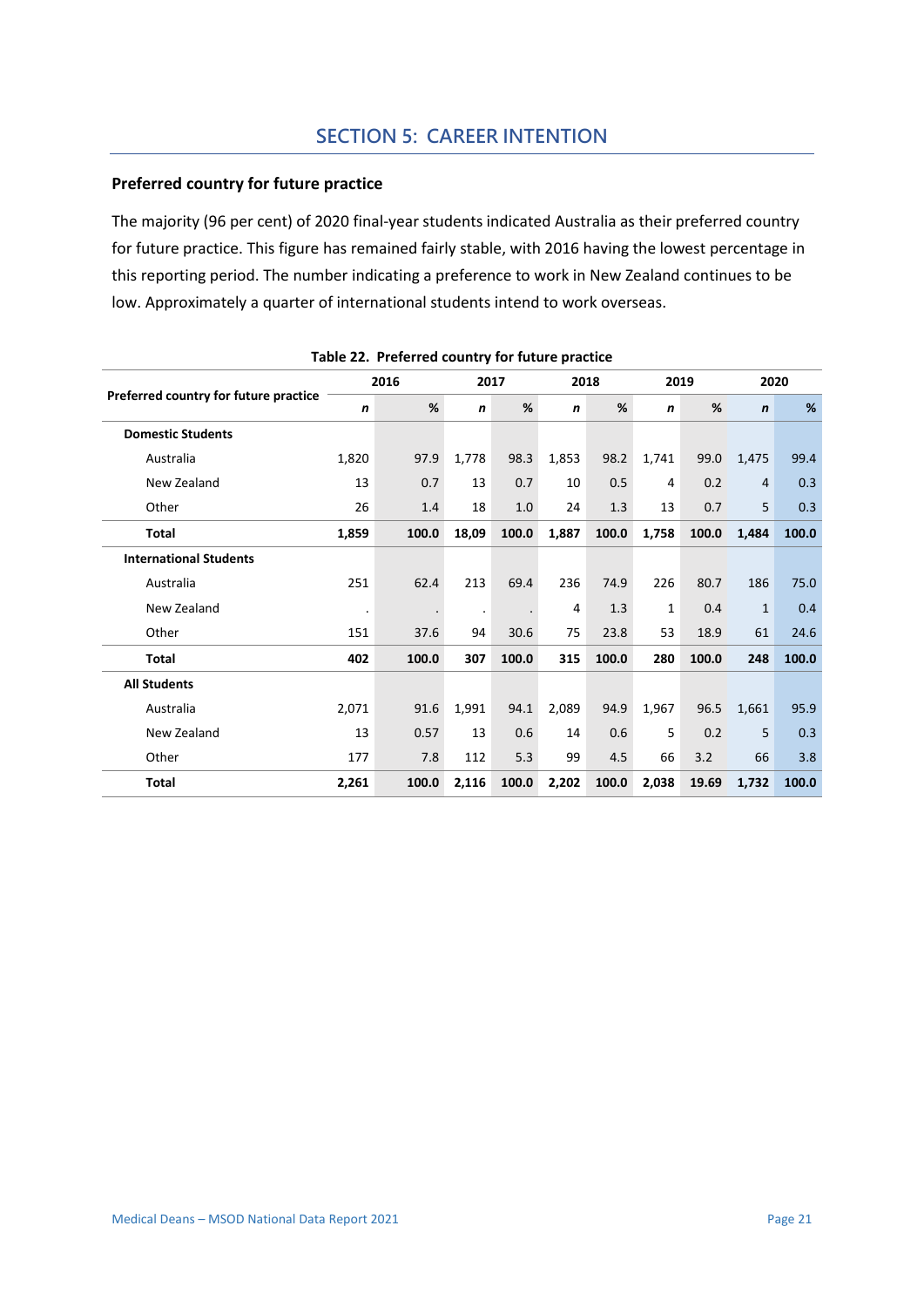#### **Preferred state for future practice**

Victoria, New South Wales, and Queensland continued to be the 3 most preferred states for final year students when considering the location of their intended future practice. WA continues to see an increase, however the proportion choosing 'other country' has fallen slightly.

<span id="page-22-0"></span>

| First preference state/territory for |      | 2016   |      | 2017                                                        |                  | 2018   |      | 2019   |                  | 2020   |
|--------------------------------------|------|--------|------|-------------------------------------------------------------|------------------|--------|------|--------|------------------|--------|
| future practice                      | n    | $\%$   | n    | %                                                           | $\boldsymbol{n}$ | %      | n    | $\%$   | $\boldsymbol{n}$ | %      |
| <b>Domestic Students</b>             |      |        |      |                                                             |                  |        |      |        |                  |        |
| <b>VIC</b>                           | 528  | 28.4%  | 543  | 30.0%                                                       | 602              | 31.9%  | 528  | 30.0%  | 548              | 36.9%  |
| <b>NSW</b>                           | 554  | 29.8%  | 514  | 28.4%                                                       | 518              | 27.5%  | 541  | 30.8%  | 369              | 24.9%  |
| <b>QLD</b>                           | 395  | 21.2%  | 395  | 21.8%                                                       | 381              | 20.2%  | 319  | 18.1%  | 218              | 14.7%  |
| <b>WA</b>                            | 123  | 6.6%   | 121  | 6.7%                                                        | 153              | 8.1%   | 184  | 10.5%  | 178              | 12.0%  |
| SA                                   | 102  | 5.5%   | 98   | 5.4%                                                        | 77               | 4.1%   | 70   | 4.0%   | 79               | 5.3%   |
| <b>TAS</b>                           | 49   | 2.6%   | 54   | 3.0%                                                        | 58               | 3.1%   | 41   | 2.3%   | 47               | 3.2%   |
| <b>ACT</b>                           | 47   | 2.5%   | 25   | 1.4%                                                        | 41               | 2.2%   | 36   | 2.0%   | 25               | 1.7%   |
| <b>NT</b>                            | 22   | 1.2%   | 28   | 1.5%                                                        | 23               | 1.2%   | 22   | 1.3%   | 11               | 0.7%   |
| Country other than Australia         | 39   | 2.1%   | 31   | 1.7%                                                        | 34               | 1.8%   | 17   | 1.0%   | 9                | 0.6%   |
| <b>Total</b>                         | 1859 | 100.0% | 1809 | 100.0%                                                      | 1887             | 100.0% | 1758 | 100.0% | 1484             | 100.0% |
| <b>International Students</b>        |      |        |      |                                                             |                  |        |      |        |                  |        |
| Country other than Australia         | 151  | 37.6%  | 94   | 30.6%                                                       | 79               | 25.1%  | 54   | 19.3%  | 62               | 25.0%  |
| <b>NSW</b>                           | 65   | 16.2%  | 68   | 22.1%                                                       | 65               | 20.6%  | 72   | 25.7%  | 53               | 21.4%  |
| <b>VIC</b>                           | 61   | 15.2%  | 62   | 20.2%                                                       | 75               | 23.8%  | 67   | 23.9%  | 50               | 20.2%  |
| <b>QLD</b>                           | 86   | 21.4%  | 56   | 18.2%                                                       | 56               | 17.8%  | 46   | 16.4%  | 47               | 19.0%  |
| <b>WA</b>                            | 13   | 3.2%   | 3    | 1.0%                                                        | 15               | 4.8%   | 19   | 6.8%   | 15               | 6.0%   |
| <b>TAS</b>                           | 8    | 2.0%   | 14   | 4.6%                                                        | 7                | 2.2%   | 10   | 3.6%   | 9                | 3.6%   |
| ACT                                  | 8    | 2.0%   | 6    | 2.0%                                                        | 3                | 1.0%   | 6    | 2.1%   | 6                | 2.4%   |
| SA                                   | 10   | 2.5%   | 3    | 1.0%                                                        | 15               | 4.8%   | 6    | 2.1%   | 6                | 2.4%   |
| <b>NT</b>                            |      | 0.0%   | 1    | 0.3%                                                        |                  | 0.0%   |      | 0.0%   |                  | 0.0%   |
| <b>Total</b>                         | 402  | 100.0% | 307  | 100.0%                                                      | 315              | 100.0% | 280  | 100.0% | 248              | 100.0% |
| <b>All Students</b>                  |      |        |      |                                                             |                  |        |      |        |                  |        |
| <b>VIC</b>                           | 589  | 26.1%  | 605  | 28.6%                                                       | 677              | 30.7%  | 595  | 29.2%  | 598              | 34.5%  |
| <b>NSW</b>                           | 619  | 27.4%  | 582  | 27.5%                                                       | 583              | 26.5%  | 613  | 30.1%  | 422              | 24.4%  |
| <b>QLD</b>                           | 481  | 21.3%  | 451  | 21.3%                                                       | 437              | 19.8%  | 365  | 17.9%  | 265              | 15.3%  |
| WA                                   | 136  | 6.0%   | 124  | 5.9%                                                        | 168              | 7.6%   | 203  | 10.0%  | 193              | 11.1%  |
| SA                                   | 112  | 5.0%   | 101  | 4.8%                                                        | 92               | 4.2%   | 76   | 3.7%   | 85               | 4.9%   |
| Country other than Australia         | 190  | 8.4%   | 125  | 5.9%                                                        | 113              | 5.1%   | 71   | 3.5%   | 71               | 4.1%   |
| <b>TAS</b>                           | 57   | 2.5%   | 68   | 3.2%                                                        | 65               | 3.0%   | 51   | 2.5%   | 56               | 3.2%   |
| <b>ACT</b>                           | 55   | 2.4%   | 31   | 1.5%                                                        | 44               | 2.0%   | 42   | 2.1%   | 31               | 1.8%   |
| NT                                   | 22   | 1.0%   | 29   | 1.4%                                                        | 23               | 1.0%   | 22   | 1.1%   | 11               | 0.6%   |
| <b>Total</b>                         |      |        |      | 2261 100.0% 2116 100.0% 2202 100.0% 2038 100.0% 1732 100.0% |                  |        |      |        |                  |        |

**Table 23. Career intention: first preference of state for future practice**

Note: The varying response rates from students at medical schools in each state/territory will affect these figures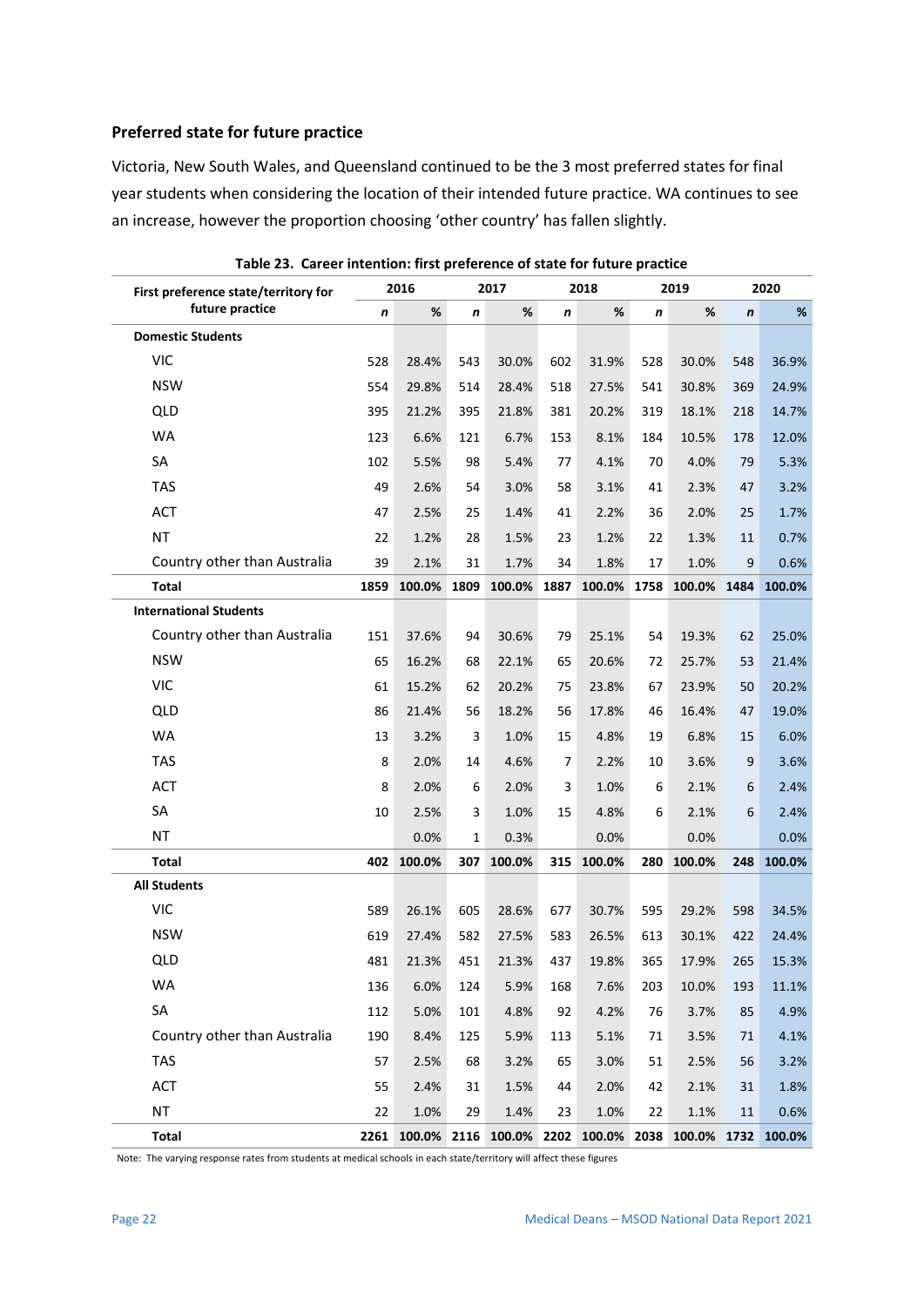#### **Preferred location for future practice**

Of those wishing for a future career working in Australia, the percentage expressing a preference to work outside of capital cities is just under 35 per cent; slightly higher than the proportion of the population reported to be living outside of capital cities<sup>5</sup>, which was 33 per cent in the most recent census available (2016). There has been a small decrease since last year in the preference to work in major urban centres and a slightly higher interest for a future practice in smaller towns.

A slightly lower proportion of international students state a preference to work in a capital city, however they also state a greater preference to work in a major urban centre, with fewer wishing to work in smaller towns or small communities.

<span id="page-23-0"></span>

|                                            |             | 2016<br>2017 |             |       | 2018        |       | 2019         |       | 2020         |       |
|--------------------------------------------|-------------|--------------|-------------|-------|-------------|-------|--------------|-------|--------------|-------|
| First preference region of future practice | $\mathbf n$ | %            | $\mathbf n$ | %     | $\mathbf n$ | %     | $\mathbf n$  | %     | $\mathbf n$  | %     |
| <b>Domestic Students</b>                   |             |              |             |       |             |       |              |       |              |       |
| Capital city                               | 1158        | 63.7         | 1140        | 64.2  | 1179        | 63.7  | 1132         | 65.0  | 969          | 65.7  |
| Major urban centre                         | 312         | 17.2         | 299         | 16.8  | 321         | 17.3  | 322          | 18.5  | 244          | 16.5  |
| Regional city or large town                | 230         | 12.7         | 230         | 13.0  | 248         | 13.4  | 201          | 11.5  | 176          | 11.9  |
| Smaller town                               | 89          | 4.9          | 75          | 4.2   | 79          | 4.3   | 61           | 3.5   | 64           | 4.3   |
| Small community                            | 28          | 1.5          | 31          | 1.7   | 24          | 1.3   | 25           | 1.4   | 22           | 1.5   |
| <b>Total</b>                               | 1817        | 100.0        | 1775        | 100.0 | 1851        | 100.0 | 1741         | 100.0 | 1475         | 100.0 |
| <b>International Students</b>              |             |              |             |       |             |       |              |       |              |       |
| Capital city                               | 172         | 68.5         | 131         | 61.8  | 149         | 63.7  | 154          | 68.1  | 115          | 62.2  |
| Major urban centre                         | 40          | 15.9         | 48          | 22.6  | 53          | 22.6  | 42           | 18.6  | 44           | 23.8  |
| Regional city or large town                | 30          | 12.0         | 22          | 10.4  | 23          | 9.8   | 25           | 11.1  | 21           | 11.4  |
| Smaller town                               | 5           | 2.0          | 8           | 3.8   | 6           | 2.6   | 4            | 1.8   | 4            | 2.2   |
| Small community                            | 4           | 1.6          | 3           | 1.4   | 3           | 1.3   | $\mathbf{1}$ | 0.4   | $\mathbf{1}$ | 0.5   |
| <b>Total</b>                               | 251         | 100.0        | 212         | 100.0 | 234         | 100.0 | 226          | 100.0 | 185          | 100.0 |
| <b>All Students</b>                        |             |              |             |       |             |       |              |       |              |       |
| Capital city                               | 1330        | 64.3         | 1271        | 64.0  | 1328        | 63.7  | 1286         | 65.4  | 1084         | 65.3  |
| Major urban centre                         | 352         | 17.0         | 347         | 17.5  | 374         | 17.9  | 364          | 18.5  | 288          | 17.3  |
| Regional city or large town                | 260         | 12.6         | 252         | 12.7  | 271         | 13.0  | 226          | 11.5  | 197          | 11.9  |
| Smaller town                               | 94          | 4.5          | 83          | 4.2   | 85          | 4.1   | 65           | 3.3   | 68           | 4.1   |
| Small community                            | 32          | 1.5          | 34          | 1.7   | 27          | 1.3   | 26           | 1.3   | 23           | 1.4   |
| <b>Total</b>                               | 2068        | 100.0        | 1987        | 100.0 | 2085        | 100.0 | 1967         | 100.0 | 1660         | 100.0 |

#### **Table 24. Career intention: preference of location for future practice (for students preferring to practice in Australia)**

Note: Major urban centre – (>100,000 population size) e.g., Cairns, Geelong, Gold Coast–Tweed Heads, Gosford, Newcastle, Townsville, Wollongong, Wyong. Regional city or large town (25,000 - 99,999 population size) e.g., Alice Springs, Ballarat, Bunbury, Dubbo, Launceston, Mount Gambier. Smaller town (10,000 – 24,999 population size), Small community (<10,000 population size).

<sup>5.</sup> Australian Bureau of Statistics 2017*,* <https://www.abs.gov.au/ausstats/abs@.nsf/lookup/Media%20Release10>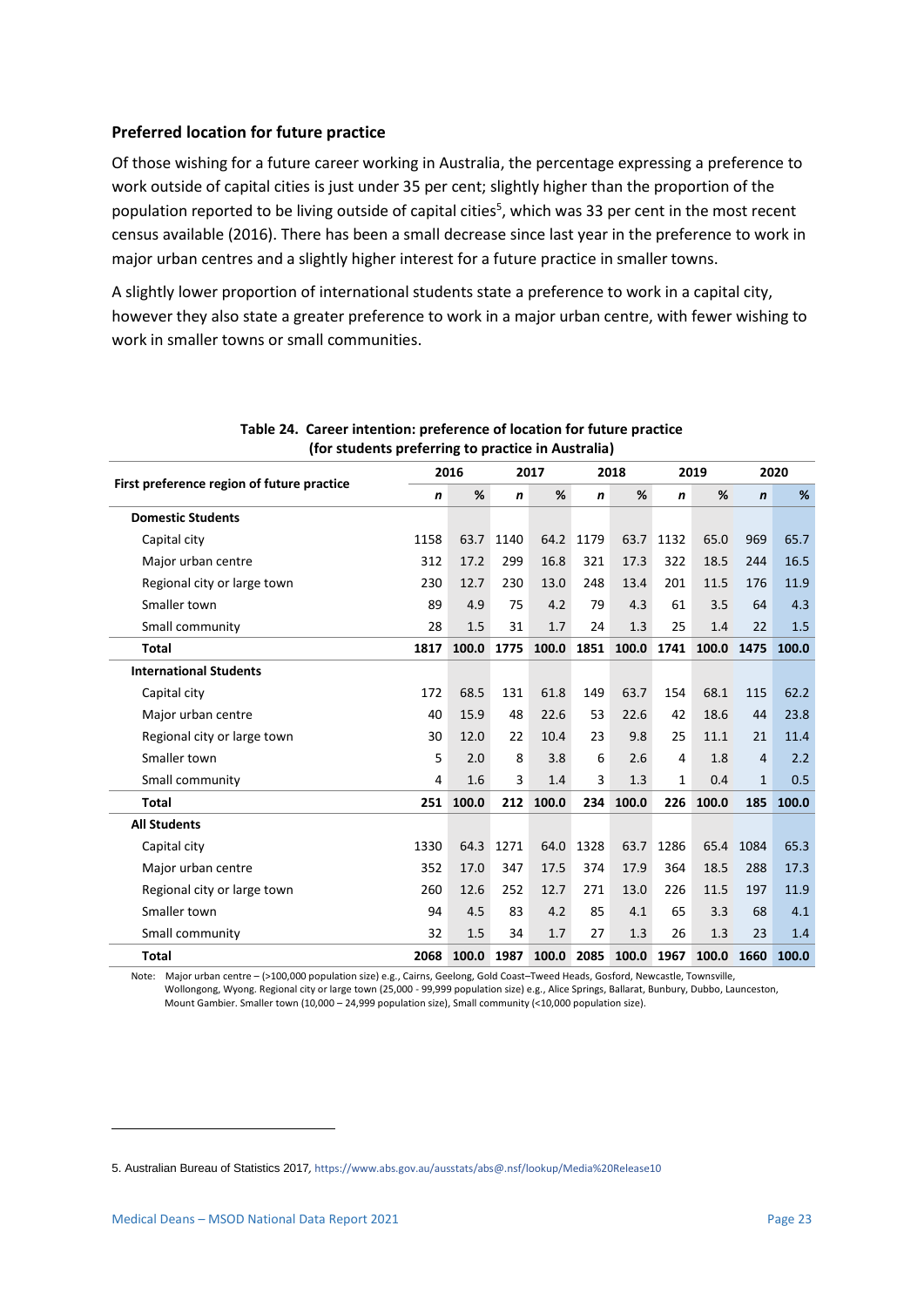#### **Preferred location for future practice – by rural background**

The 2020 data shows a decline in students from a rural background expressing a preference to work in a capital city, and an increase in their interest to work in a smaller town. This change is particularly marked in international students from a rural background.

The preferences shown by students from a non-rural background show little change, with some movement of preference by domestic students to wanting to work in capital cities rather than major urban centres.

<span id="page-24-0"></span>

|                                                      | percentage of those wishing to work in Australia) |              |               |              |               |              |               |              |               |              |
|------------------------------------------------------|---------------------------------------------------|--------------|---------------|--------------|---------------|--------------|---------------|--------------|---------------|--------------|
|                                                      | 2016                                              |              | 2017          |              | 2018          |              | 2019          |              | 2020          |              |
| <b>Preference for location</b><br>of future practice | Non-<br>rural                                     | <b>Rural</b> | Non-<br>rural | <b>Rural</b> | Non-<br>rural | <b>Rural</b> | Non-<br>rural | <b>Rural</b> | Non-<br>rural | <b>Rural</b> |
| <b>Domestic Students</b>                             |                                                   |              |               |              |               |              |               |              |               |              |
| Capital city                                         | 75.1                                              | 31.6         | 74.3          | 34.9         | 74.6          | 30.8         | 74.0          | 38.9         | 78.1          | 33.4         |
| Major urban centre                                   | 15.8                                              | 21.1         | 15.3          | 21.3         | 16.0          | 21.5         | 17.1          | 22.7         | 13.9          | 23.4         |
| Regional city/large town                             | 6.5                                               | 30.2         | 8.0           | 27.3         | 7.1           | 32.5         | 6.6           | 25.8         | 6.3           | 26.6         |
| Small community                                      | 2.0                                               | 13.1         | 1.7           | 11.6         | 2.2           | 10.6         | 1.9           | 8.1          | 0.9           | 13.2         |
| Smaller town                                         | 0.7                                               | 4.0          | 0.7           | 4.8          | 0.2           | 4.6          | 0.4           | 4.5          | 0.8           | 3.4          |
| <b>Total</b>                                         | 100.0                                             | 100.0        | 100.0         | 100.0        | 100.0         | 100.0        | 100.0         | 100.0        | 100.0         | 100.0        |
| <b>International Students</b>                        |                                                   |              |               |              |               |              |               |              |               |              |
| Capital city                                         | 72.8                                              | 38.7         | 65.4          | 33.3         | 65.7          | 38.9         | 69.7          | 46.7         | 65.9          | 20.0         |
| Major urban centre                                   | 16.1                                              | 12.9         | 21.8          | 29.2         | 22.7          | 22.2         | 18.5          | 20.0         | 22.9          | 33.3         |
| Regional city/large town                             | 8.3                                               | 38.7         | 8.5           | 25.0         | 7.9           | 33.3         | 9.5           | 33.3         | 9.4           | 33.3         |
| Small community                                      | 1.4                                               | 6.5          | 2.7           | 12.5         | 2.8           | 0.0          | 1.9           | 0.0          | 1.8           | 6.7          |
| Smaller town                                         | 1.4                                               | 3.2          | 1.6           | 0.0          | 0.9           | 5.6          | 0.5           | 0.0          | 0.0           | 6.7          |
| <b>Total</b>                                         | 100.0                                             | 100.0        | 100.0         | 100.0        | 100.0         | 100.0        | 100.0         | 100.0        | 100.0         | 100.0        |
| <b>All Students</b>                                  |                                                   |              |               |              |               |              |               |              |               |              |
| Capital city                                         | 74.7                                              | 32.1         | 73.2          | 34.9         | 73.4          | 31.1         | 73.4          | 39.1         | 76.4          | 32.9         |
| Major urban centre                                   | 15.8                                              | 20.6         | 16.1          | 21.7         | 16.9          | 21.5         | 17.3          | 22.6         | 15.1          | 23.8         |
| Regional city or large town                          | 6.7                                               | 30.7         | 8.1           | 27.1         | 7.2           | 32.6         | 7.0           | 26.1         | 6.7           | 26.8         |
| Small community                                      | 1.9                                               | 12.7         | 1.8           | 11.7         | 2.2           | 10.2         | 1.9           | 7.8          | 1.1           | 12.9         |
| Smaller town                                         | 0.8                                               | 4.0          | 0.8           | 4.6          | 0.3           | 4.6          | 0.4           | 4.3          | 0.6           | 3.5          |
| <b>Total</b>                                         | 100.0                                             | 100.0        | 100.0         | 100.0        | 100.0         | 100.0        | 100.0         | 100.0        | 100.0         | 100.0        |

| Table 25. Preferred location of future practice – by rural background |  |
|-----------------------------------------------------------------------|--|
| (percentage of those wishing to work in Australia)                    |  |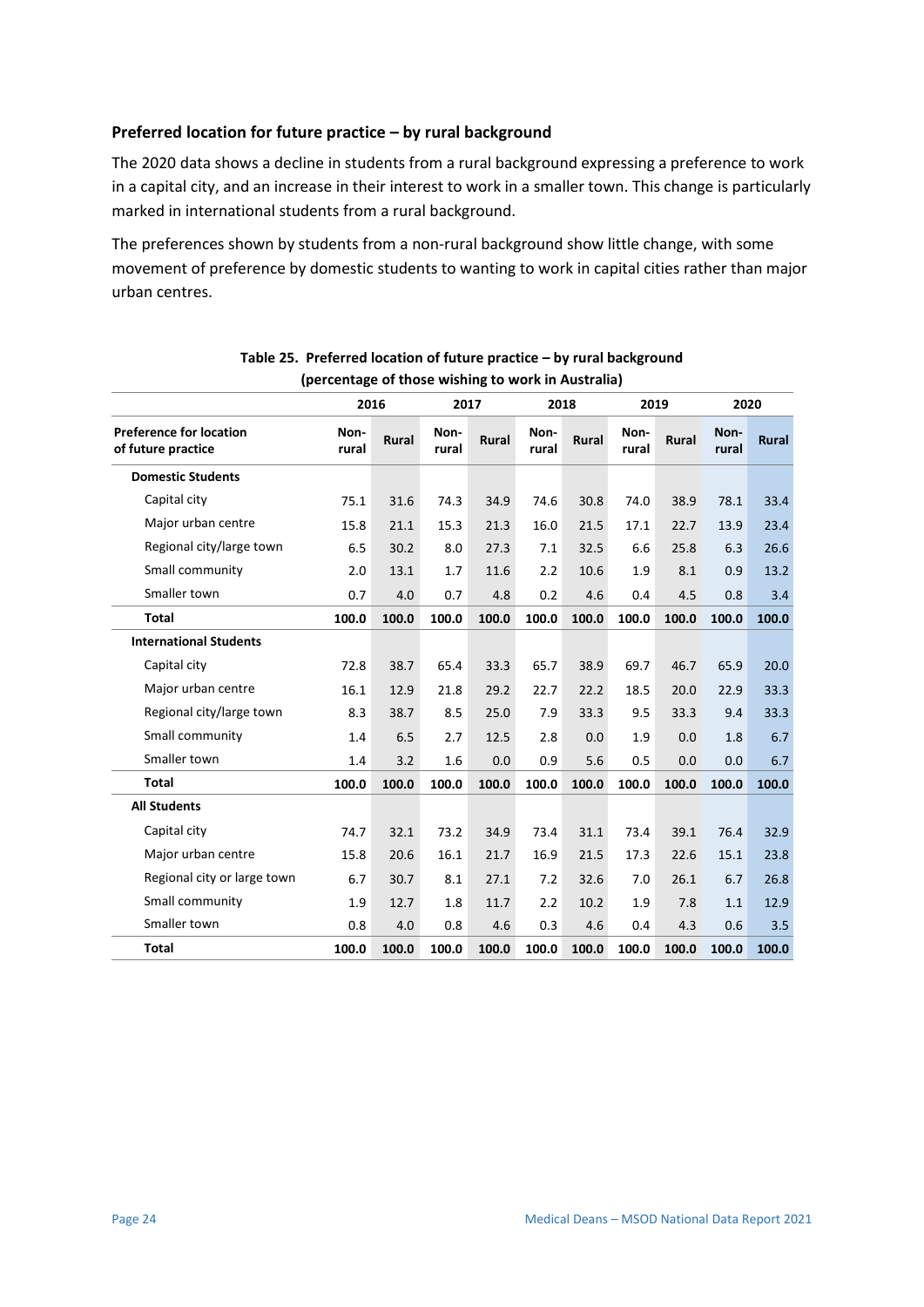

<span id="page-25-0"></span>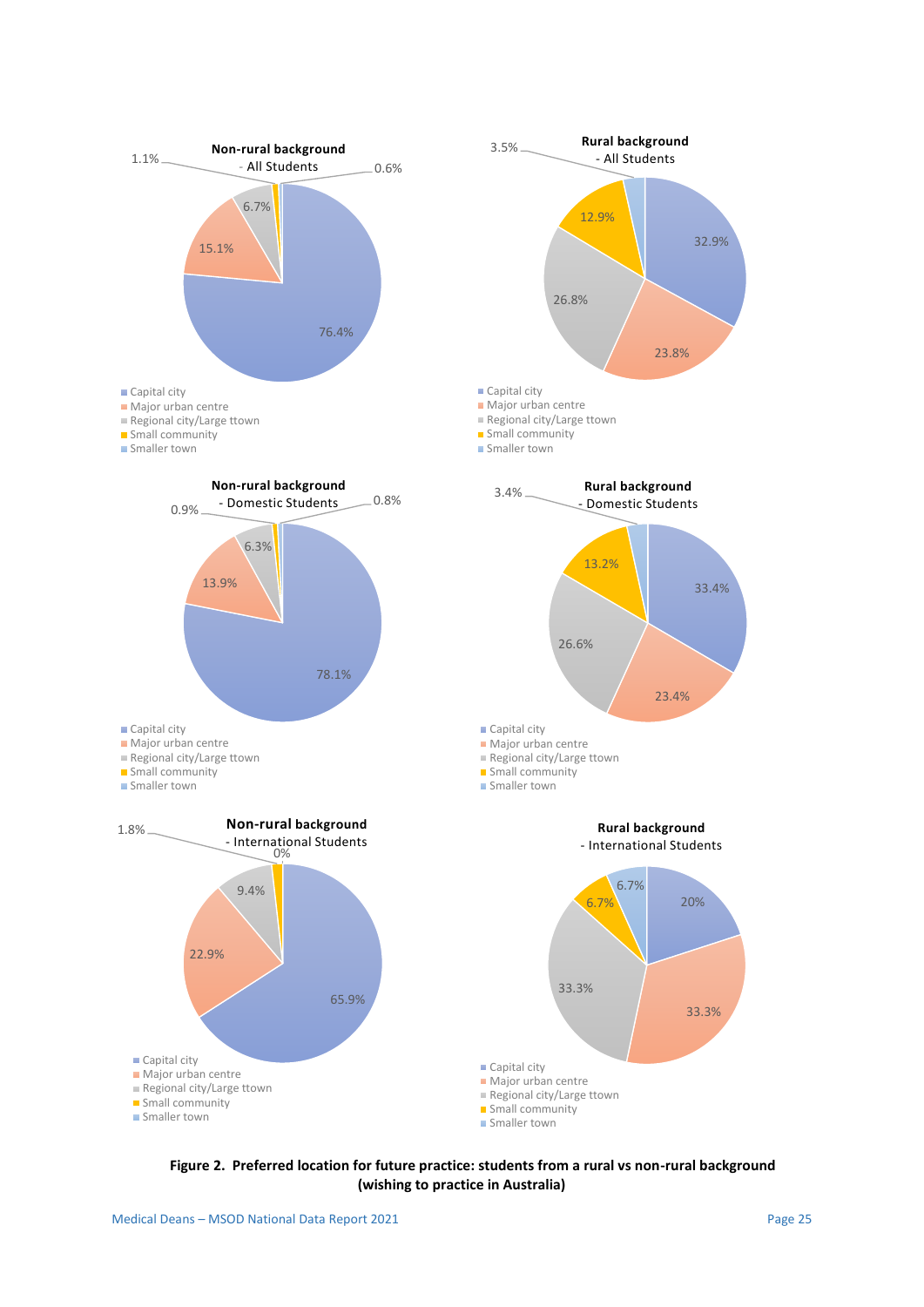#### **Interests for future practice – teaching**

A substantial majority of final year medical students were interested in teaching as part of their future medical career [\(Table 26\)](#page-26-0), with this number remaining at 86 per cent. A very low proportion of respondents indicate they are not interested in teaching, whilst consistently 11 to 12 per cent are undecided.

<span id="page-26-0"></span>

|                      |      | 2016  |      | 2017  |      | 2018  | 2019 |       |             | 2020  |
|----------------------|------|-------|------|-------|------|-------|------|-------|-------------|-------|
| Interest in teaching | n    | %     | n    | %     | n    | %     | n    | %     | $\mathbf n$ | %     |
| <b>Domestic</b>      |      |       |      |       |      |       |      |       |             |       |
| Yes                  | 1595 | 86.3  | 1559 | 86.2  | 1627 | 86.2  | 1525 | 86.7  | 1287        | 86.7  |
| No                   | 50   | 2.7   | 58   | 3.2   | 62   | 3.3   | 48   | 2.7   | 38          | 2.6   |
| Undecided            | 203  | 11.0  | 192  | 10.6  | 198  | 10.5  | 185  | 10.5  | 159         | 10.7  |
| Total                | 1848 | 100.0 | 1809 | 100.0 | 1887 | 100.0 | 1758 | 100.0 | 1484        | 100.0 |
| <b>International</b> |      |       |      |       |      |       |      |       |             |       |
| Yes                  | 321  | 79.9  | 253  | 82.4  | 253  | 80.3  | 232  | 82.9  | 206         | 83.1  |
| No                   | 19   | 4.7   | 8    | 2.6   | 17   | 5.4   | 9    | 3.2   | 9           | 3.6   |
| Undecided            | 62   | 15.4  | 46   | 15.0  | 45   | 14.3  | 39   | 13.9  | 33          | 13.3  |
| Total                | 402  | 100.0 | 307  | 100.0 | 315  | 100.0 | 280  | 100.0 | 248         | 100.0 |
| <b>All Students</b>  |      |       |      |       |      |       |      |       |             |       |
| Yes                  | 1916 | 85.2  | 1812 | 85.6  | 1880 | 85.4  | 1757 | 86.2  | 1493        | 86.2  |
| No                   | 69   | 3.1   | 66   | 3.1   | 79   | 3.6   | 57   | 2.8   | 47          | 2.7   |
| Undecided            | 265  | 11.8  | 238  | 11.2  | 243  | 11.0  | 224  | 11.0  | 192         | 11.1  |
| Total                | 2250 | 100.0 | 2116 | 100.0 | 2202 | 100.0 | 2038 | 100.0 | 1732        | 100.0 |

**Table 26. Interest in teaching as part of medical career**

#### **Interests for future practice – research**

Sixty-one per cent of respondents in 2020 were interested in research as part of their future medical career. These numbers have remained very stable over this time period.

<span id="page-26-1"></span>

|                               |             | 2016  |             | 2017  |             | 2018  |             | 2019  |             | 2020  |
|-------------------------------|-------------|-------|-------------|-------|-------------|-------|-------------|-------|-------------|-------|
| Interest in research          | $\mathbf n$ | %     | $\mathbf n$ | %     | $\mathbf n$ | %     | $\mathbf n$ | %     | $\mathbf n$ | %     |
| <b>Domestic Students</b>      |             |       |             |       |             |       |             |       |             |       |
| Yes                           | 1160        | 62.8  | 1133        | 62.6  | 1211        | 64.2  | 1112        | 63.3  | 915         | 61.7  |
| No                            | 278         | 15.0  | 244         | 13.5  | 285         | 15.1  | 282         | 16.0  | 259         | 17.5  |
| Undecided                     | 410         | 22.2  | 432         | 23.9  | 391         | 20.7  | 364         | 20.7  | 310         | 20.9  |
| Total                         | 1848        | 100.0 | 1809        | 100.0 | 1887        | 100.0 | 1758        | 100.0 | 1484        | 100.0 |
| <b>International Students</b> |             |       |             |       |             |       |             |       |             |       |
| <b>Yes</b>                    | 240         | 59.7  | 191         | 62.2  | 206         | 65.4  | 169         | 60.4  | 149         | 60.1  |
| No                            | 61          | 15.2  | 46          | 15.0  | 55          | 17.5  | 50          | 17.9  | 39          | 15.7  |
| Undecided                     | 101         | 25.1  | 70          | 22.8  | 54          | 17.1  | 61          | 21.8  | 60          | 24.2  |
| Total                         | 402         | 100.0 | 307         | 100.0 | 315         | 100.0 | 280         | 100.0 | 248         | 100.0 |
| <b>All Students</b>           |             |       |             |       |             |       |             |       |             |       |
| <b>Yes</b>                    | 1400        | 62.2  | 1324        | 62.6  | 1417        | 64.4  | 1281        | 62.9  | 1064        | 61.4  |
| No                            | 339         | 15.1  | 290         | 13.7  | 340         | 15.4  | 332         | 16.3  | 298         | 17.2  |
| Undecided                     | 511         | 22.7  | 502         | 23.7  | 445         | 20.2  | 425         | 20.9  | 370         | 21.4  |
| Total                         | 2250        | 100.0 | 2116        | 100.0 | 2202        | 100.0 | 2038        | 100.0 | 1732        | 100.0 |

**Table 27. Interest in research as part of medical career**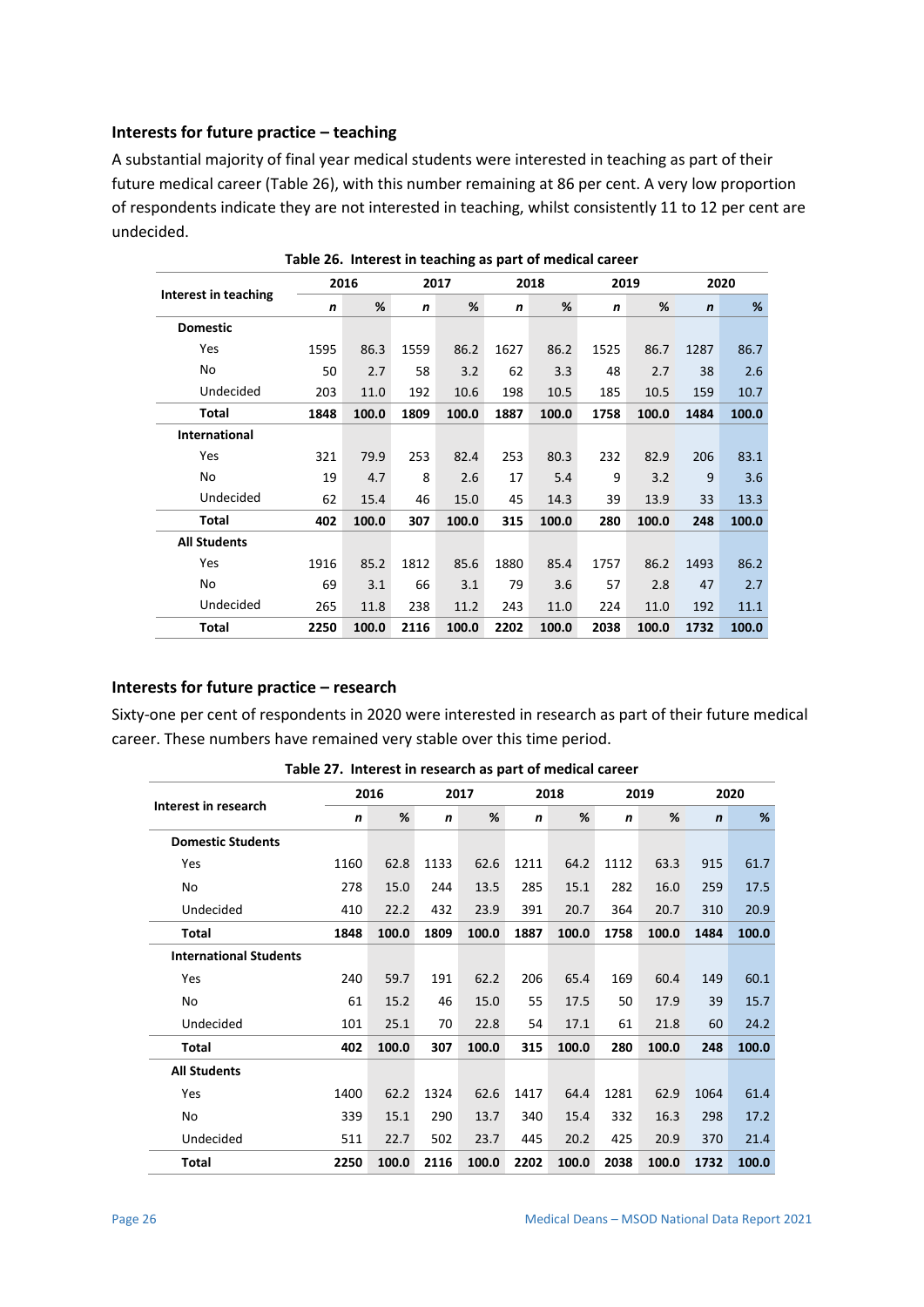#### **Interests for future practice – Indigenous health**

Just under half of respondents to the 2020 survey were interested in Indigenous health being a part of their future career; with a marked difference in the responses from domestic and international students. This number continues to grow and is the highest percentage across the reported timeframe, with an increase of over 10 per cent since 2016.

<span id="page-27-0"></span>

| Interest in Indigenous health | 2016 |       |      | 2017  |      | 2018  |      | 2019  |              | 2020  |
|-------------------------------|------|-------|------|-------|------|-------|------|-------|--------------|-------|
|                               | n    | %     | n    | %     | n    | %     | n    | %     | $\mathsf{n}$ | %     |
| <b>Domestic Students</b>      |      |       |      |       |      |       |      |       |              |       |
| Yes                           | 762  | 41.2  | 813  | 44.9  | 859  | 45.5  | 880  | 50.1  | 779          | 52.5  |
| No                            | 465  | 25.2  | 379  | 21.0  | 401  | 21.3  | 324  | 18.4  | 219          | 14.8  |
| Undecided                     | 621  | 33.6  | 617  | 34.1  | 627  | 33.2  | 554  | 31.5  | 486          | 32.7  |
| Total                         | 1848 | 100.0 | 1809 | 100.0 | 1887 | 100.0 | 1758 | 100.0 | 1484         | 100.0 |
| <b>International Students</b> |      |       |      |       |      |       |      |       |              |       |
| Yes                           | 112  | 27.9  | 104  | 33.9  | 104  | 33.0  | 71   | 25.4  | 74           | 29.8  |
| No                            | 118  | 29.4  | 85   | 27.7  | 99   | 31.4  | 92   | 32.9  | 76           | 30.6  |
| Undecided                     | 172  | 42.8  | 118  | 38.4  | 112  | 35.6  | 117  | 41.8  | 98           | 39.5  |
| Total                         | 402  | 100.0 | 307  | 100.0 | 315  | 100.0 | 280  | 100.0 | 248          | 100.0 |
| <b>All Students</b>           |      |       |      |       |      |       |      |       |              |       |
| Yes                           | 874  | 38.8  | 917  | 43.3  | 963  | 43.7  | 951  | 46.7  | 853          | 49.2  |
| No                            | 583  | 25.9  | 464  | 21.9  | 500  | 22.7  | 416  | 20.4  | 295          | 17.0  |
| Undecided                     | 793  | 35.2  | 735  | 34.7  | 739  | 33.6  | 671  | 32.9  | 584          | 33.7  |
| Total                         | 2250 | 100.0 | 2116 | 100.0 | 2202 | 100.0 | 2038 | 100.0 | 1732         | 100.0 |

**Table 28. Interest in Indigenous health as part of medical career**



<span id="page-27-1"></span>**Figure 3. Interest in Indigenous health as part of medical career**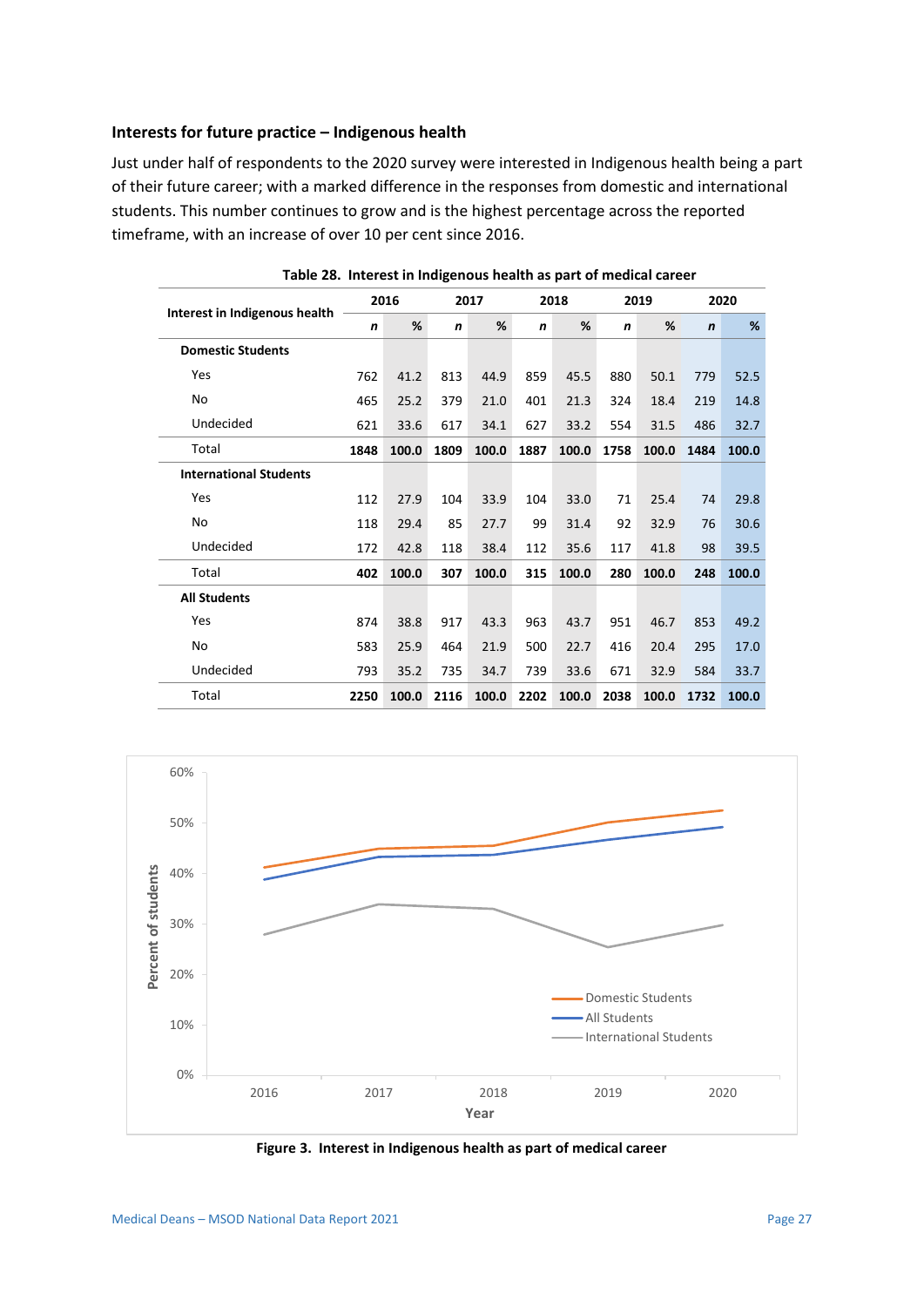Respondents from a rural background were more likely to express interest in Indigenous health than those from a non-rural background. This has been a consistent difference over the years.

<span id="page-28-0"></span>

|                        | $\sim$ , and the state of the contract of the state $\sim$ , and the state $\sim$ , and the state of the state $\sim$ |       |           |       |       |       |       |       |                                                       |       |  |
|------------------------|-----------------------------------------------------------------------------------------------------------------------|-------|-----------|-------|-------|-------|-------|-------|-------------------------------------------------------|-------|--|
| Interest in Indigenous | 2016                                                                                                                  |       | 2017      |       | 2018  |       | 2019  |       | 2020                                                  |       |  |
| health                 | Non-rural                                                                                                             | Rural | Non-rural |       |       |       |       |       | Rural Non-rural Rural Non-rural Rural Non-rural Rural |       |  |
| Yes                    | 34.7                                                                                                                  | 51.8  | 41.1      | 50.7  | 39.8  | 57.5  | 44.0  | 55.8  | 45.7                                                  | 60.0  |  |
| No                     | 27.4                                                                                                                  | 21.2  | 23.3      | 17.6  | 25.0  | 14.7  | 21.6  | 16.4  | 18.9                                                  | 11.4  |  |
| Undecided              | 37.9                                                                                                                  | 27.0  | 35.6      | 31.7  | 35.2  | 27.8  | 34.4  | 27.8  | 35.4                                                  | 28.6  |  |
| Total                  | 100.0                                                                                                                 | 100.0 | 100.0     | 100.0 | 100.0 | 100.0 | 100.0 | 100.0 | 100.0                                                 | 100.0 |  |

**Table 29. Interest in Indigenous health by rural background (percentages)**



**Figure 4. Interest in Indigenous health by rural background**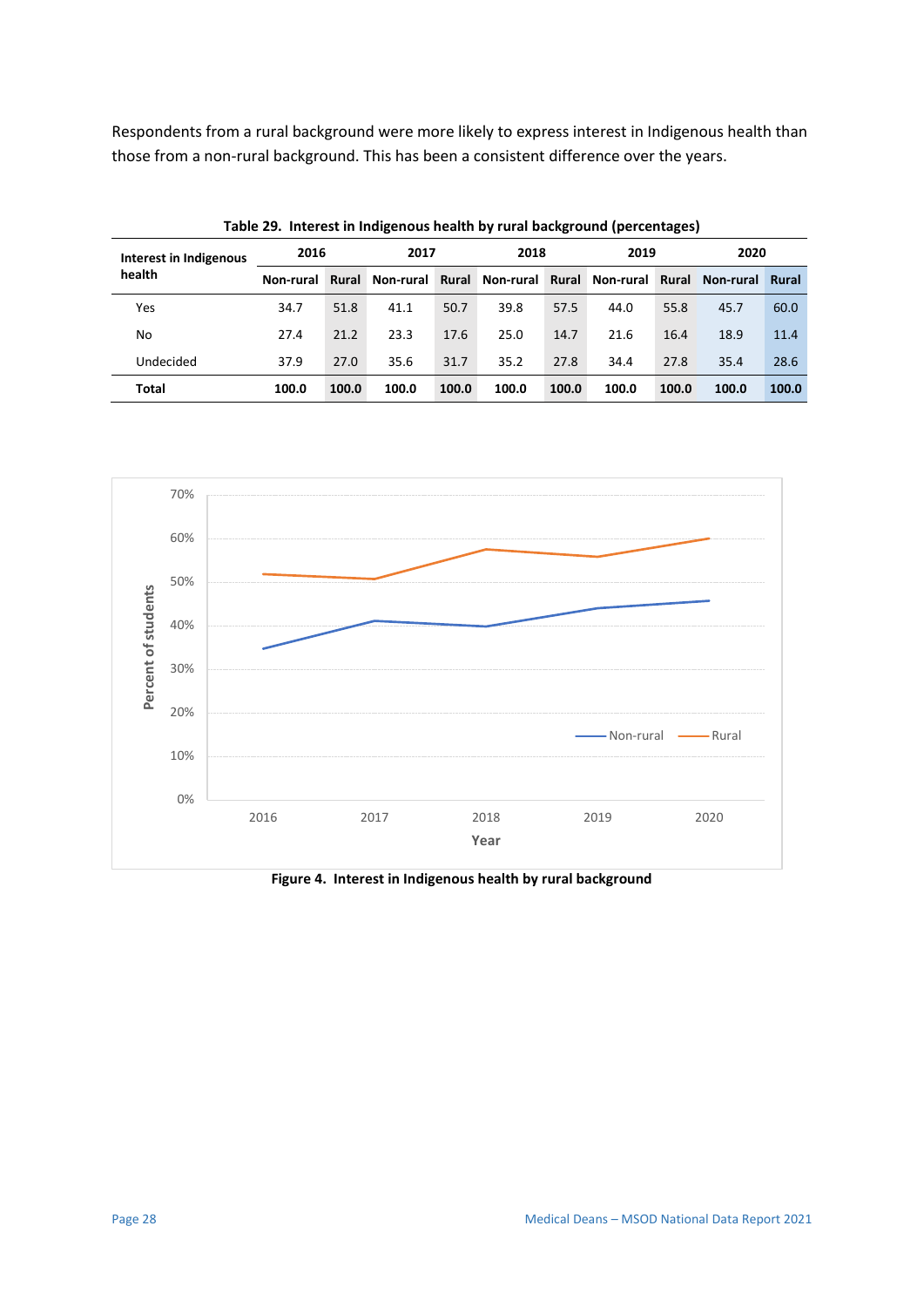#### **Preferred specialty of future practice**

"Adult Medicine/ Internal Medicine/ Physician" continues to be the most preferred specialty of future practice for final year students [\(Table 30\)](#page-30-0), remaining at 20 per cent. General Practice remains second most preferred, increasing nearly a percentage point to 16.1, with Surgery still third on 13.1. These 3 disciplines have remained the most commonly preferred specialties of future practice since 2014; with Paediatrics and Child Health, Anaesthesia, and Emergency Medicine being consistently the other 3 to comprise the top 6. In the last 5 years, the same 12 specialties have comprised the top 12 preferences.

Whilst remaining 4<sup>th</sup> ranked, the levels of interest in Anaesthesia has dropped from 11.1 per cent to 9.6 per cent. The preference for Psychiatry has increased 1.5 percentage points, and both pathology and public health have moved up the ranking, to  $13<sup>th</sup>$  and  $14<sup>th</sup>$  places from  $16<sup>th</sup>$  and  $20<sup>th</sup>$  last year.

Within the international student responses, there was stronger interest in Adult / Internal Medicine/ Physician, however the top listed specialties closely mirrored the domestic and total proportions. It is worth noting that only international student respondents included medical administration as a preference.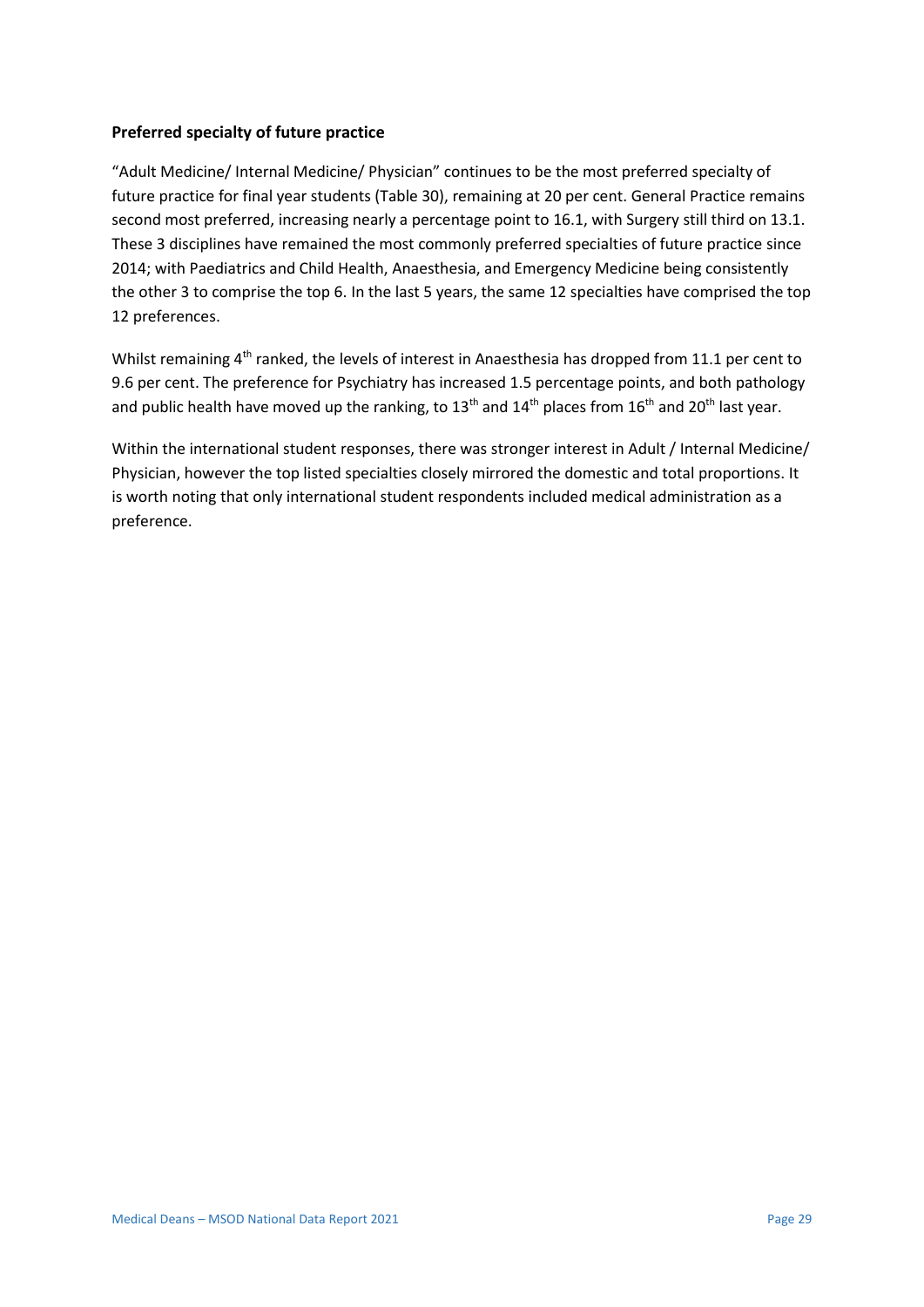<span id="page-30-0"></span>

|                                               | 2016     |      |                      | 2017           |                   |                | 2018              |          |      | 2019                 |                      |              | 2020                 |               |              |
|-----------------------------------------------|----------|------|----------------------|----------------|-------------------|----------------|-------------------|----------|------|----------------------|----------------------|--------------|----------------------|---------------|--------------|
| First preference specialty of future practice | n        | %    | Rank                 | $\mathbf n$    | %                 | Rank           | $\mathbf n$       | %        | Rank | $\mathbf n$          | $\frac{9}{6}$        | Rank         | $\mathbf n$          | $\frac{9}{6}$ | Rank         |
| Adult Medicine/ Internal Medicine/ Physician  | 428      | 19.3 | 1                    | 385            | 18.5              | $\mathbf{1}$   | 415               | 19.1     | 1    | 386                  | 19.9                 | $\mathbf{1}$ | 326                  | 19.9          | $\mathbf{1}$ |
| <b>General Practice</b>                       | 356      | 16.1 | 2                    | 343            | 16.5 <sup>2</sup> |                |                   | 332 15.3 | -3   |                      | 294 15.2 2           |              |                      | 264 16.1 2    |              |
| Surgery                                       | 342      | 15.4 | 3                    | 312            | 15                | 3              |                   | 335 15.5 | 2    | 268                  | 13.9                 | -3           | 215                  | 13.1 3        |              |
| Anaesthesia                                   | 221      | 10   | 4                    |                | 226 10.9          | $\overline{4}$ | 198               | 9.1      | 5    |                      | 214 11.1 4           |              | 158                  | 9.6           | 4            |
| <b>Emergency Medicine</b>                     | 206      | 9.3  | 6                    | 179            | 8.6               | 6              | 174               | 8        | 6    | 157                  | 8.1                  | 6            | 147                  | 9             | 5            |
| Paediatrics and Child Health                  | 219      | 9.9  | 5                    | 187            | 9                 | 5              | 204               | 9.4      | 4    | 171                  | 8.8                  | 5            | 128                  | 7.8           | 6            |
| <b>Obstetrics and Gynaecology</b>             | 148      | 6.7  | 7                    | 135            | 6.5               | 7              | 155               | 7.1      | 7    | 121                  | 6.3                  | 7            | 107                  | 6.5           | 7            |
| Psychiatry                                    | 74       | 3.3  | 8                    | 83             | 4                 | 8              | 96                | 4.4      | 8    | 94                   | 4.9                  | 8            | 105                  | 6.4           | 8            |
| Intensive Care Medicine                       | 53       | 2.4  | 9                    | 54             | 2.6               | 9              | 71                | 3.3      | 9    | 65                   | 3.4                  | 9            | 40                   | 2.4           | 9            |
| Radiology                                     | 38       | 1.7  | 11                   | 42             | $\overline{2}$    | 11             | 36                | 1.7      | 11   | 29                   | 1.5                  | 12           | 36                   | 2.2           | 10           |
| Dermatology                                   | 24       | 1.1  | 12                   | 25             | 1.2               | 12             | 21                | 1        | 12   | 38                   | $\overline{2}$       | 10           | 34                   | 2.1           | 11           |
| Ophthalmology                                 | 41       | 1.8  | 10                   | 43             | 2.1               | 10             | 49                | 2.3      | 10   | 30                   | 1.6                  | 11           | 26                   | 1.6           | 12           |
| Pathology                                     | 10       | 0.5  | 15                   | 7              | 0.3               | 17             | 11                | 0.5      | 14   | 5                    | 0.3                  | 16           | 15                   | 0.9           | 13           |
| <b>Public Health Medicine</b>                 | 7        | 0.3  | 17                   | 9              | 0.4               | 16             | 7                 | 0.3      | 19   | 4                    | 0.2                  | 20           | 11                   | 0.7           | 14           |
| <b>Palliative Medicine</b>                    | 13       | 0.6  | 13                   | 11             | 0.5               | 13             | 16                | 0.7      | 13   | 17                   | 0.9                  | 13           | 9                    | 0.5           | 15           |
| Sport and Exercise Medicine                   | 10       | 0.5  | 16                   | 11             | 0.5               | 14             | 11                | 0.5      | 15   | 16                   | 0.8                  | 14           | 5                    | 0.3           | 16           |
| <b>Addiction Medicine</b>                     | 2        | 0.1  | 19                   | 4              | 0.2               | 19             | 1                 | 0        | 22   | 4                    | 0.2                  | 18           | $\overline{4}$       | 0.2           | 17           |
| <b>Medical Administration</b>                 | 2        | 0.1  | 20                   | 3              | $0.1$ 20          |                | 3                 | 0.1      | 21   | 5                    | $0.3$ 15             |              | 3                    | 0.2           | -18          |
| <b>Radiation Oncology</b>                     | 2        | 0.1  | 21                   | 6              | 0.3               | -18            | 10                | 0.5      | 16   | 5                    | 0.3                  | 17           | 3                    | 0.2           | -18          |
| <b>Rehabilitation Medicine</b>                | 6        | 0.3  | 18                   | 2              | $0.1$ 23          |                | 5                 | 0.2      | 20   | 2                    | 0.1                  | 23           | $\overline{2}$       | 0.1           | -20          |
| Sexual Health Medicine                        | 2        | 0.1  | 22                   | 3              | $0.1$ 21          |                | 9                 | 0.4      | 17   | 4                    | $0.2$ 21             |              | $\overline{2}$       | 0.1           | - 20         |
| Non-Specialist Hospital Practice              | 11       | 0.5  | 14                   | 9              | 0.4               | 15             | 7                 | 0.3      | 18   | 2                    | 0.1                  | 22           | $\mathbf{1}$         | 0.1           | - 22         |
| Occupational and Environmental Medicine       | 1        | 0    | 23                   | 0              | 0                 | 24             | 1                 | 0        | 23   | $\ddot{\phantom{0}}$ | $\ddot{\phantom{0}}$ | 24           | $\ddot{\phantom{0}}$ |               |              |
| Pain Medicine                                 | 1        | 0    | 24                   | $\overline{2}$ | $0.1$ 22          |                | $\mathbf{1}$      | 0        | 24   | $\overline{4}$       | $0.2$ 19             |              | $\sim$ .             |               |              |
| Total                                         | 2217 100 |      | $\ddot{\phantom{a}}$ | 2081 100       |                   |                | $\ldots$ 2168 100 |          |      | $\ldots$ 1935 100    |                      |              | $\ldots$ 1641 100    |               |              |

**Table 30. First preference of specialty for future practice – All students**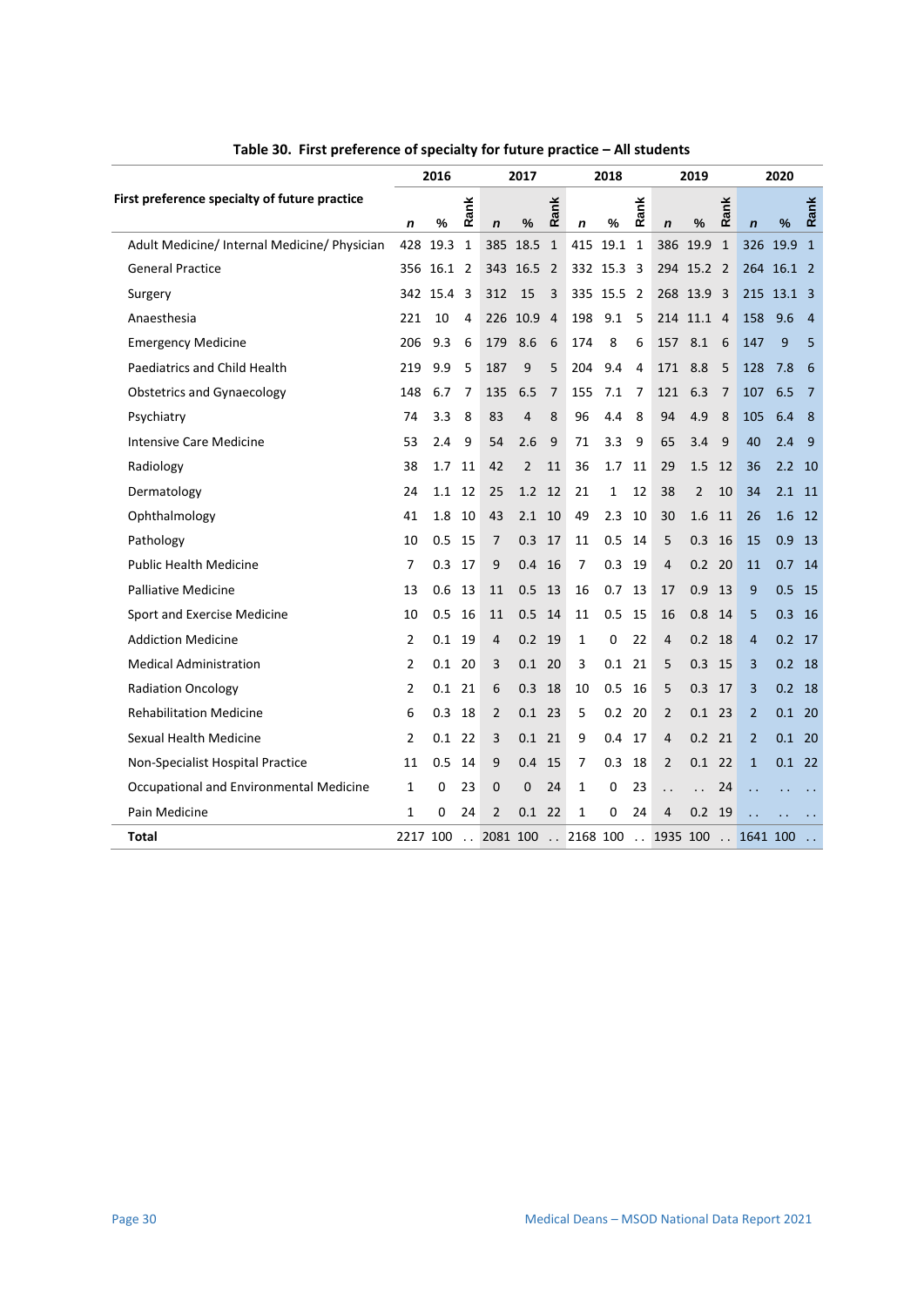<span id="page-31-0"></span>

|                                               |          | 2016 |                |                      | 2017       |                      |                      | 2018                 |      |                | 2019     |                |                  | 2020           |              |
|-----------------------------------------------|----------|------|----------------|----------------------|------------|----------------------|----------------------|----------------------|------|----------------|----------|----------------|------------------|----------------|--------------|
| First preference specialty of future practice | n        | %    | Rank           | $\mathbf n$          | $\%$       | Rank                 | n                    | %                    | Rank | $\mathbf n$    | %        | Rank           | $\boldsymbol{n}$ | %              | Rank         |
| Adult Medicine/ Internal Medicine/ Physician  | 342      | 18.8 | 1              | 328                  | 18.4       | $\mathbf{1}$         | 346                  | 18.6                 | 1    | 319            | 19.1 1   |                | 260              | 18.5           | $\mathbf{1}$ |
| <b>General Practice</b>                       | 308      | 16.9 | $\overline{2}$ |                      | 297 16.7 2 |                      | 288 15.5             |                      | 2    | 264            | 15.8     | $\overline{2}$ |                  | 233 16.5 2     |              |
| Surgery                                       | 279      | 15.3 | 3              |                      | 258 14.5   | - 3                  | 277                  | 14.9                 | 3    | 233            | 14       | 3              |                  | 186 13.2 3     |              |
| Anaesthesia                                   | 184      | 10.1 | 5              |                      | 205 11.5   | $\overline{4}$       | 176                  | 9.5                  | 5    | 193            | 11.6     | $\overline{4}$ | 144              | $10.2 \quad 4$ |              |
| <b>Emergency Medicine</b>                     | 159      | 8.7  | 6              | 152                  | 8.5        | 6                    | 146                  | 7.9                  | 6    | 129            | 7.7      | 6              | 119              | 8.5            | 5            |
| Paediatrics and Child Health                  | 187      | 10.3 | 4              | 153                  | 8.6        | 5                    | 184                  | 9.9                  | 4    | 152            | 9.1      | 5              | 113              | 8              | 6            |
| <b>Obstetrics and Gynaecology</b>             | 127      | 7    | 7              | 120                  | 6.7        | 7                    | 138                  | 7.4                  | 7    | 108            | 6.5      | 7              | 95               | 6.7            | 7            |
| Psychiatry                                    | 59       | 3.2  | 8              | 72                   | 4          | 8                    | 81                   | 4.4                  | 8    | 82             | 4.9      | 8              | 94               | 6.7            | 8            |
| <b>Intensive Care Medicine</b>                | 47       | 2.6  | 9              | 48                   | 2.7        | 9                    | 61                   | 3.3                  | 9    | 54             | 3.2      | 9              | 34               | 2.4            | 9            |
| Radiology                                     | 27       | 1.5  | 11             | 37                   | 2.1        | 10                   | 29                   | 1.6                  | 11   | 22             | 1.3      | 12             | 31               | 2.2            | 10           |
| Dermatology                                   | 19       | 1    | 12             | 22                   | 1.2 12     |                      | 18                   | 1                    | 12   | 32             | 1.9      | 10             | 30               | 2.1            | - 11         |
| Ophthalmology                                 | 36       | 2    | 10             | 33                   | 1.9        | 11                   | 42                   | 2.3                  | 10   | 28             | 1.7      | 11             | 23               | 1.6            | 12           |
| Pathology                                     | 5        | 0.3  | 17             | 6                    | 0.3        | 17                   | 10                   | 0.5                  | 14   | 3              | 0.2      | 19             | 11               | 0.8            | -13          |
| <b>Public Health Medicine</b>                 | 7        | 0.4  | 15             | 9                    | 0.5        | -13                  | 7                    | 0.4                  | 17   | 3              | $0.2$ 20 |                | 10               | 0.7            | 14           |
| <b>Palliative Medicine</b>                    | 11       | 0.6  | 13             | 8                    | 0.4        | -15                  | 14                   | 0.8                  | 13   | 12             | 0.7      | - 14           | 8                | 0.6            | -15          |
| Sport and Exercise Medicine                   | 8        | 0.4  | 14             | 9                    | 0.5        | -14                  | 10                   | 0.5                  | 15   | 14             | 0.8      | 13             | 5                | 0.4            | -16          |
| <b>Addiction Medicine</b>                     | 1        | 0.1  | 21             | 4                    | 0.2        | 18                   | 1                    | 0.1                  | 22   | 4              | 0.2      | 16             | 4                | 0.3            | 17           |
| <b>Radiation Oncology</b>                     | 1        | 0.1  | 23             | 4                    | $0.2$ 19   |                      | 7                    | 0.4                  | 18   | 4              | $0.2$ 17 |                | 3                | 0.2            | -18          |
| <b>Rehabilitation Medicine</b>                | 3        | 0.2  | 18             | $\mathbf{1}$         | $0.1$ 23   |                      | 5                    | 0.3                  | 20   | $\mathbf{1}$   | $0.1$ 23 |                | $\overline{2}$   | 0.1            | 19           |
| Sexual Health Medicine                        | 2        | 0.1  | 20             | 3                    | 0.2        | 21                   | 9                    | 0.5                  | 16   | 4              | 0.2      | 18             | $\overline{2}$   | 0.1            | -19          |
| Non-Specialist Hospital Practice              | 5        | 0.3  | 16             | 6                    | 0.3        | 16                   | 5                    | 0.3                  | 19   | $\overline{2}$ | $0.1$ 21 |                | $\mathbf{1}$     | 0.1            | - 21         |
| <b>Medical Administration</b>                 | 2        | 0.1  | 19             | 3                    | $0.2$ 20   |                      | 3                    | 0.2                  | 21   | 5              | 0.3      | 15             | . .              |                |              |
| Occupational and Environmental Medicine       | 1        | 0.1  | 22             | $\ddot{\phantom{0}}$ | . .        | $\ddot{\phantom{0}}$ | 1                    | 0.1                  | -23  | $\ddotsc$      |          |                |                  |                |              |
| Pain Medicine                                 |          |      |                | $\mathbf{1}$         | 0.1        | -22                  | $\ddot{\phantom{0}}$ | $\ddot{\phantom{0}}$ |      | $\overline{2}$ | 0.1      | 22             |                  |                |              |
| Total                                         | 1820 100 |      |                | $.1779$ 100          |            |                      | $.1858$ 100          |                      |      | . . 1670 100   |          |                | 1408 100         |                |              |

**Table 31. First preference of specialty for future practice – Domestic students**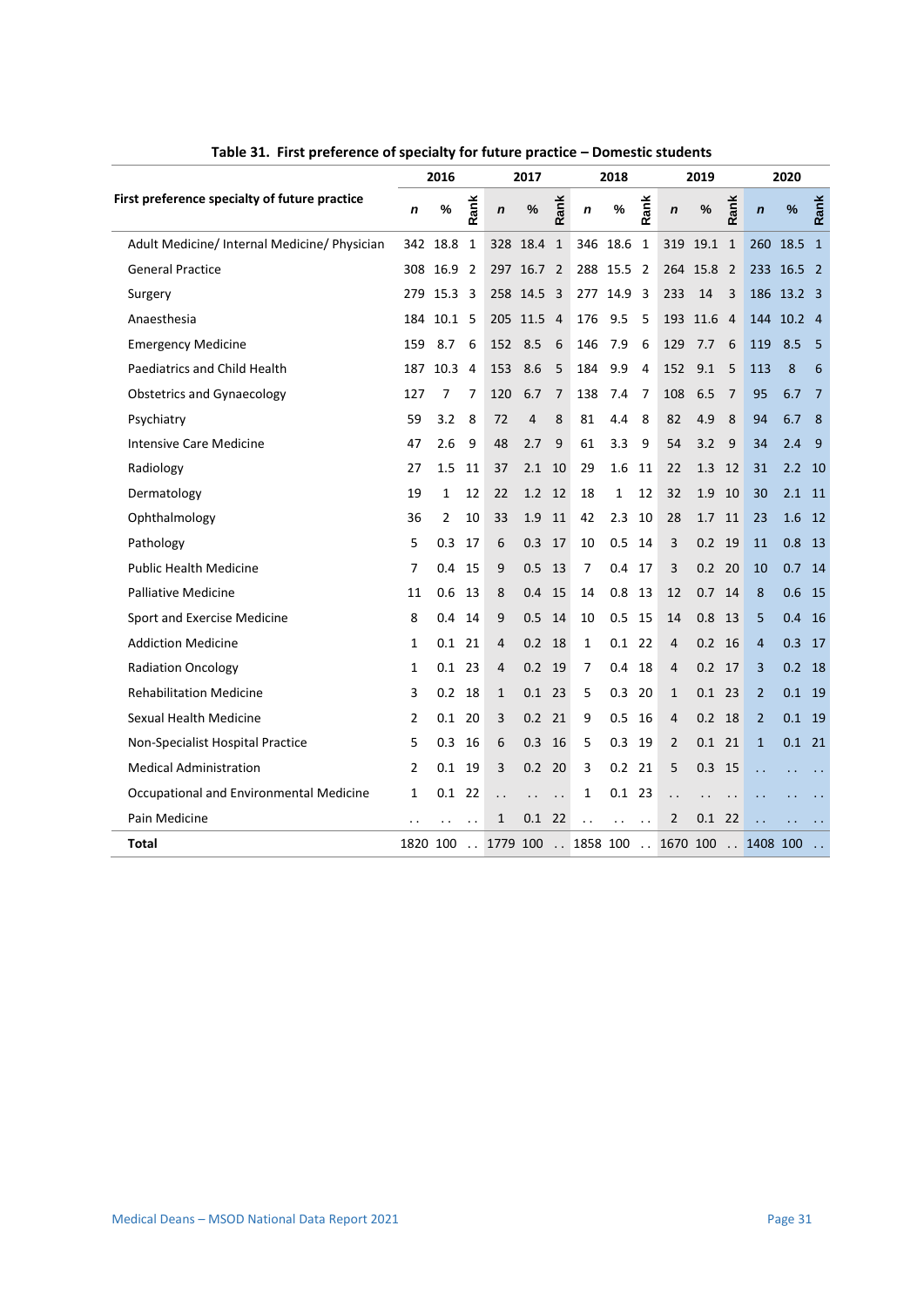<span id="page-32-0"></span>

|                                                  | 2016 |      |                      | 2017                 |                |                      | 2018                 |      |                      | 2019                 |      |              | 2020                 |                      |                      |
|--------------------------------------------------|------|------|----------------------|----------------------|----------------|----------------------|----------------------|------|----------------------|----------------------|------|--------------|----------------------|----------------------|----------------------|
| First preference specialty of<br>future practice | n    | %    | Rank                 | $\mathbf n$          | %              | Rank                 | n                    | %    | Rank                 | $\mathbf n$          | %    | Rank         | $\mathbf n$          | %                    | Rank                 |
| Adult Medicine/ Internal Medicine/ Physician     | 86   | 21.7 | $\mathbf{1}$         | 57                   | 18.9           | $\mathbf{1}$         | 69                   | 22.3 | $\mathbf{1}$         | 67                   | 25.3 | $\mathbf{1}$ | 66                   | 28.3                 | $\mathbf{1}$         |
| <b>General Practice</b>                          | 48   | 12.1 | 3                    | 46                   | 15.2           | 3                    | 44                   | 14.2 | 3                    | 30                   | 11.3 | 3            |                      | 31 13.3              | $\overline{2}$       |
| Surgery                                          | 63   | 15.9 | 2                    | 54                   | 17.9           | 2                    | 58                   | 18.7 | $\overline{2}$       | 35                   | 13.2 | 2            | 29                   | 12.4                 | -3                   |
| <b>Emergency Medicine</b>                        | 47   | 11.8 | 4                    | 27                   | 8.9            | 5                    | 28                   | 9    | 4                    | 28                   | 10.6 | 4            | 28                   | 12                   | $\overline{4}$       |
| <b>Paediatrics and Child Health</b>              | 32   | 8.1  | 6                    | 34                   | 11.3           | $\overline{4}$       | 20                   | 6.5  | 6                    | 19                   | 7.2  | 6            | 15                   | 6.4                  | 5                    |
| Anaesthesia                                      | 37   | 9.3  | 5                    | 21                   | 7              | 6                    | 22                   | 7.1  | 5                    | 21                   | 7.9  | 5            | 14                   | 6                    | 6                    |
| <b>Obstetrics and Gynaecology</b>                | 21   | 5.3  | 7                    | 15                   | 5              | 7                    | 17                   | 5.5  | 7                    | 13                   | 4.9  | 7            | 12                   | 5.2                  | 7                    |
| Psychiatry                                       | 15   | 3.8  | 8                    | 11                   | 3.6            | 8                    | 15                   | 4.8  | 8                    | 12                   | 4.5  | 8            | 11                   | 4.7                  | 8                    |
| <b>Intensive Care Medicine</b>                   | 6    | 1.5  | 10                   | 6                    | $\overline{2}$ | 10                   | 10                   | 3.2  | 9                    | 11                   | 4.2  | 9            | 6                    | 2.6                  | 9                    |
| Radiology                                        | 11   | 2.8  | 9                    | 5                    | 1.7            | 11                   | 7                    | 2.3  | 11                   | 7                    | 2.6  | 10           | 5                    | 2.1                  | 10                   |
| Dermatology                                      | 5    | 1.3  | 12                   | 3                    | $\mathbf{1}$   | 12                   | 3                    | 1    | 12                   | 6                    | 2.3  | 11           | $\overline{4}$       | 1.7                  | 11                   |
| Pathology                                        | 5    | 1.3  | 14                   | $\mathbf{1}$         | 0.3            | 18                   | 1                    | 0.3  | 17                   | 2                    | 0.8  | 15           | $\overline{4}$       | 1.7                  | 12                   |
| <b>Medical Administration</b>                    | . .  |      | . .                  | $\ddot{\phantom{0}}$ | $\cdot$ .      | . .                  | $\ddot{\phantom{0}}$ |      | $\ddot{\phantom{a}}$ | $\cdot$ .            |      |              | 3                    | 1.3                  | 13                   |
| Ophthalmology                                    | 5    | 1.3  | 13                   | 10                   | 3.3            | 9                    | 7                    | 2.3  | 10                   | 2                    | 0.8  | 13           | 3                    | 1.3                  | 14                   |
| <b>Palliative Medicine</b>                       | 2    | 0.5  | 16                   | 3                    | $\mathbf{1}$   | 14                   | 2                    | 0.6  | 15                   | 5                    | 1.9  | 12           | $\mathbf{1}$         | 0.4                  | -15                  |
| <b>Public Health Medicine</b>                    |      |      |                      | $\ddot{\phantom{0}}$ |                |                      | . .                  |      | $\ddot{\phantom{0}}$ | 1                    | 0.4  | 17           | $\mathbf{1}$         | 0.4                  | 16                   |
| <b>Addiction Medicine</b>                        | 1    | 0.3  | 18                   | $\ddot{\phantom{0}}$ |                |                      |                      |      |                      |                      |      |              |                      |                      |                      |
| Non-Specialist Hospital Practice                 | 6    | 1.5  | 11                   | 3                    | $\mathbf{1}$   | 13                   | 2                    | 0.6  | 14                   | $\ddot{\phantom{0}}$ |      |              |                      |                      |                      |
| Pain Medicine                                    | 1    | 0.3  | 19                   | $\mathbf{1}$         | 0.3            | 17                   | 1                    | 0.3  | 16                   | 2                    | 0.8  | 14           |                      |                      |                      |
| <b>Radiation Oncology</b>                        | 1    | 0.3  | 20                   | $\overline{2}$       | 0.7            | 15                   | 3                    | 1    | 13                   | 1                    | 0.4  | 18           | $\mathbf{r}$         |                      | $\ddot{\phantom{0}}$ |
| <b>Rehabilitation Medicine</b>                   | 3    | 0.8  | 15                   | 1                    | 0.3            | 19                   | $\ddot{\phantom{0}}$ |      | $\ddot{\phantom{0}}$ | 1                    | 0.4  | 19           |                      |                      |                      |
| Sport and Exercise Medicine                      | 2    | 0.5  | 17                   | $\overline{2}$       | 0.7            | 16                   | 1                    | 0.3  | 18                   | $\overline{2}$       | 0.8  | 16           | $\ddot{\phantom{a}}$ | $\ddot{\phantom{0}}$ | $\ddot{\phantom{0}}$ |
| Total                                            | 397  | 100  | $\ddot{\phantom{0}}$ | 302                  | 100            | $\ddot{\phantom{a}}$ | 310                  | 100  | $\ddot{\phantom{a}}$ | 265                  | 100  |              |                      | 233 100              |                      |

**Table 32. First preference of specialty for future practice – International students**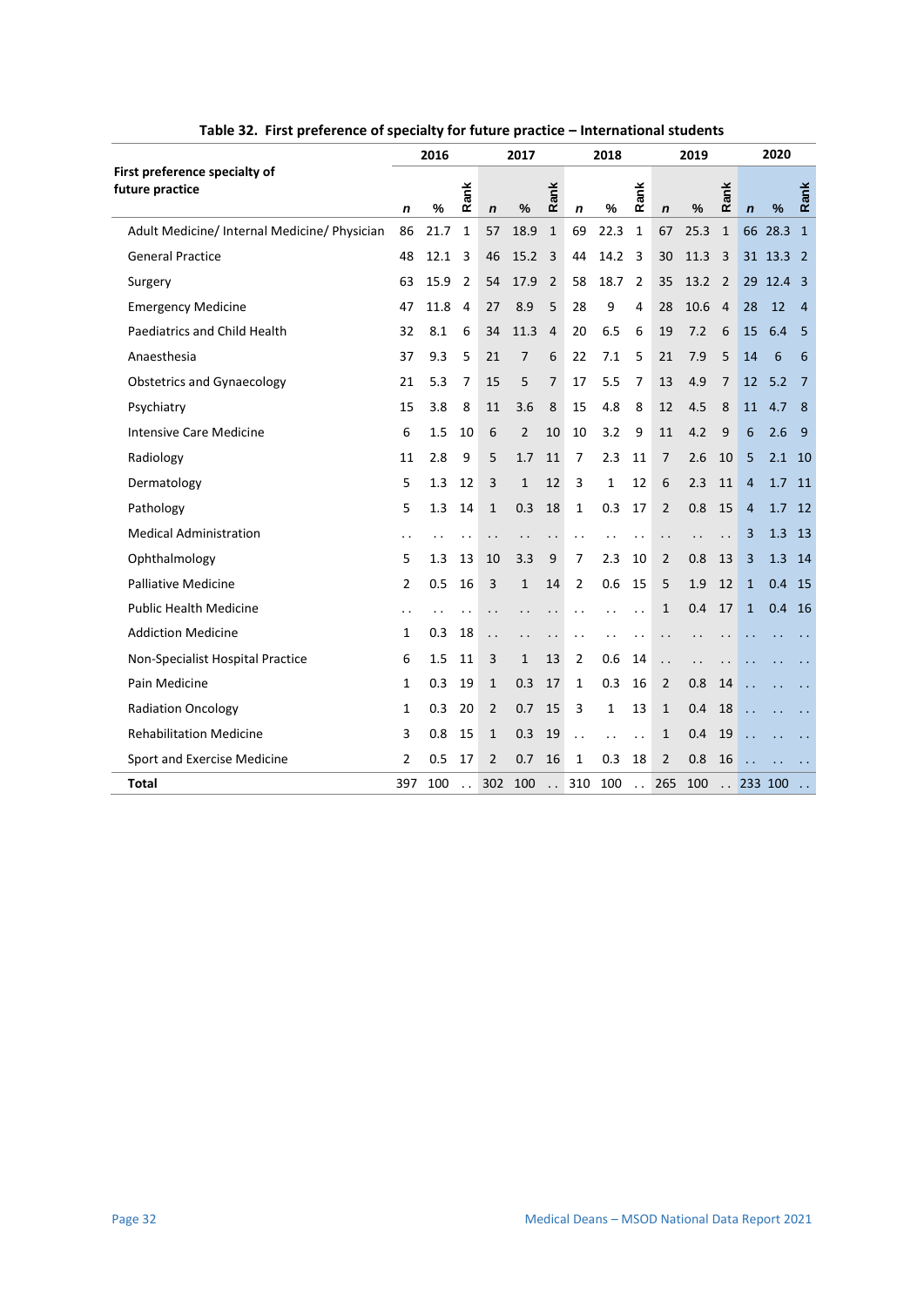#### **Factors influencing specialty choice for future practice**

Table 33 shows the score and rank of various factors that respondents say influenced their interest in their most preferred specialty. The final year medical students were asked to rank each factor from a scale of  $1 -$  "Not at all" influential, to  $5 -$  "A great deal" of influence.

The consistently highest ranked influencing factor across the previous 5 years was that of "Atmosphere/ work culture" and continues to score very highly at 4.17.

The least influential factors were "financial costs of medical school education and/or debt" (1.73) which is ranked the lowest, as it was last year, with the other factors relating to finance (such as litigation/insurance costs, and costs of vocational training) also continue to rank very low.

Overall, there continues to be very little change in the ranking of these factors.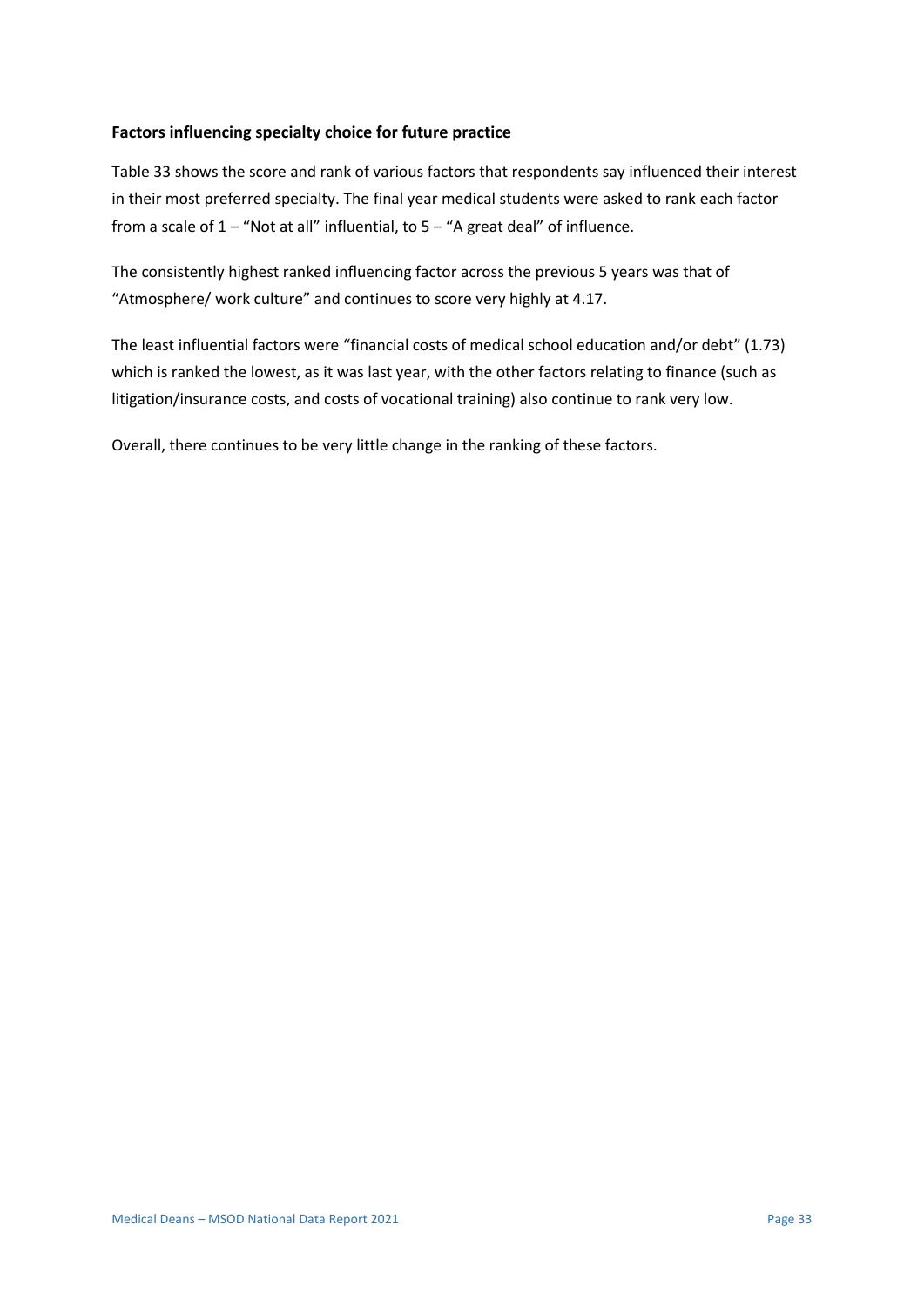<span id="page-34-0"></span>

| Factors influencing choice of most preferred area of    |      | 2016           |      | 2017           | 2018 |                | 2019 |                | 2020      |                |
|---------------------------------------------------------|------|----------------|------|----------------|------|----------------|------|----------------|-----------|----------------|
| medicine                                                | Mean | Rank           | Mean | Rank           | Mean | Rank           | Mean | Rank           | Mean Rank |                |
| Atmosphere/work culture typical of the discipline       | 4.09 | $\mathbf{1}$   | 4.14 | $\mathbf{1}$   | 4.12 | $\mathbf{1}$   | 4.15 | $\mathbf{1}$   | 4.17      | $\mathbf{1}$   |
| Alignment with personal values                          | 4.04 | 3              | 4.09 | $\overline{2}$ | 4.11 | $\overline{2}$ | 4.13 | $\overline{2}$ | 4.17      | $\overline{2}$ |
| Experience of specialty as a medical student            | 4.05 | $\overline{2}$ | 4.08 | 3              | 4.09 | 3              | 4.04 | 3              | 4.03      | 3              |
| General medical school experiences                      | 3.96 | 5              | 3.96 | 5              | 3.97 | 5              | 3.94 | 5              | 3.99      | $\overline{4}$ |
| Intellectual content of the specialty                   | 3.98 | $\overline{4}$ | 4.01 | $\overline{4}$ | 4.02 | $\overline{4}$ | 4.00 | $\overline{4}$ | 3.98      | 5              |
| Influence of consultants/mentors                        | 3.94 | 6              | 3.90 | 6              | 3.92 | 6              | 3.91 | 6              | 3.90      | 6              |
| Self-appraisal of own skills/aptitudes                  | 3.80 | $\overline{7}$ | 3.76 | $\overline{7}$ | 3.81 | $\overline{7}$ | 3.77 | 7              | 3.85      | 7              |
| Opportunity for procedural work                         | 3.69 | 8              | 3.71 | 8              | 3.70 | 8              | 3.70 | 8              | 3.58      | 8              |
| Perceived opportunity to work flexible hours            | 3.43 | 10             | 3.45 | 10             | 3.49 | 9              | 3.51 | 9              | 3.55      | 9              |
| Type of patients typical of the discipline              | 3.49 | 9              | 3.47 | 9              | 3.48 | 10             | 3.39 | 11             | 3.47      | 10             |
| Perceived amount of working hours                       | 3.27 | 13             | 3.34 | 11             | 3.37 | 11             | 3.42 | 10             | 3.47      | 11             |
| Perceived job security                                  | 3.32 | 11             | 3.30 | 12             | 3.35 | 12             | 3.38 | 12             | 3.38      | 12             |
| Perceived career advancement prospects                  | 3.28 | 12             | 3.29 | 13             | 3.34 | 13             | 3.37 | 13             | 3.33      | 13             |
| Self-appraisal of own domestic circumstances            | 3.18 | 15             | 3.19 | 15             | 3.23 | 15             | 3.24 | 15             | 3.32      | 14             |
| Availability of a vocational training placement         | 3.19 | 14             | 3.20 | 14             | 3.25 | 14             | 3.27 | 14             | 3.25      | 15             |
| Number of years required to complete training           | 2.87 | 18             | 2.87 | 18             | 2.94 | 18             | 2.97 | 18             | 3.04      | 16             |
| Opportunity for research and /or teaching               | 3.02 | 16             | 3.00 | 16             | 3.04 | 16             | 2.97 | 17             | 2.99      | 17             |
| Geographical location of most preferred specialty       | 2.96 | 17             | 2.98 | 17             | 2.97 | 17             | 3.00 | 16             | 2.93      | 18             |
| Perceived financial prospects                           | 2.49 | 19             | 2.52 | 19             | 2.59 | 19             | 2.60 | 19             | 2.54      | 19             |
| Perceived prestige of the discipline                    | 2.26 | 20             | 2.19 | 20             | 2.24 | 20             | 2.19 | 20             | 2.11      | 20             |
| Risk of litigation and associated insurance costs       | 2.06 | 21             | 2.02 | 21             | 2.06 | 21             | 1.98 | 21             | 2.02      | 21             |
| Influence of parents/relatives                          | 1.91 | 22             | 1.85 | 22             | 1.92 | 22             | 1.85 | 22             | 1.82      | 22             |
| Financial costs of vocational training                  | 1.82 | 25             | 1.81 | 25             | 1.87 | 23             | 1.79 | 24             | 1.76      | 23             |
| Influence of partner's occupation                       | 1.85 | 24             | 1.82 | 23             | 1.86 | 25             | 1.82 | 23             | 1.75      | 24             |
| Financial costs of medical school education and/or debt | 1.85 | 23             | 1.81 | 24             | 1.86 | 24             | 1.78 | 25             | 1.73      | 25             |

**Table 33. Factors influencing choice of most preferred area of medicine**

Note: Scale: 1 = Not at all to 5 = A great deal.= (of influence)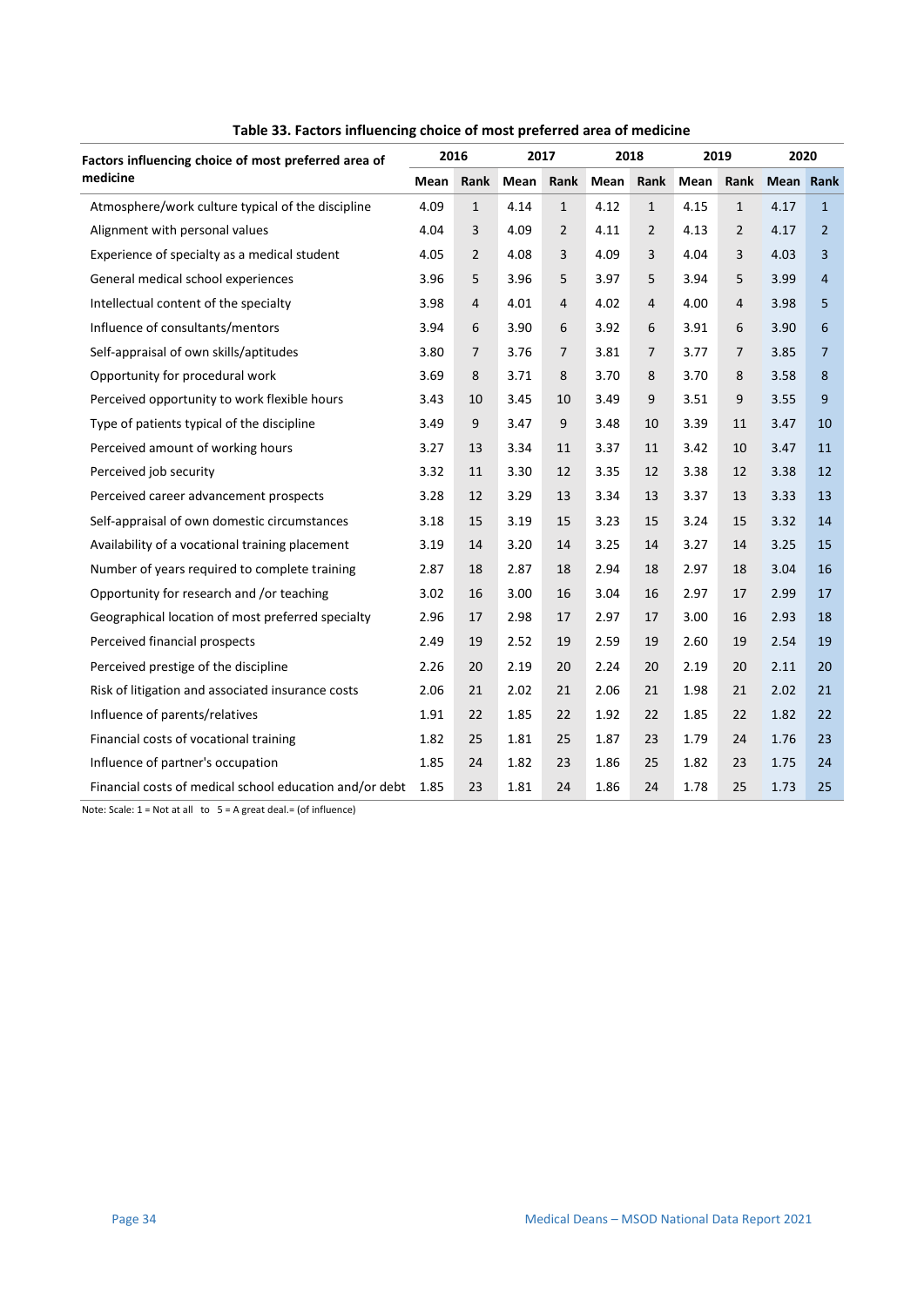#### **Accepted internships by state**

Final year students were asked to indicate in which state or territory they had accepted an internship position. It should be noted that the time of year in which schools administer the survey would have a bearing on whether students had been offered an internship, as does the response rates from students across the different states/territories; thus, the responses presented in the table below do not reflect the final number of internship positions accepted for the 2020 cohort nor are they necessarily a representative sample.

<span id="page-35-0"></span>

| Intern acceptance by         |                  | 2016  | 2017             |       | 2018             |       | 2019             |       | 2020        |       |
|------------------------------|------------------|-------|------------------|-------|------------------|-------|------------------|-------|-------------|-------|
| state/territory              | $\boldsymbol{n}$ | %     | $\boldsymbol{n}$ | %     | $\boldsymbol{n}$ | %     | $\boldsymbol{n}$ | %     | $\mathbf n$ | %     |
| <b>VIC</b>                   | 518              | 25.0  | 552              | 28.4  | 618              | 28.8  | 507              | 25.3  | 556         | 32.7  |
| <b>NSW</b>                   | 569              | 27.5  | 520              | 26.7  | 587              | 27.4  | 625              | 31.2  | 412         | 24.2  |
| QLD                          | 506              | 24.4  | 461              | 23.7  | 466              | 21.7  | 404              | 20.2  | 294         | 17.3  |
| <b>WA</b>                    | 128              | 6.2   | 125              | 6.4   | 177              | 8.3   | 204              | 10.2  | 193         | 11.4  |
| SA                           | 101              | 4.9   | 105              | 5.4   | 96               | 4.5   | 83               | 4.1   | 85          | 5.0   |
| <b>TAS</b>                   | 65               | 3.1   | 71               | 3.7   | 75               | 3.5   | 65               | 3.2   | 66          | 3.9   |
| <b>ACT</b>                   | 79               | 3.8   | 30               | 1.5   | 65               | 3.0   | 57               | 2.8   | 35          | 2.1   |
| <b>NT</b>                    | 22               | 1.1   | 26               | 1.3   | 19               | 0.9   | 23               | 1.1   | 15          | 0.9   |
| Country other than Australia | 83               | 4.0   | 54               | 2.8   | 41               | 1.9   | 36               | 1.8   | 43          | 2.5   |
| <b>Total</b>                 | 2071             | 100.0 | 1944             | 100.0 | 2144             | 100.0 | 2004             | 100.0 | 1699        | 100.0 |

#### **Table 34. Internship acceptance by state/territory**